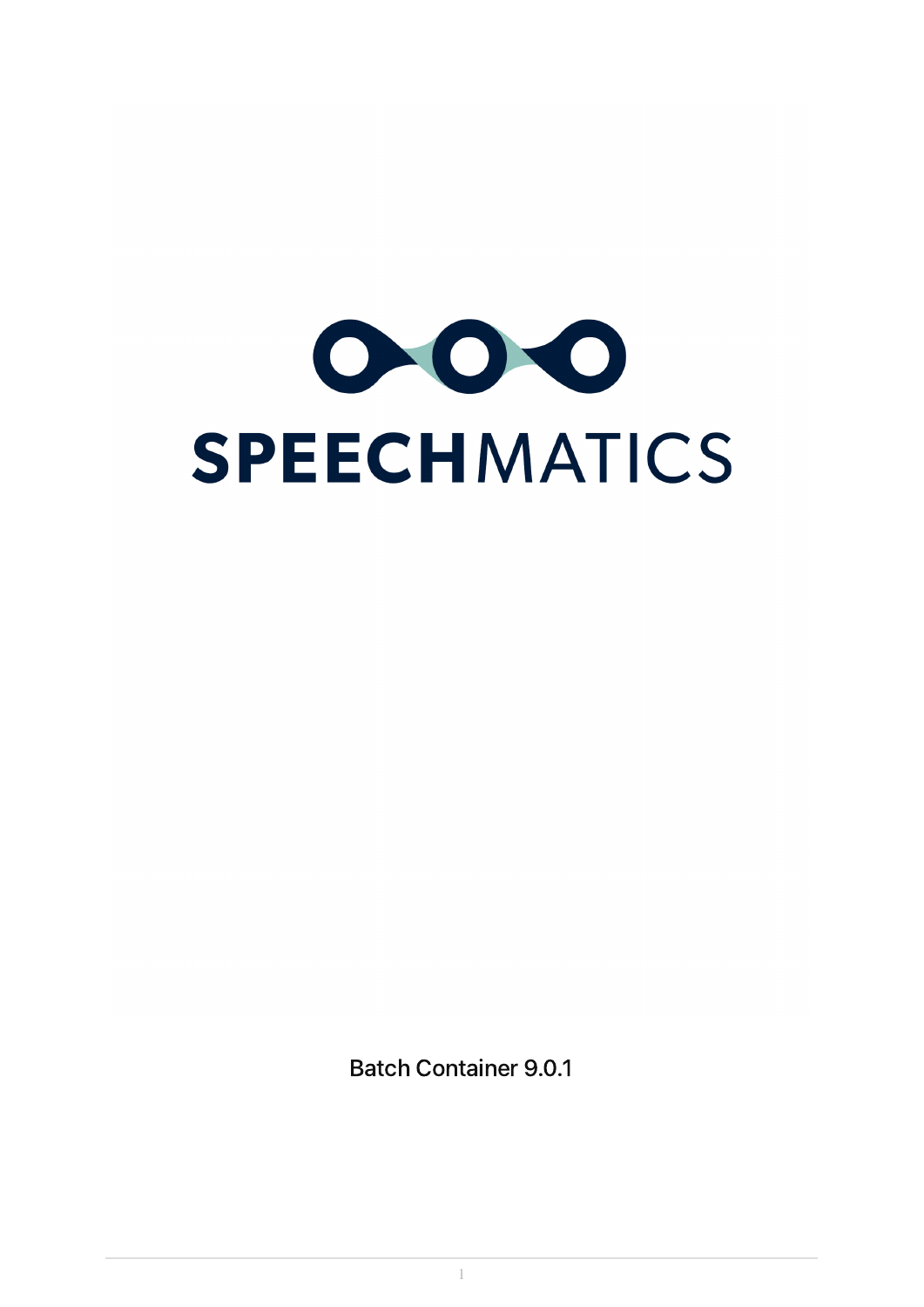# Table of Contents

- Batch [Container](#page-3-0)
	- o High Level [Summary](#page-3-1)
	- o [Important](#page-3-2) Notices
	- [What's](#page-3-3) New
		- $9.0.1$
		- $9.0.0$
		- Known [Limitations](#page-4-0)
	- [Supported](#page-4-1) Platforms
	- o [Installation](#page-4-2)
	- [Pre-requisites](#page-4-3)
	- o Related [Documentation](#page-4-4)
	- o Supported [Languages](#page-4-5)
- Batch [Container](#page-6-0) Quick Start Guide
	- o System [requirements](#page-6-1)
		- System [requirements](#page-6-2)
	- o Host [recommended](#page-6-3) specs
		- **AVX [flags](#page-7-0)**
	- [Architecture](#page-7-1)
	- o Supported [Languages](#page-7-2)
	- [Supported](#page-8-0) File Formats
	- o **[Accessing](#page-9-0) the Image** 
		- [Getting](#page-9-1) the Image
			- Goftware [Repository](#page-9-2) Login
			- **[Pulling](#page-9-3) the Image**
	- o **[Licensing](#page-10-0)**
	- Using the [Container](#page-11-0)
		- **[Intermediate](#page-13-0) files**
		- [Determining](#page-13-1) success
		- **[Troubleshooting](#page-13-2)** 
			- **[Enabling](#page-13-3) Logging** 
				- Common [Problems](#page-14-0)
	- [Modifying](#page-15-0) the Image
		- [Building](#page-15-1) an Image
		- [Requirements](#page-15-2) for a custom image
			- **[Dockerfile](#page-15-3)**
	- [Additional](#page-16-0) Security Features
	- Custom Mapping Temporary [Directories](#page-16-1) to run the Batch Container
		- Running a batch [container](#page-17-0) as a non-root user
			- Running a Batch Container as a non-root user on [Kubernetes](#page-17-1)
- **Batch [Container](#page-18-0) API Guide** 
	- [Transcription](#page-19-0) Output Format
	- o **[Feature](#page-19-1) Usage** 
		- **[Configuration](#page-19-2) Object**
		- [Requesting](#page-20-0) an enhanced model
			- **Enabling Logging for Usage [Reporting](#page-20-1)**
		- **Speaker Separation [\(Diarization\)](#page-21-0)** 
			- Speaker [Diarization](#page-21-1)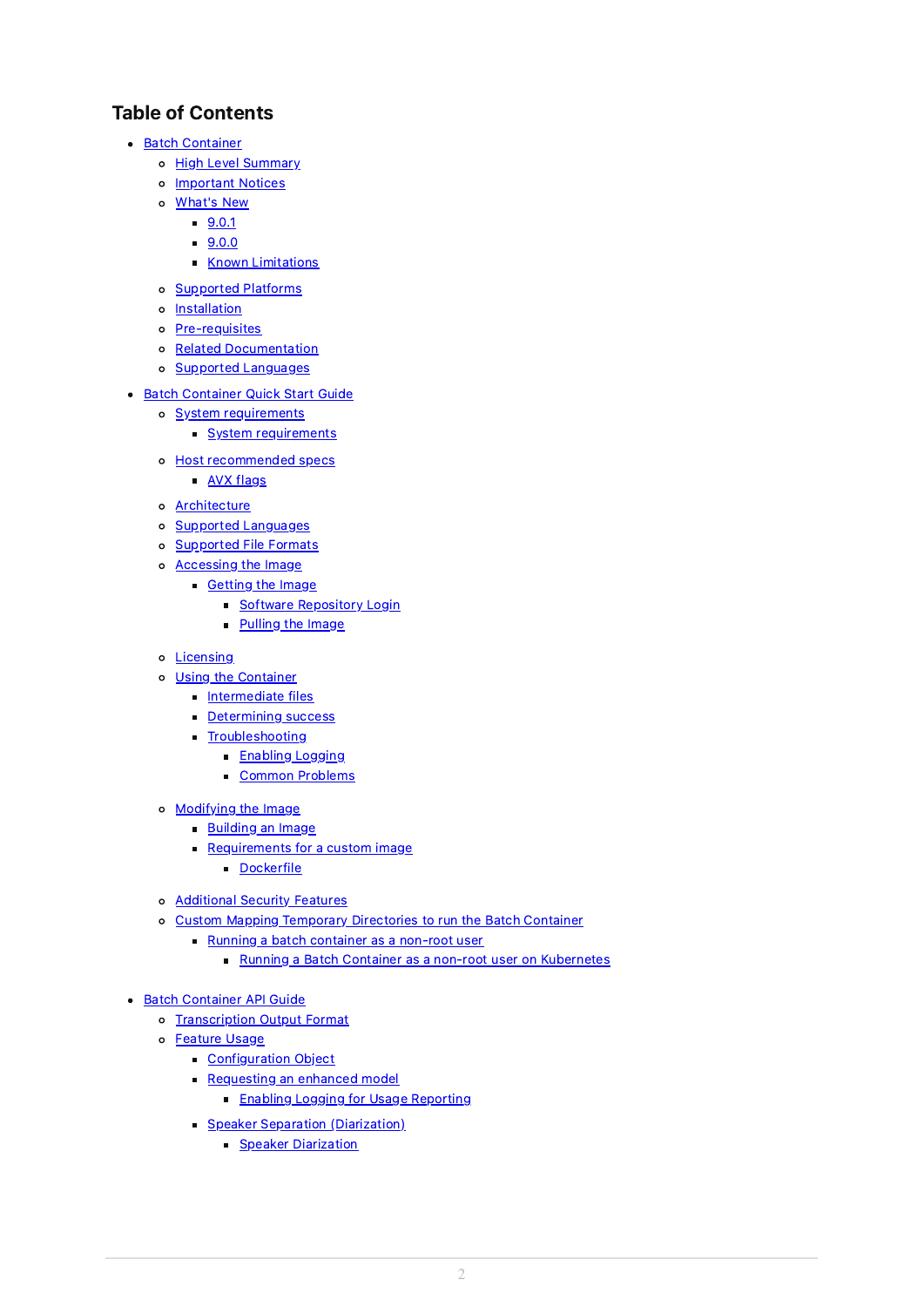- Speaker diarization [post-processing](#page-23-0)
- **Speaker [diarization](#page-23-1) timeout**
- **Channel [Diarization](#page-23-2)**
- Speaker Change [Detection](#page-25-0) (beta feature)
- Speaker Change Detection With Channel [Diarization](#page-27-0)
- Custom [dictionary](#page-29-0)
	- **Using the Shared Custom [Dictionary](#page-30-0) Cache**
- **[Output](#page-31-0) Locale**
- **Advanced [Punctuation](#page-32-0)**
- **[Notifications](#page-33-0)**
- How to generate multiple [transcript](#page-33-1) formats
- **SubRip [Subtitles](#page-34-0)**
- **URL [Fetching](#page-34-1)**
- How to [track](#page-35-0) a file
- Word [Tagging](#page-37-0)
	- **[Profanity](#page-37-1) Tagging**
	- [Disfluency](#page-38-0) Tagging
- Full API [Reference](#page-38-1)
	- [config.json](#page-39-0) API Reference
		- **[transcription\\_config](#page-39-1)**
		- [fetch\\_data](#page-39-2)
		- [notification\\_config](#page-40-0)
		- [output\\_config](#page-40-1)
	- jobInfo [reference](#page-40-2)
		- **tracking [metadata](#page-40-3) within the jobInfo file**
- Ability to run a [container](#page-41-0) with multiple cores
- [Formatting](#page-41-1) Common Entities
	- o [Overview](#page-41-2)
	- o Supported [Languages](#page-42-0)
	- Using the [enable\\_entities](#page-42-1) parameter
	- [Configuration](#page-42-2) example
	- o [Different](#page-43-0) entity classes
	- [Output](#page-43-1) locale styling
	- [Example](#page-44-0) output
- **Batch [Container](#page-48-0) Migration Guide** 
	- o [Overview](#page-48-1)
	- o [Scope](#page-48-2)
	- What has [changed](#page-49-0)
		- [License](#page-49-1) File
			- **How this [affects](#page-50-0) you**
	- V1 [Deprecation](#page-50-1)
	- o Changes to [Notifications](#page-51-0)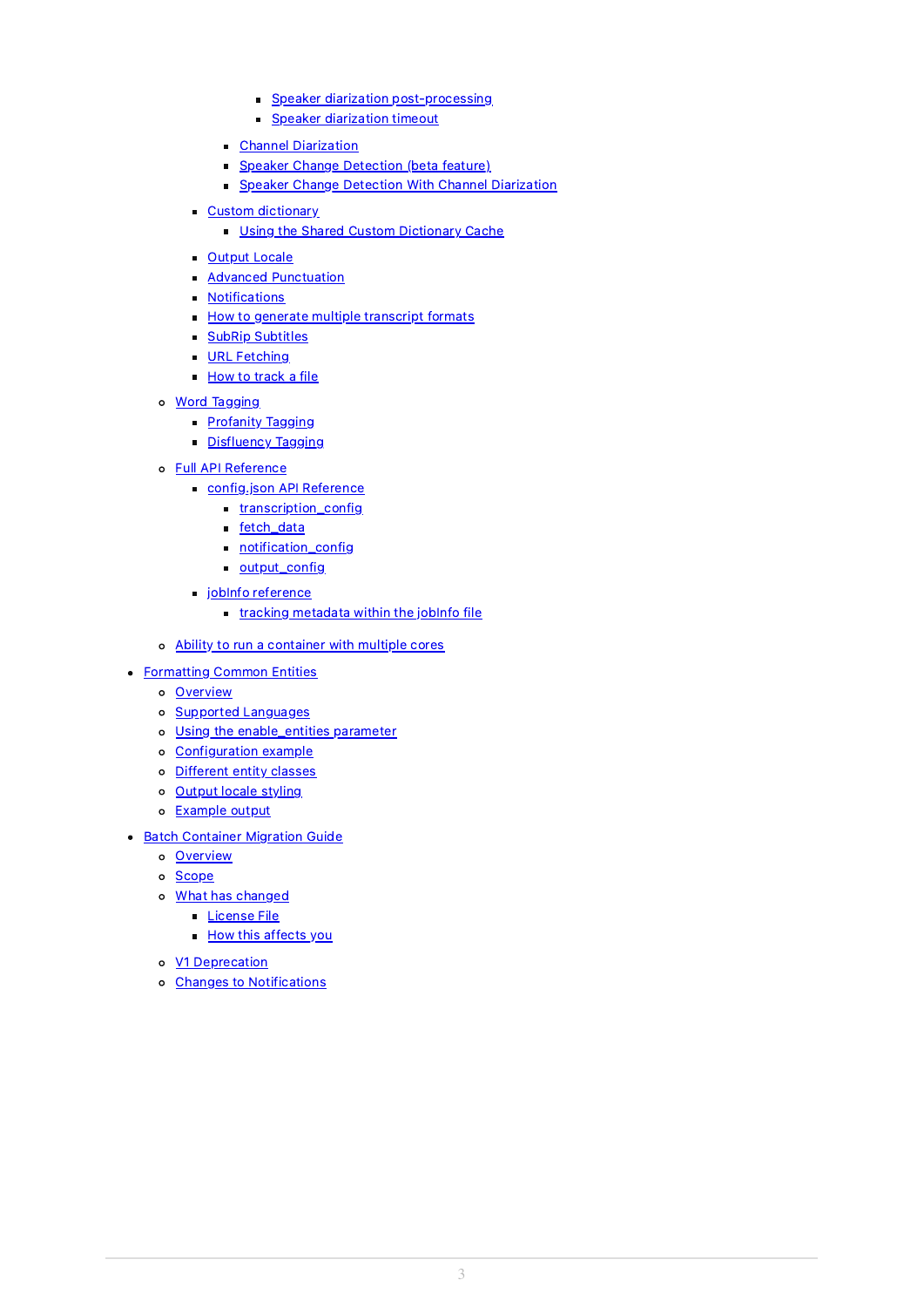# <span id="page-3-0"></span>Batch Container

# <span id="page-3-1"></span>High Level Summary

This release provides new improved language packs for all Speechmatics' commercially available languages. Two new language packs Cantonese (yue) and Indonesian (id) are released. It improves on existing punctuation in several of these languages, as well as existing speaker diarization and custom dictionary features. Common numerals (entities) are now transcribed in a consistent and predictable fashion for a subset of languages. Additional data about these entities can be requested via the API.

# <span id="page-3-2"></span>Important Notices

It is now necessary to use processors that support Advanced Vector Extensions 2 (AVX2) when running the container in all scenarios in order to take advantage of latest performance optimisations.

It is also recommended when using the enhanced model to use hardware that supports the AVX512\_VNNI flag for optimal processing performance. The enhanced model also has increased compute requirements and will run more slowly than the standard model. For more information please see the quick start guide.

# <span id="page-3-3"></span>What's New

### <span id="page-3-4"></span>9.0.1

Resolves an issue where Profanity and Disfluency Tagging were not output when Speaker Diarization was enabled

### <span id="page-3-5"></span>9.0.0

- Improved accuracy for all 31 language packs. Gains will be for both standard and enhanced operating points
- New Cantonese (yue) and Indonesian (id) language packs
- Improved formatting of numeric entities such as dates, currencies and large numbers for 11 languages, which are as following
	- Cantonese (yue)
	- Chinese Mandarin (cmn)
	- English (en)
	- o French (fr)
	- o German (de)
	- Hindi (hi)
	- o Italian (it)
	- Japanese (ja)
	- Portuguese (pt)
	- Russian (ru)
	- o Spanish (es)
- Additional metadata about the entities can be requested by using the new enable entities config parameter. For more information please see our [documentation](http://localhost:55003/entities/) for entities here
- Improvements to speaker diarization functionality in scenarios where two speakers are labelled when it is only a single speaker
- Improvements to custom dictionary functionality. Custom dictionary entries should now have less false positives
- Languages with updated punctuation marks
	- Japanese (。 、)
	- $\circ$  Italian  $(. ? . !)$
	- Portuguese (. ? , !)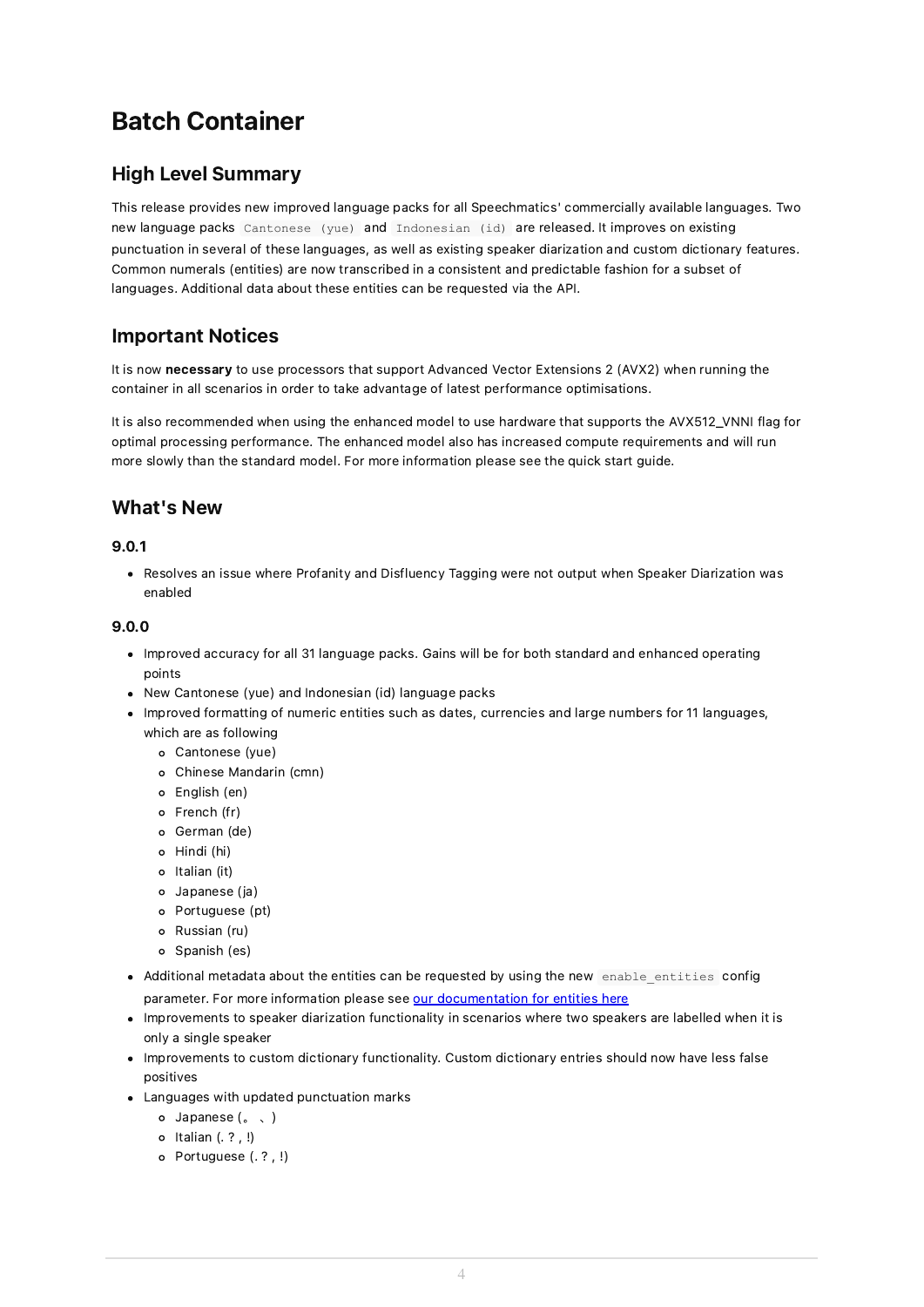- Russian (. ? , !)
- o Mandarin  $(s, ? | \cdot)$
- Hindi (। ? , !)
- All other languages will not see a change in outstanding punctuation marks
- The JSON-v2 output format version is now 2.7
- The transcription can now output words containing non-breaking spaces as a single result
- Speaker Diarization sensitivity parameters (previously deprecated in March 2021) are now removed from the API
	- Jobs will now be rejected if these parameters are included in the job config
	- o This includes speaker diarization params , new speaker sensitivity , segment boundary sensitivity

### <span id="page-4-0"></span>Known Limitations

| <b>Issue</b><br>ID | Summary                                                                                            | <b>Detailed Description and Possible Workarounds</b>                                                                                                                                                  |
|--------------------|----------------------------------------------------------------------------------------------------|-------------------------------------------------------------------------------------------------------------------------------------------------------------------------------------------------------|
| REQ-<br>1409       | Proteus HCL with $\langle$ unk><br>causes out of memory error                                      | A custom dictionary list that contains the word " causes the<br>worker to crash.                                                                                                                      |
| REQ-<br>10160      | Advanced punctuation for<br>Spanish (es) does not<br>contain inverted marks.                       | Inverted marks $\lceil \xi \rceil$ are not currently available for Spanish<br>advanced punctuation.                                                                                                   |
| REQ-<br>10627      | Double full stops when<br>acronym is at the end of the<br>sentence                                 | If there is an acronym at the end of the sentence, then a double<br>full stop will be output, for example: "team G.B"                                                                                 |
| REQ-<br>10634      | Putting "-" as an item in<br>additional vocab<br>configuration will cause the<br>container to fail | Do not enter just a "-" on its own in Custom Dictionary either as<br>an additional vocab item or in the sounds like property. Hyphens<br>are still supported when entered as part of phrases or words |

# <span id="page-4-1"></span>Supported Platforms

Docker (17.06.0+) running on Ubuntu, Debian, Fedora or CentOS.

# <span id="page-4-2"></span>Installation

Pull the Batch Container Docker image from the Speechmatics Docker repository.

# <span id="page-4-3"></span>Pre-requisites

You have a login (URL, username and password) for the Speechmatics Docker repository, and have a Docker environment (version 17.06.0 or above) running.

### <span id="page-4-4"></span>Related Documentation

- Speechmatics Batch Container Quick Start Guide version 9.0.1
- Speechmatics Batch Container API Guide version 9.0.1

### <span id="page-4-5"></span>Supported Languages

Below is the complete list of languages supported by Speechmatics: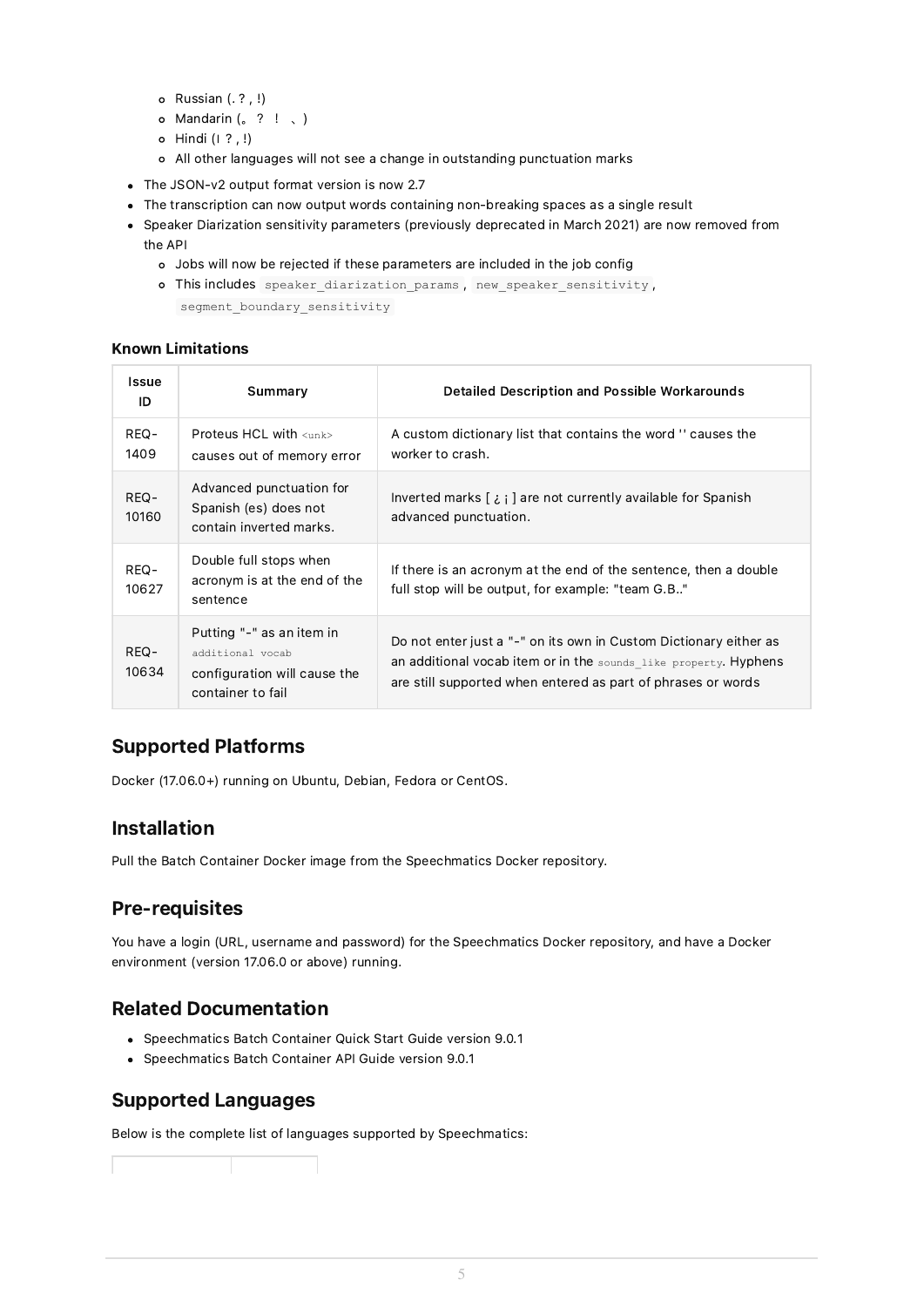| Language         | <b>ISO Code</b> |
|------------------|-----------------|
| Arabic           | ar              |
| <b>Bulgarian</b> | bg              |
| Catalan          | ca              |
| Mandarin         | cmn             |
| Czech            | cs              |
| Danish           | da              |
| German           | de              |
| Greek            | el              |
| Global English   | en              |
| Global Spanish   | es              |
| Finnish          | fi              |
| French           | fr              |
| Hindi            | hi              |
| Croatian         | hr              |
| Hungarian        | hu              |
| Indonesian       | id              |
| Italian          | it              |
| Japanese         | ја              |
| Korean           | ko              |
| Lithuanian       | It              |
| Latvian          | l٧              |
| Malay            | ms              |
| Dutch            | nl              |
| Norwegian        | no              |
| Polish           | pl              |
| Portuguese       | pt              |
| Romanian         | ro              |
| Russian          | ru              |
| Slovakian        | sk              |
| Slovenian        | sl              |
| Swedish          | sv              |
| Turkish          | tr              |
|                  |                 |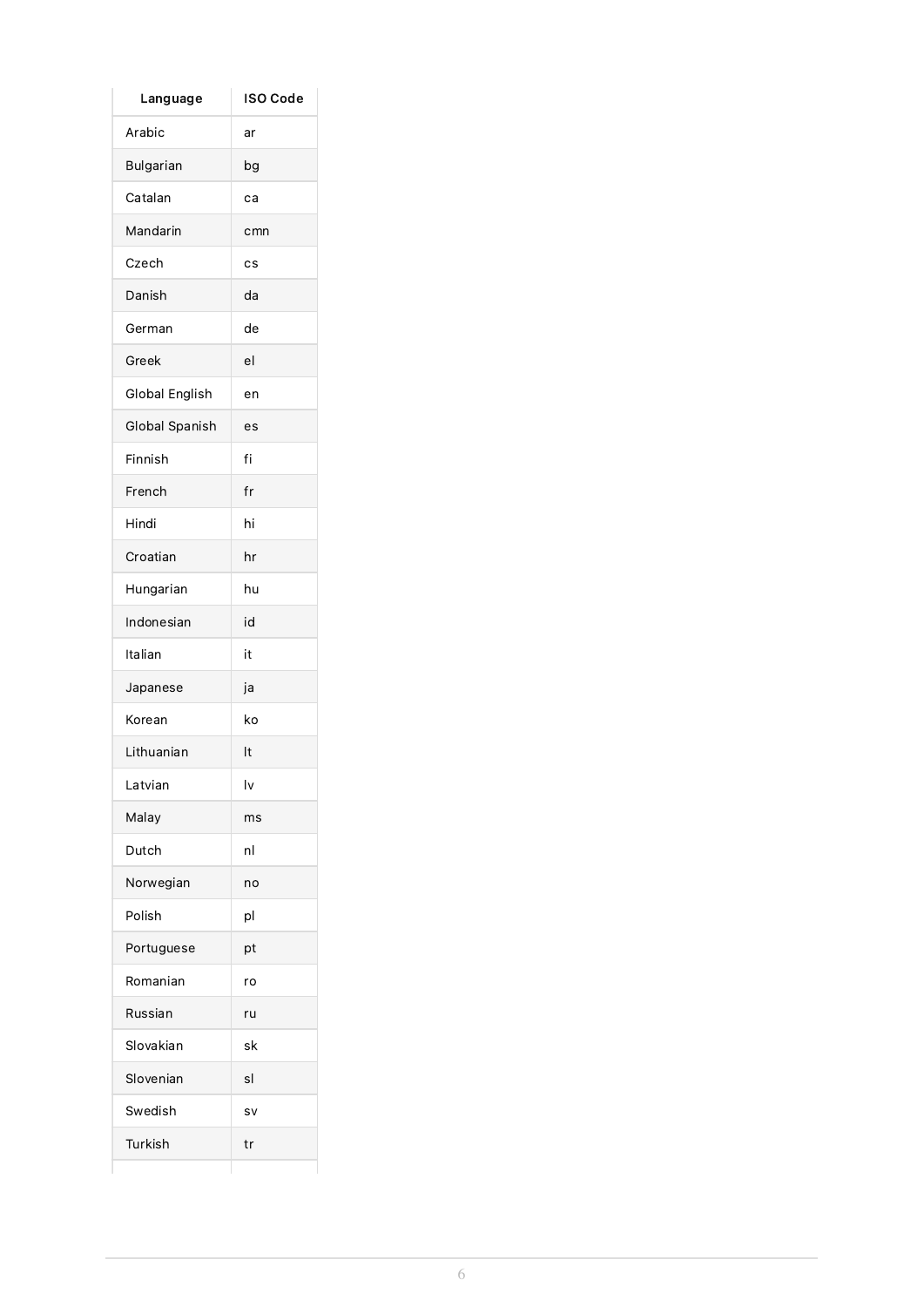```
Cantonese vue
```
Container images are labelled using the following scheme, where language codes adhere the ISO-639 standard:

batch-asr-transcriber-<language>:<version>

#### For example,

```
batch-asr-transcriber-en:9.0.1
```
# <span id="page-6-0"></span>Batch Container Quick Start Guide

This guide will walk you through the steps needed to deploy the Speechmatics Batch Container ready for transcription.

- Check system requirements
- Pull the Docker Image
- Run the Container

After these steps, the Docker Image can be used to create containers that will transcribe audio files. More information about using the Speechmatics container transcription service is detailed in the Speechmatics Container API guide.

### <span id="page-6-1"></span>System requirements

Speechmatics containerized deployments are built on the Docker platform. In order to operate the containers, the following requirements will need to be met.

### <span id="page-6-2"></span>System requirements

An individual Docker image is required for each language transcription is required within. A single image can be used to create and run multiple containers concurrently, each running container will require the following resources:

- {{ book.requirements.cpus }} vCPU
- {{ book.requirements.memory }} RAM
- {{ book.requirements.storage }} hard disk space

If you are using the enhanced model, it is recommended to use the upper limit of the RAM recommendations

Please Note: When using the parallel processing functionality, of the batch container, this will require more resource due to the intensive memory required. When using parallel processing, we recommend using (NxRAM requirements) where N is the number of cores intended to be used for parallel processing. So if 2 cores were required for parallel processing, the RAM requirements would be up to 10GB

### <span id="page-6-3"></span>Host recommended specs

The host machine requires a processor with following microarchitecture specification to run at expected performance:

- If using the standard model offering at least the Broadwell Class is required
- If using the enhanced model offering at least the CascadeLake class is required
- It is also recommended if using the enhanced model that the hardware supports the AVX512\_VNNI flag, as this will greatly improve transcription processing speed
	- Examples of this among popular hosting providers include the Microsoft Azure DSV-4 class, and the Amazon M5n EC2 server class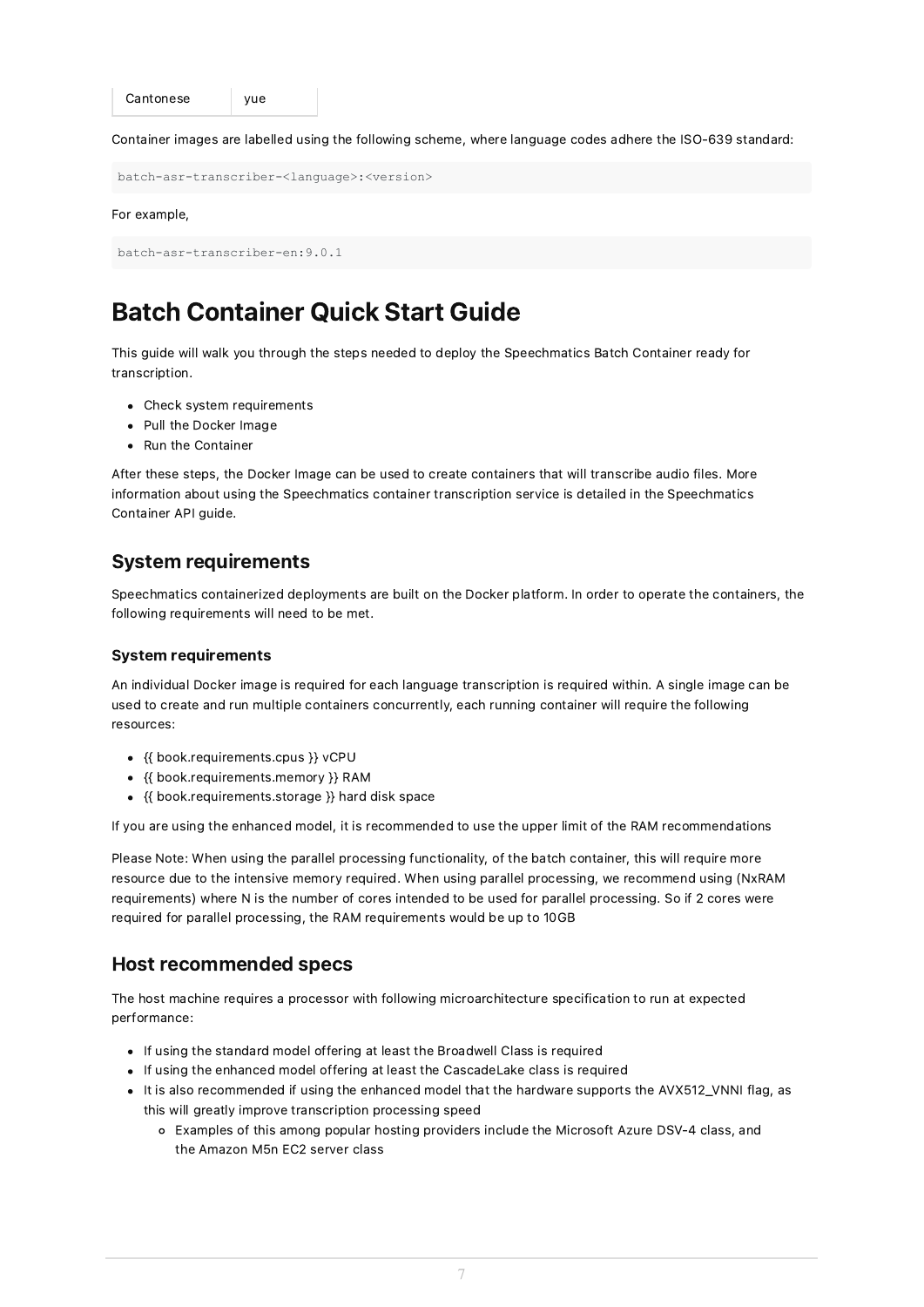Disabling hyperthreading when running the enhanced model can also improve transcription speed. How to do so when running on Amazon Web Services is shown [here](https://aws.amazon.com/blogs/compute/disabling-intel-hyper-threading-technology-on-amazon-linux/), and for Microsoft Azure please see [here](https://docs.microsoft.com/en-us/azure/virtual-machines/mitigate-se#linux)

### <span id="page-7-0"></span>AVX flags

Advanced Vector Extensions (AVX) are necessary to allow Speechmatics to carry out transcription.

- For the enhanced model, it is recommended to use the AVX512\_VNNI flag, which will substantially improve transcription processing speed.
- For the standard model, it is necessary to use at least a processor that supports Advanced Vector Extensions 2 (AVX2).
	- You should also ensure your hypervisor is enabled to use AVX2.

# <span id="page-7-1"></span>Architecture

Each container:

- Processes one input file and outputs a resulting transcript in a predefined language in a number of supported outputs
	- The output can be altered by means of a configuration object passed with the file
	- These outputs and relevant metadata are described in more detail in the Speech API guide
- Is licensed for languages and speech features which vary depending upon each individual contract Speech features are described after the Speech API guide
- Requires either a license file or license token before transcription starts.
- Can run in a mode that parallelises processing across multiple cores
- Supports input file sizes up to 2 hours in length or 4GB in size
- Treats all data is transitory. Once a container completes its transcription it removes all record of the operation.

# <span id="page-7-2"></span>Supported Languages

The following languages are supported:

| Language  | Language Code |
|-----------|---------------|
| Arabic    | (ar)          |
| Bulgarian | (bg)          |
| Cantonese | (yue)         |
| Catalan   | (ca)          |
| Croatian  | (hr)          |
| Czech     | (cs)          |
| Danish    | (da)          |
| Dutch     | (nl)          |
| English   | (en)          |
| Finnish   | (fi)          |
| French    | (fr)          |
| German    | (de)          |
|           |               |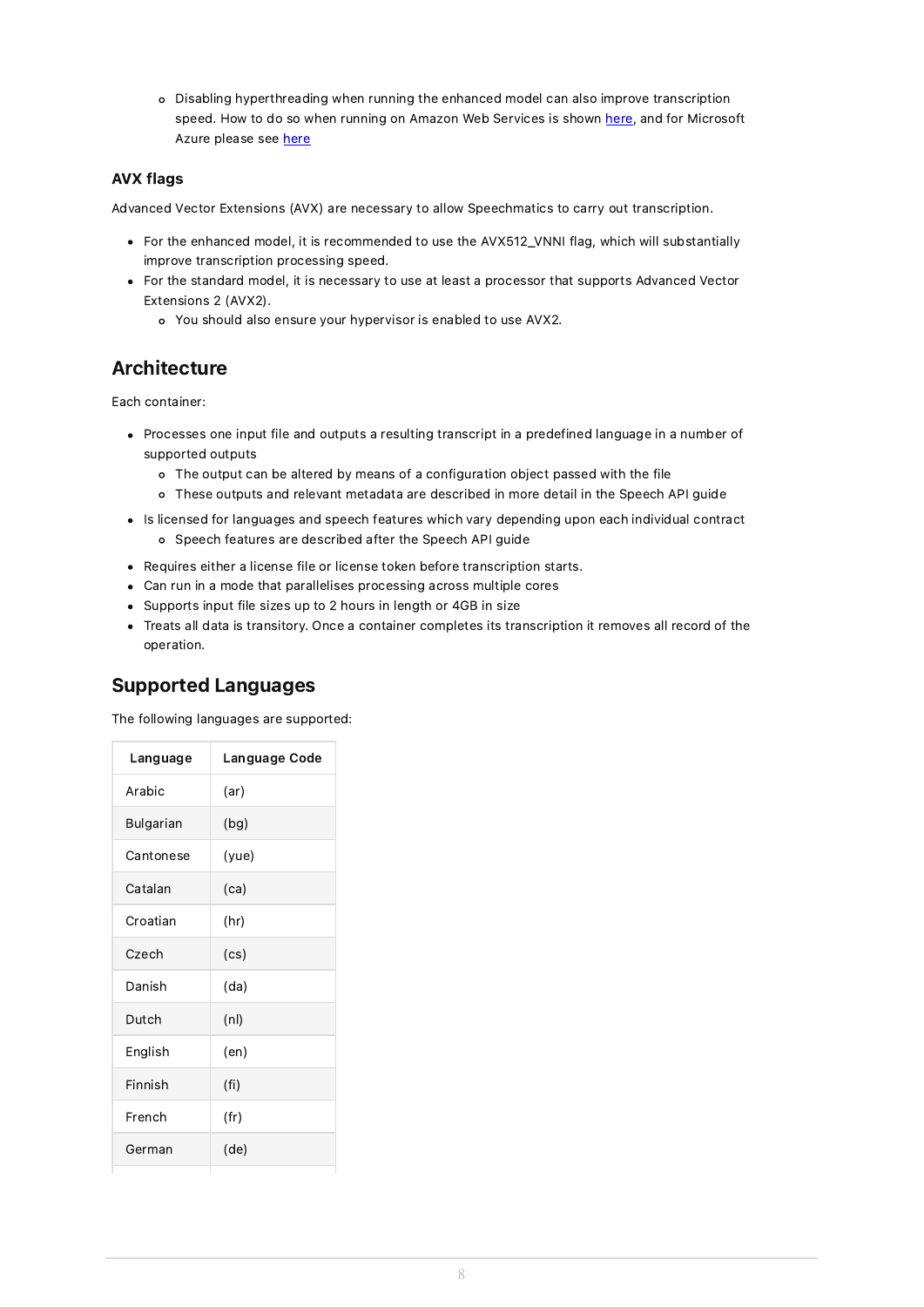| Greek      | (e <sup>l</sup> ) |
|------------|-------------------|
| Hindi      | (hi)              |
| Hungarian  | (hu)              |
| Italian    | (it)              |
| Indonesian | (id)              |
| Japanese   | (ja)              |
| Korean     | (ko)              |
| Latvian    | $($ lv $)$        |
| Lithuanian | $($ lt $)$        |
| Malay      | (ms)              |
| Mandarin   | (cmn)             |
| Norwegian  | (no)              |
| Polish     | (p )              |
| Portuguese | (pt)              |
| Romanian   | (ro)              |
| Russian    | (ru)              |
| Slovakian  | (sk)              |
| Slovenian  | (s)               |
| Spanish    | (es)              |
| Swedish    | (sv)              |
| Turkish    | (tr)              |

Please also note any languages outside this list are not explicitly supported. Only one language can be processed within each request. Each language above also has a two-letter ISO639-1 code that must be provided for any transcription request.

# <span id="page-8-0"></span>Supported File Formats

Only the following file formats are supported:

- $\bullet$  aac
- amr
- $\bullet$  flac
- m4a
- mov
- $emp3$
- $\bullet$  mp4
- mpeg
- $\bullet$  ogg
- wav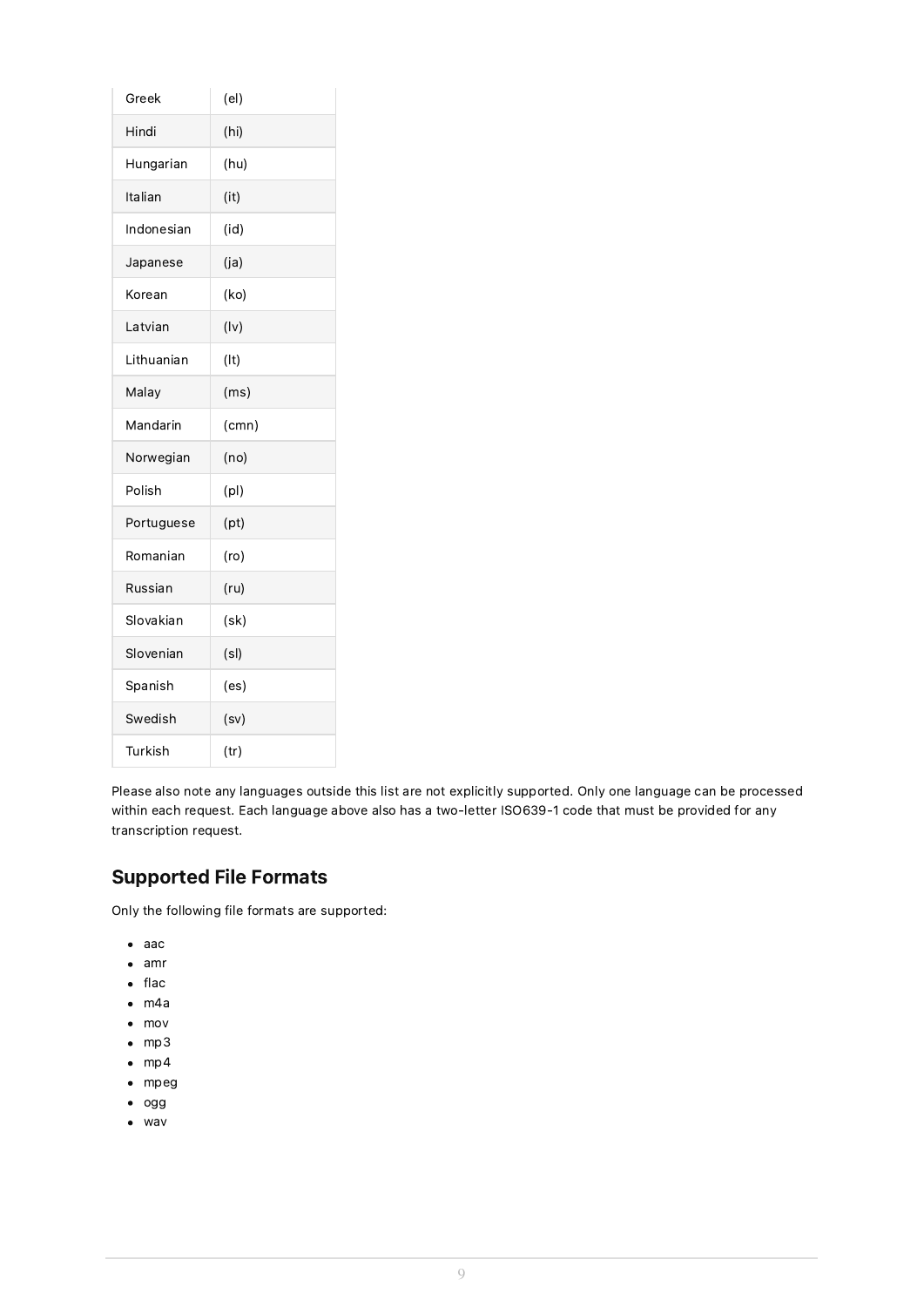In addition, multiple instances of the container can be run on the same Docker host. This enables scaling of a single language or multiple-languages as required.

### <span id="page-9-0"></span>Accessing the Image

The Speechmatics Docker image is obtained from the Speechmatics Docker repository (jfrog.io). If you do not have a Speechmatics software repository account or have lost your details, please contact Speechmatics support [support@speechmatics.com](mailto:support@speechmatics.com).

The latest information about the containers can be found in the solutions section of the [support](https://support.speechmatics.com/) portal. If a support account is not available or the Containers section is not visible in the support portal, please contact Speechmatics support [support@speechmatics.com](mailto:support@speechmatics.com) for help.

Prior to pulling any Docker images, the following must be known:

- Speechmatics Docker URL provided by the Speechmatics Support team
- Language Code the ISO language code (for example  $fr$  for French)
- LICENSE TOKEN The value of the signed claims token which is used to validate the license file. This is required to run the Container. Speechmatics Support will provide this within the license file generated for each customer
- $\bullet$  TAG which is used to identify the image version

### <span id="page-9-1"></span>Getting the Image

After gaining access to the relevant details for the Speechmatics software repository, follow the steps below to login and pull the Batch Container image(s) required.

#### <span id="page-9-2"></span>Software Repository Login

Ensure the Speechmatics Docker URL and software repository username and password are available. The endpoint being used will require Docker to be installed. For example:

docker login https://speechmatics-docker-public.jfrog.io

You will be prompted for username and password. If successful, you will see the response:

Login Succeeded

If unsuccessful, please verify your credentials and URL. If problems persist, please contact Speechmatics support.

#### <span id="page-9-3"></span>Pulling the Image

To pull the Batch Container image to the local environment follow the instructions below. Each supported language pack comes as a different Docker image, so the process will need to be repeated for each language pack required.

Example: pulling Global English (en) with the 9.0.1 TAG:

docker pull speechmatics-docker-public.jfrog.io/batch-asr-transcriber-en:9.0.1

Example: pulling the Spanish (es) model with the 9.0.1 TAG:

docker pull speechmatics-docker-public.jfrog.io/batch-asr-transcriber-es:9.0.1

The image will start to download. This could take a while depending on your connection speed.

Note: Speechmatics require all customers to cache a copy of the Docker image(s) within their own environment. Please do not pull directly from the Speechmatics software repository for each deployment.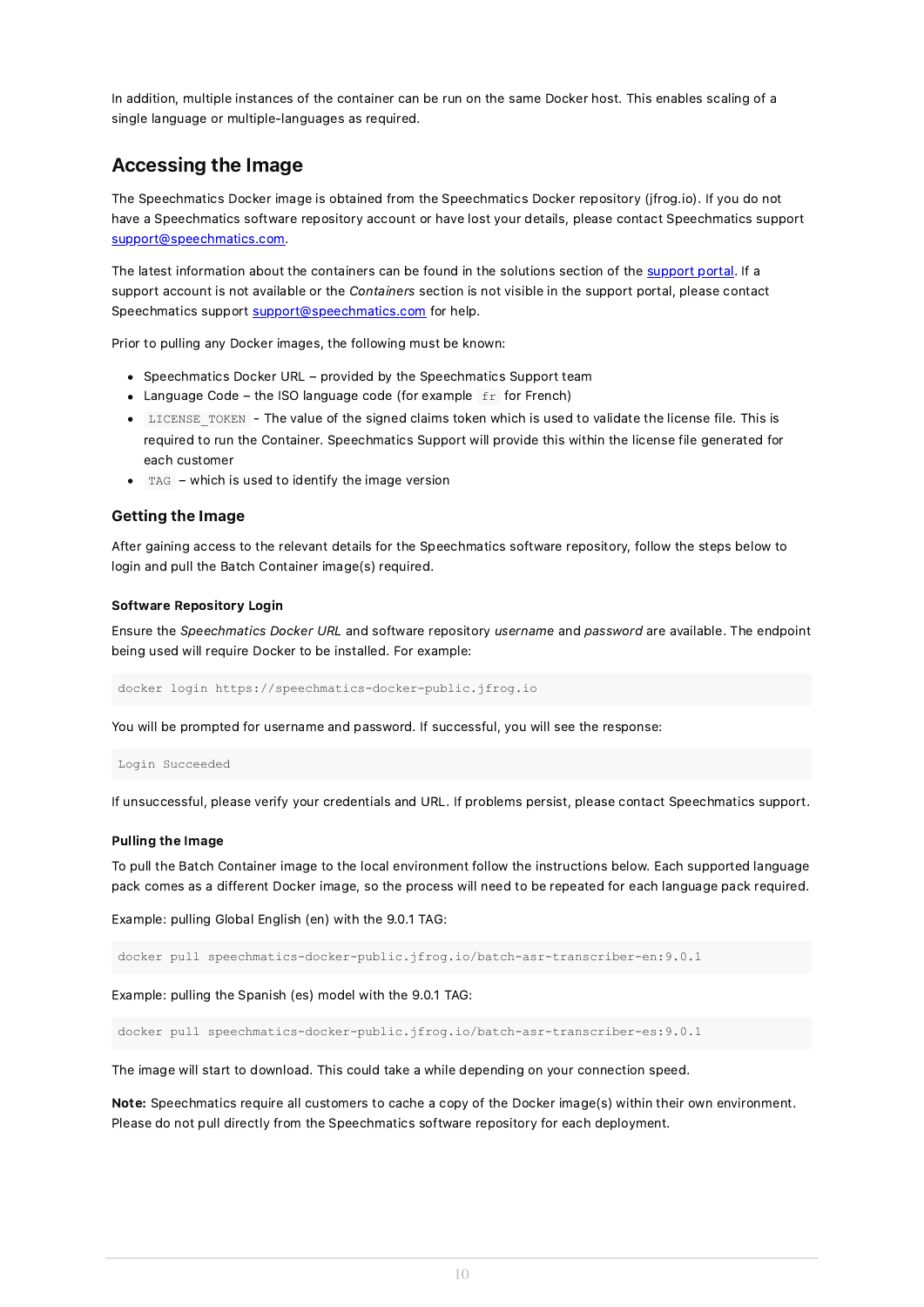As of Feb 2021, all Speechmatics containers are built using Docker [Buildkit.](https://docs.docker.com/develop/develop-images/build_enhancements/) This should not impact your internal management of the Speechmatics Container. If you use JFrog to host the Speechmatics container there may be some UI issues see [here](https://www.jfrog.com/jira/browse/RTFACT-20649), but these are cosmetic and should not impact your ability to pull and run the container. If your internal registry uses Nexus and self-signed [certificates,](https://docs.docker.com/develop/develop-images/build_enhancements/) please make sure you are on Nexus version 3.15 or above or you may encounter errors.

# <span id="page-10-0"></span>Licensing

You should have received a confidential license file from Speechmatics containing a token to use to license your container. The contents of the file received should look similar to this:

```
{
    "contractid": 1,
    "creationdate": "2020-03-24 17:43:35",
    "customer": "Speechmatics",
    "id": "c18a4eb990b143agadeb384cbj7b04c3",
    "is trial": true,
    "metadata": {
        "key pair id": 1,
        "request": {
            "customer": "Speechmatics",
            "features": [
                "MAPBA",
                "LANY"
            \frac{1}{2}"isTrial": true,
            "notValidAfter": "2021-01-01",
            "validFrom": "2020-01-01"
        }
    },
    "signedclaimstoken": "example",
}
```
The validFrom and notValidAfter keys in the license file specify the start and end dates for the validity of your license. The license is valid from 00:00 UTC on the start date to 00:00 UTC on the expiry date. After the expiry date, the container will continue to run but will not transcribe audio. You should apply for a new license before this happens.

Licensing does not require an internet connection.

There are two ways to apply the license to the container.

As a volume-mapped file

The license file should be mapped to the path /license.json within the container. For example:

```
docker run ... -v /my license.json:/license.json:ro batch-asr-transcriber-en:9.0.1
```
As an environment variable

Setting an environment variable named LICENSE TOKEN is also a valid way to license the container. The contents of this variable should be set to the value of the signedclaimstoken from within the license file.

For example, copy the signedclaimstoken from the license file (without the quotation marks) and set the enviroment variable as below. The token example is not a full example: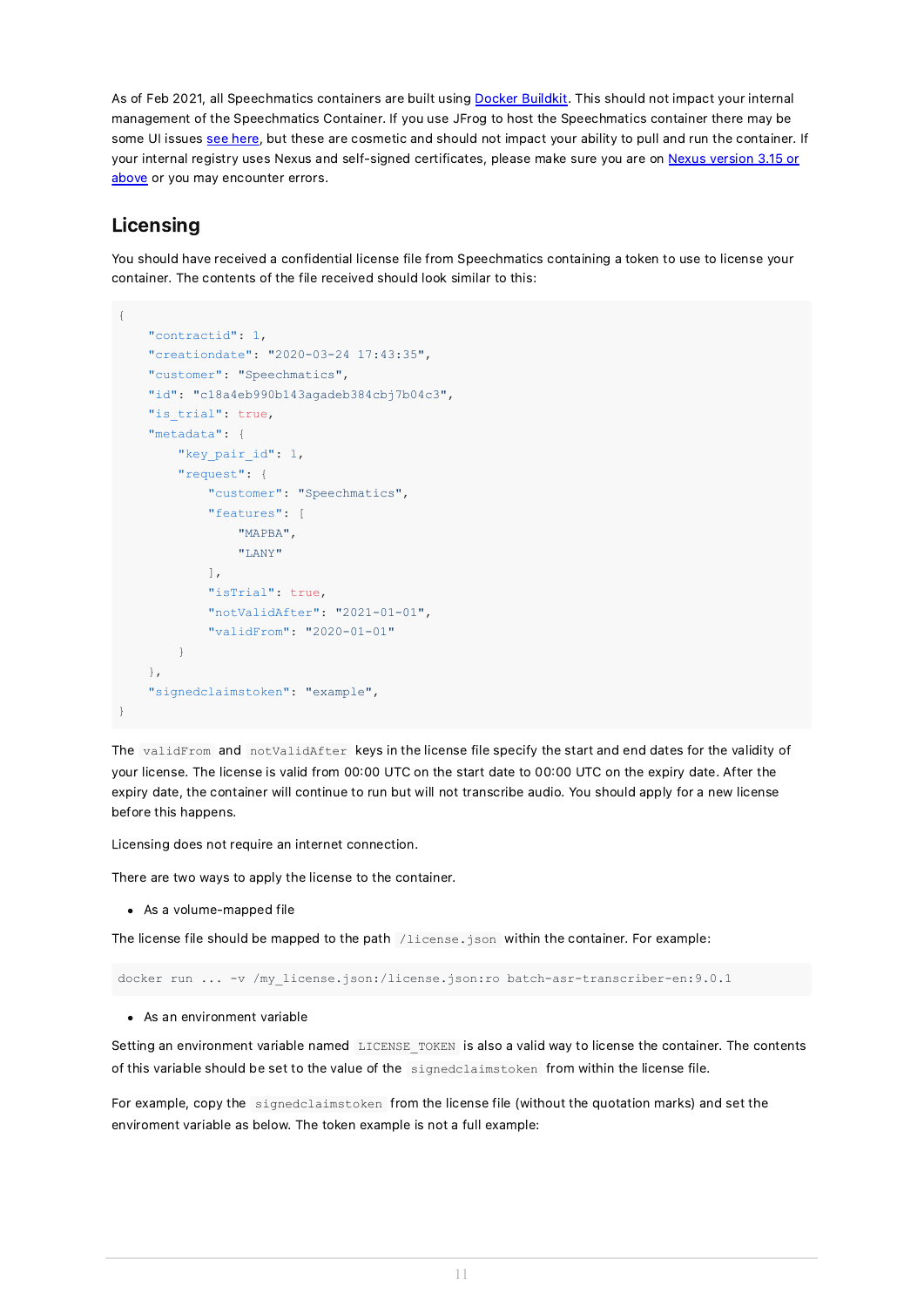docker run ... -e LICENSE TOKEN=eyJhbGciOiJ... batch-asr-transcriber-en:9.0.1

There should be no reason to do this, but if both a volume-mapped file and an environment variable are provided simultaneously then the volume-mapped file will be ignored.

### <span id="page-11-0"></span>Using the Container

Once the Docker image has been pulled into a local environment, it can be started using the Docker run command. More details about operating and managing the container are available in the [Docker](https://docs.docker.com/engine/api/latest) API documentation.

There are two different methods for passing an audio file into a container:

- STDIN: Streams audio file into the container though the standard command line entry point
- File Location: Pulls audio file from a file location

Here are some examples below to demonstrate these modes of operating the containers.

Example 1: passing a file using the cat command to the Spanish (es) container

```
cat ~/$AUDIO FILE | docker run -i \
 -e LICENSE TOKEN=eyJhbGciOiJ... \
 batch-asr-transcriber-es:9.0.1
```
Example 2: pulling an audio file from a mapped directory into the container

```
docker run -i -v ~/$AUDIO_FILE:/input.audio \
 -e LICENSE TOKEN=eyJhbGciOiJ... \
 batch-asr-transcriber-es:9.0.1
```
NOTE: the audio file must be mapped into the container with :/input.audio

The Docker run options used are:

| <b>Name</b>         | Description                          |
|---------------------|--------------------------------------|
| $--env, -e$         | Set environment variables            |
| $--interactive, -i$ | Keep STDIN open even if not attached |
| $--volume$ . $-v$   | Bind mount a volume                  |

See [Docker](https://docs.docker.com/engine/reference/commandline/run/) docs for a full list of the available options.

Both the methods will produce the same transcribed outcome. STDOUT is used to provide the transcription in a JSON format. Here's an example:

```
{
  "format": "2.7",
  "metadata": {
   "created_at": "2020-06-30T15:43:50.871Z",
   "type": "transcription",
    "transcription_config": {
      "language": "en",
     "diarization": "none",
      "additional vocab": [
        {
```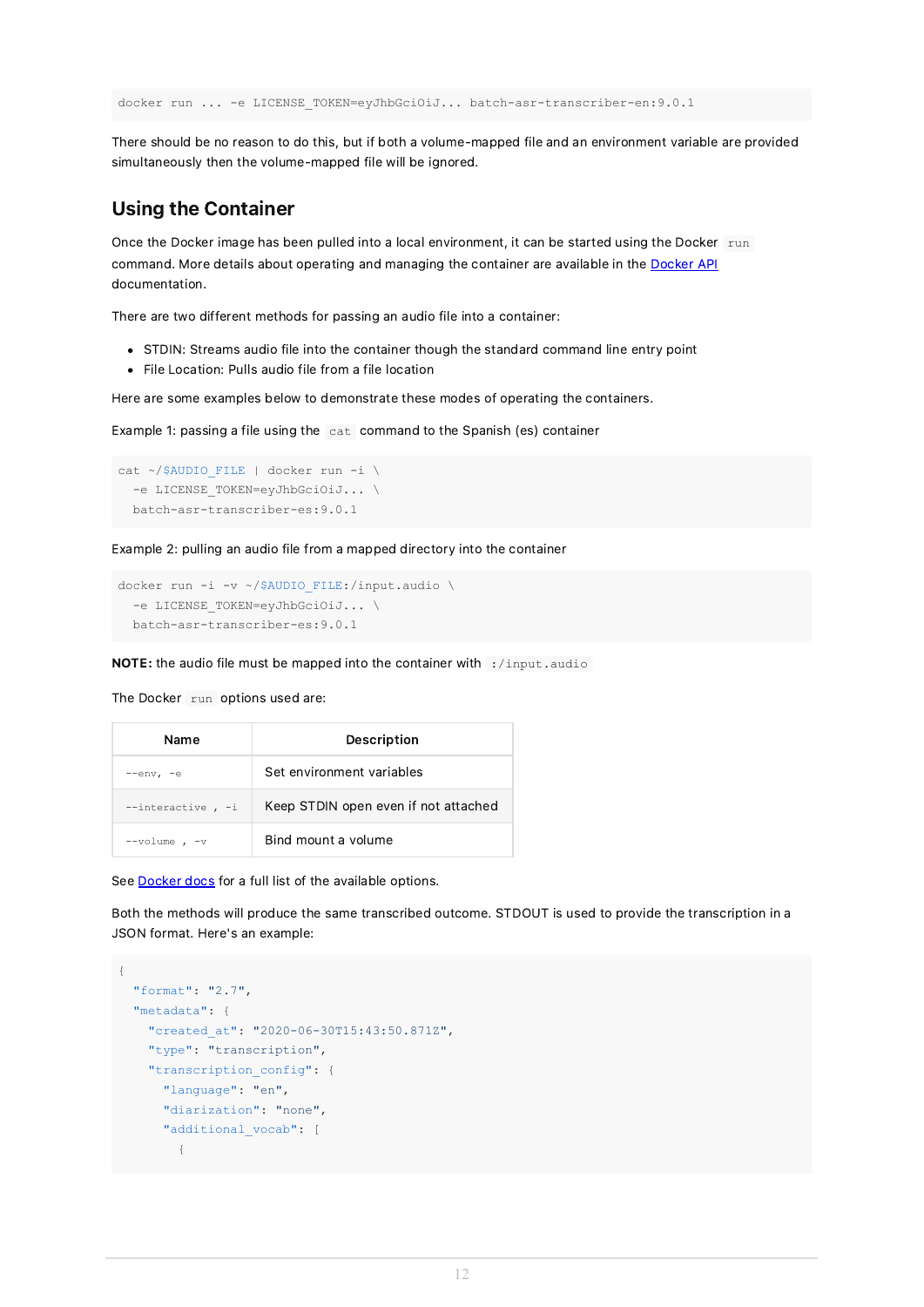```
"content": "Met Office"
      },
      \{"content": "Fitzroy"
      },
       {
       "content": "Forties"
       }
    ]
  }
},
"results": [
 \{"alternatives": [
     \left\{\begin{array}{c}1\end{array}\right."confidence": 1.0,
       "content": "Are",
       "language": "en",
       "speaker": "UU"
     \}],
    "end_time": 3.61,
    "start_time": 3.49,
    "type": "word"
    },
  {
    "alternatives": [
     \left\{\begin{array}{c}1\end{array}\right."confidence": 1.0,
       "content": "on",
       "language": "en",
       "speaker": "UU"
     }
    ],
    "end_time": 3.73,
    "start_time": 3.61,
    "type": "word"
    },
  {
    "alternatives": [
     \left\{\begin{array}{c} \end{array}\right."confidence": 1.0,
       "content": "the",
       "language": "en",
         "speaker": "UU"
     }
    ],
    "end time": 3.79,
    "start_time": 3.73,
    "type": "word"
    },
  {
    "alternatives": [
     \left\{\begin{array}{c}1\end{array}\right\}
```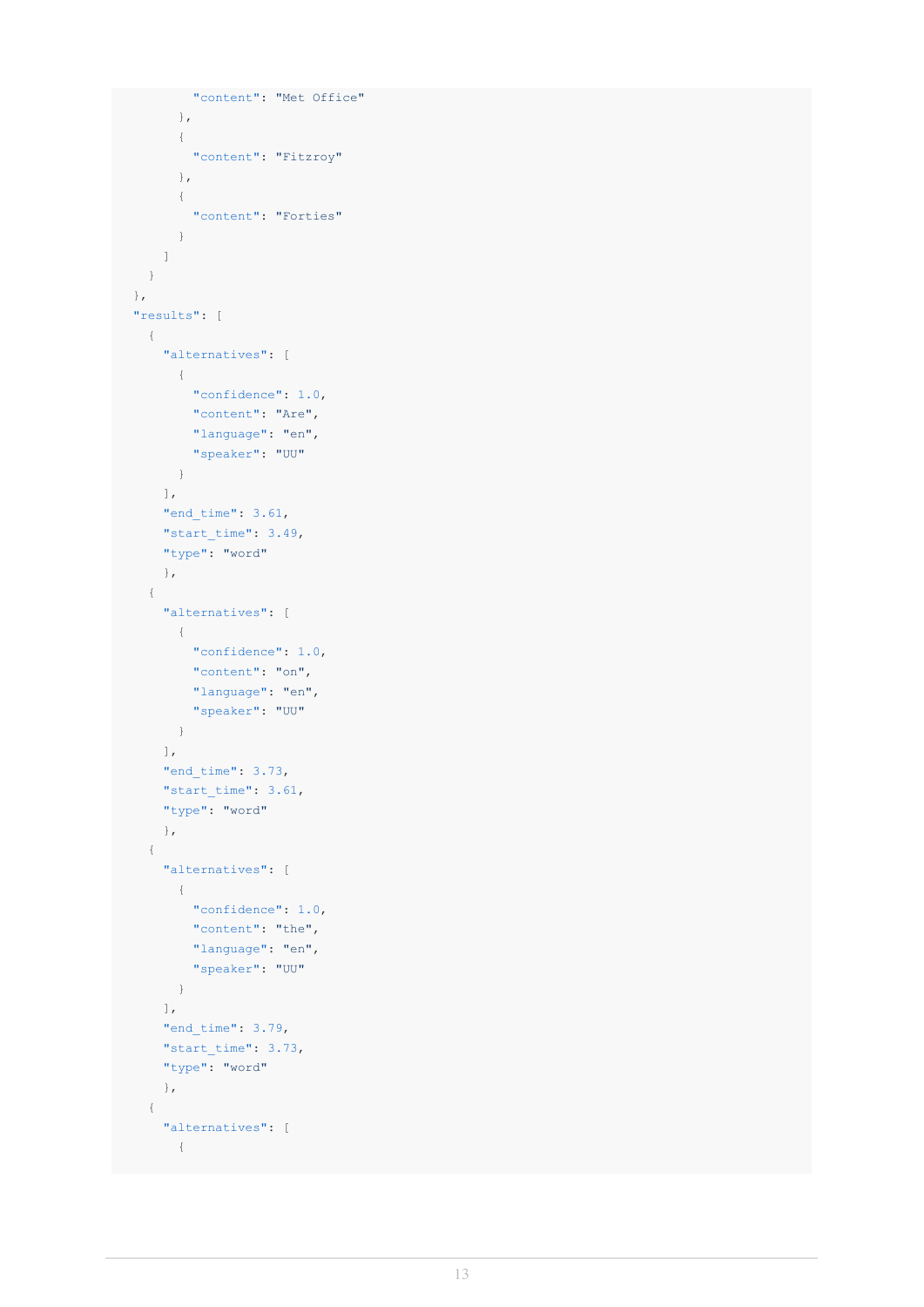```
"confidence": 1.0,
          "content": "rise",
          "language": "en",
          "speaker": "UU"
        }
      ],
      "end time": 4.27,
      "start_time": 3.79,
      "type": "word"
    }
  ]
}
```
### <span id="page-13-0"></span>Intermediate files

The intermediate files created during the transcription are stored in /home/smuser/work . This is the case whether running the container as a root or non-root user.

### <span id="page-13-1"></span>Determining success

The exit code of the container will determine if the transcription was successful. There are two exit code possibilities:

- $\bullet$  Exit Code  $== 0$ : The transcript was a success; the output will contain a JSON output defining the transcript (more info below)
- Exit Code != 0 : the output will contain a stack trace and other useful information. This output should be used in any communication with Speechmatics support to aid understanding and resolution of any problems that may occur

#### <span id="page-13-2"></span>Troubleshooting

#### <span id="page-13-3"></span>Enabling Logging

If you are seeing problems then we recommend that you enable logging and open a support ticket with Speechmatics support: [support@speechmatics.com.](mailto:support@speechmatics.com)

The following example shows how to enable logging, using the -stderr argument to output the logs to stderr:

```
docker run --rm -e SM_JOB_ID=123 -e SM_LOG_DIR=/logs \
-v ~/$AUDIO_FILE:/input.audio \
-e LICENSE_TOKEN=f787b0051e2768b1f619d75faab97f23ee9b7931890c05f97e9f550702 \
batch-asr-transcriber-en:9.0.1 \
-stderr
```
To store the output of logs, add two environment variables:

- $\bullet$  SM JOB ID : a job id, for example: 1
- SM LOG DIR : the directory inside the container where to write the logs, for example: /logs

When raising a support ticket it is normally easier to write the log output to a specific file. You can do this by creating a volume mount where the logs will be accessible from after the container has finished. Before running the container you need to create a directory for the log file and ensure it has the correct permissions. In this example we use a local logs directory to store the output of the log for a job with ID 124:

```
mkdir -p logs/124 /
sudo chown -R nobody:nogroup logs/
sudo chmod -R a+rwx logs/
```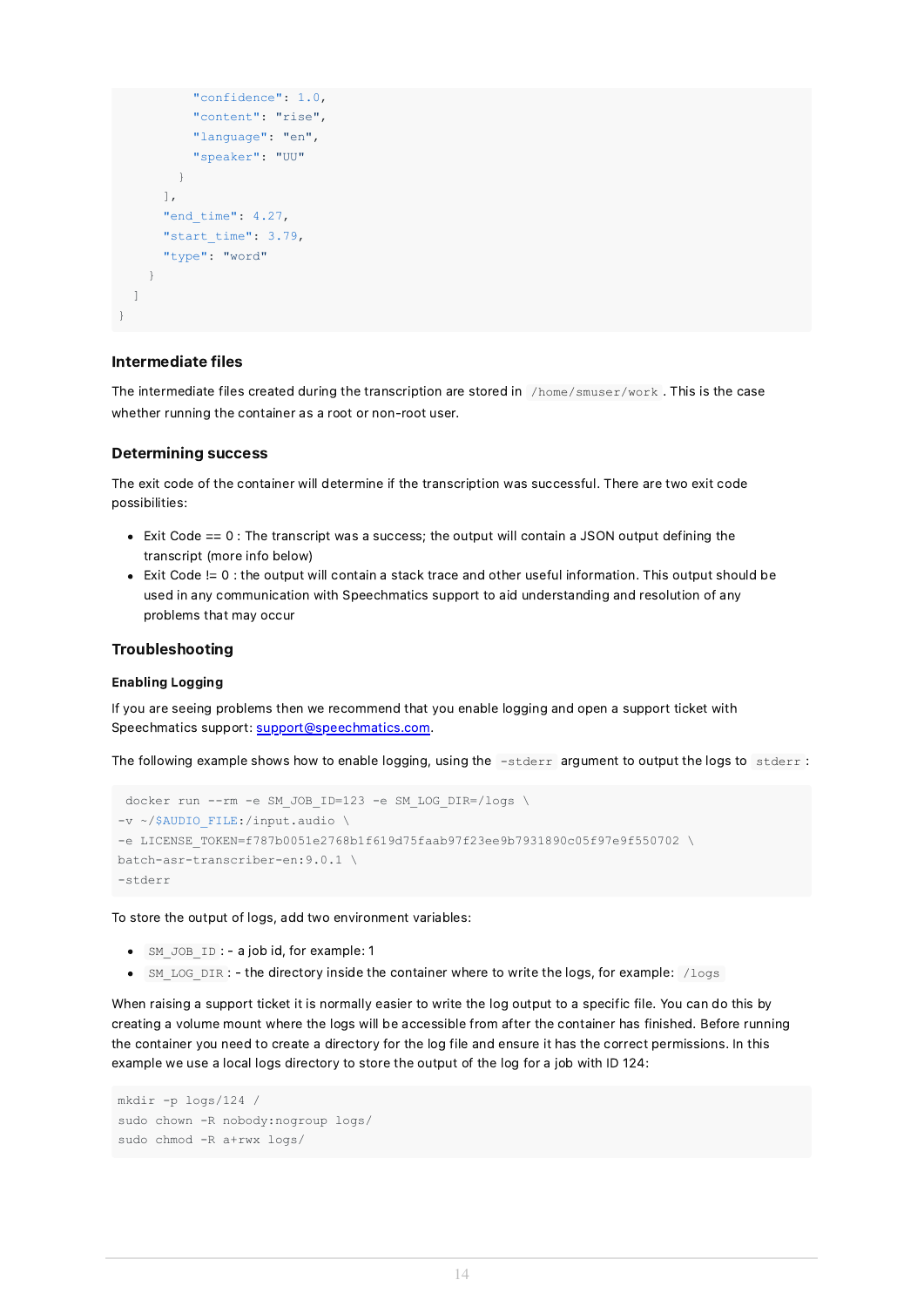then

```
docker run --rm -v ${PWD}/logs:/logs -e SM JOB ID=124 -e SM JOB ID=/logs \
-v ~/sm_audio.wav:/input.audio \
-e LICENSE_TOKEN=f787b0051e2768b1f619d75faab97f23ee9b7931890c05f97e9f550702 \
batch-asr-transcriber-en:9.0.1
tail logs/124/sigurd.log
```
### <span id="page-14-0"></span>Common Problems

There are occassions where the transcription container will fail to transcribe the media file provided and will exit without error code 0 (success). Speechmatics heavily advise enabling logging (see instruction above). The logs will show some of the reasons for the failed job especially when multiple errors can cause the same error code. Below are some errors with suggestions and how they can be revolved.

| Error<br>Code | Error                                 | <b>Resolution</b>                                                                                                                                                                                                                                                                                                                                                                         |
|---------------|---------------------------------------|-------------------------------------------------------------------------------------------------------------------------------------------------------------------------------------------------------------------------------------------------------------------------------------------------------------------------------------------------------------------------------------------|
| 1             | "err: signal: illegal<br>instruction" | This means that the models couldn't be loaded within the container.<br>Please ensure that the host that's running the Docker engine has an<br>AVX compatible CPU.<br>The following can also be done inside the container to check that AVX<br>is listed in the CPU flags.<br>\$ docker run -it --entrypoint /bin/bash batch-asr-transcriber-en:9.0.1<br>\$ cat /proc/cpuinfo   grep flags |
| 1             | "Unable to set up<br>logging"         | This can occur when a directory is volume mapped into the containers<br>and a log file cannot be created into that directory.<br>Example command to map in a tmp directory inside the container to<br>/xxx path:<br>\$ docker run --rm -e SM_LOG_DIR=/xxx -e SM_JOB_ID=1 -v<br>\$PWD/tmp:/xxx batch-asr-transcriber-en:9.0.1                                                              |
| 1             | "/input.audio is not valid"           | If volume mapping the file into the container, ensure that a valid audio<br>file is being mapped in.                                                                                                                                                                                                                                                                                      |
| 1             | "failed to get sample<br>rate"        | The sample rate from the audio file that was passed for recognition<br>did not have a sample rate. Check the audio file is valid and that a<br>sample rate can be read.<br>The following ffmpeg can be used to identify it there is a valid sample<br>rate:<br>\$ffmpeg-i/home/user/example.wav                                                                                           |
| 1             | "exit status 1"                       | If the container is memory (RAM) starved it can quit during the<br>transcription process. Verify the minimum resource (CPU and RAM)<br>requirements are being assigned to a transcription container.<br>The inspect command in docker can be useful to identify if the lack of<br>memory shutdown the container. Look out for the "OOMKilled" value.<br>Here is an example.               |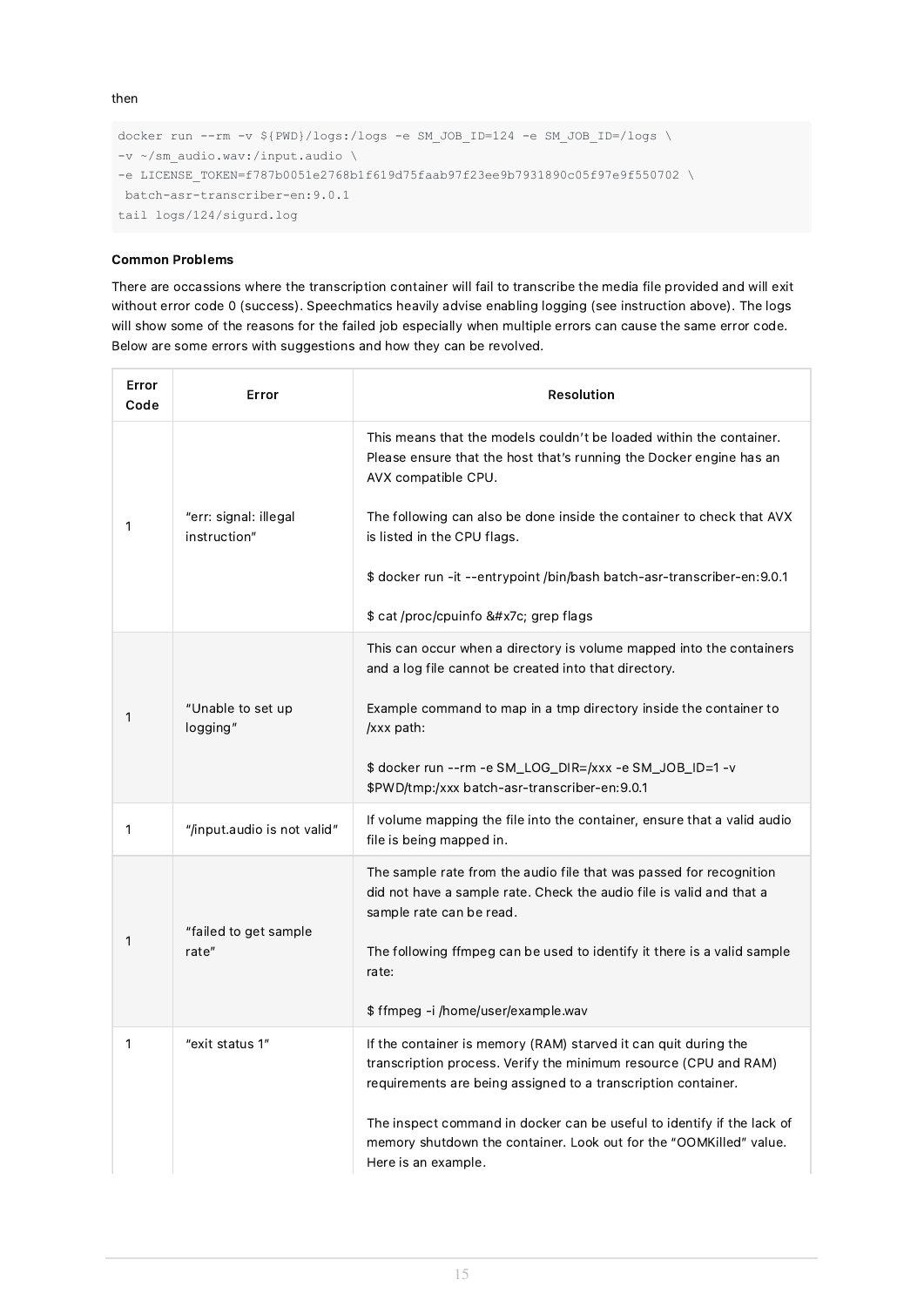|   |                                                                                                     | . \$ docker inspect --format='{{json .State}}' \$containerID                                                                                                                                                                                                                                                                                                                                                                                                                        |
|---|-----------------------------------------------------------------------------------------------------|-------------------------------------------------------------------------------------------------------------------------------------------------------------------------------------------------------------------------------------------------------------------------------------------------------------------------------------------------------------------------------------------------------------------------------------------------------------------------------------|
|   | "License Error: illegal<br>base64 data at input<br>byte \$NUMBER                                    | The license token value has been truncated or otherwise altered from<br>the initial value generated. Please ensure that you have copied token<br>value correctly or that the license file is not corupt                                                                                                                                                                                                                                                                             |
|   | "ERROR sentryserver<br>could not load license:<br>stat /license.json: no<br>such file or directory" | The license file or license token has not been passed when attempting<br>to run the container. Please ensure that the license file or license<br>token value is passed as documented                                                                                                                                                                                                                                                                                                |
| 2 | --parallel/-parallel:<br>invalid check_parallel<br>value: '0'                                       | If using the parallel option to speed up the processing time on files<br>more than 5 minutes in length the --parallel switch needs to have an<br>integer at least 1. A non-zero value must be provided if the parallel<br>command is to be used.<br>The example below shows a valid command:<br>\$ docker run -i -v /home/user/config.json:/config.json -v<br>/home/user/example.wav:/input.audio -e<br>LICENSE_TOKEN=\$TOKEN_VALUE batch-asr-transcriber-en:9.0.1 --<br>parallel 2 |

If you still continue to face issues, please contact Speechmatics support [support@speechmatics.com](mailto:support@speechmatics.com).

### <span id="page-15-0"></span>Modifying the Image

### <span id="page-15-1"></span>Building an Image

Using STDIN to pass files in and obtain the transcription may not be sufficient for all use cases. It is possible to build a new Docker Image that will use the Speechmatics Image as a layer if required for your specific workflow. To include the Speechmatics Docker Image inside another image, ensure to add the pulled Docker image into the Dockerfile for the new application.

### <span id="page-15-2"></span>Requirements for a custom image

To ensure the Speechmatics Docker image works as expected inside the custom image, please consider the following:

- Any audio that needs to be transcribed must to be copied to a file called /input.audio inside the running container
- To initiate transcription, call the application pipeline . The pipeline will start the transcription service and use /input.audio as the audio source.
- When running pipeline , the working directory must be set to /opt/orchestrator , using either the Dockerfile WORKDIR directive, the cd command or similar means.
- Once pipeline finishes transcribing, ensure you move the transcription data outside the container

### <span id="page-15-3"></span>Dockerfile

To add a Speechmatics Docker image into a custom one, the Dockerfile must be modified to include the full image name of the locally available image.

Example: Adding Global English (en) with tag 9.0.1 to the Dockerfile

```
FROM batch-asr-transcriber-en:9.0.1
ADD download_audio.sh /usr/local/bin/download_audio.sh
```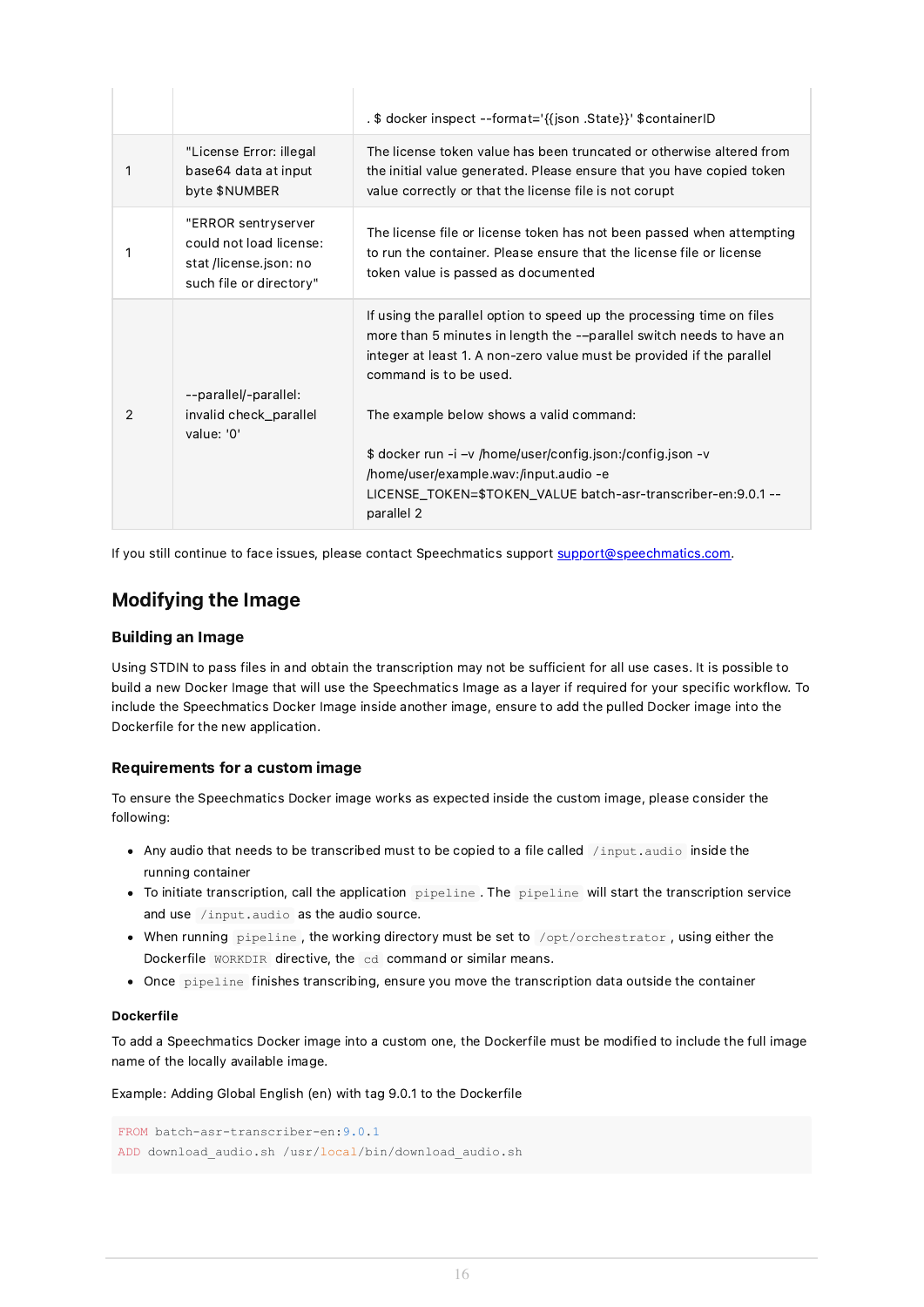```
RUN chmod +x /usr/local/bin/download_audio.sh
CMD ["/usr/local/bin/download_audio.sh"]
```
Once the above image is built, and a container instantiated from it, a script called download audio.sh will be executed (this could do something like pulling a file from a webserver and copying it to /input.audio before starting the pipeline application). This is a very basic Dockerfile to demonstrate a way of orchestrating the Speechmatics Docker Image.

NOTE: For support purposes, it is assumed the Docker Image provided by Speechmatics has been unmodified. If you experience issues, Speechmatics support will require you to replicate the issues with the unmodified Docker image e.g. batch-asr-transcriber-en:9.0.1

### <span id="page-16-0"></span>Additional Security Features

This section documents addition measures you can take to run the Batch Container where there are restrictive requirements on data storage or user access.

### <span id="page-16-1"></span>Custom Mapping Temporary Directories to run the Batch Container

Users may wish to run the Batch Container in an environment where they cannot or do not want to write anything to disk, and instead use temporary storage like  $\text{tmpfs}$  or  $\text{ramfs}$  to ensure regulatory compliance. The Batch Container supports mounting temporary directories for the storage of all intermediate files created during transcription, as well as mounting the directories where input, output and job configuration files are placed. Files can also be locally retrieved from by using the fetch url functionality in the configuration object.

Speechmatics also supports the  $--job\text{-config}$  variable to specify the location of the configuration object. The job config location must specify the location in the container at which the config file can be found. If this too needs to be in a temporary directory (e.g. tmp), rather than tmpfs this must be a volume from a host machine in which the configuration object can be found.

An example is below, where the intermediate files and configuration object are in temporary storage. Please note the --job-config argument must come after the image name

```
docker run --rm -i \
--read-only --tmpfs /home/smuser \
-v <path/to/dir/in/host/containing/config.json>:/tmp \
-e LICENSE_TOKEN=$TOKEN_VALUE \
batch-asr-transcriber-en:9.0.1 \
--job-config /tmp/config.json
```
This example sets up a tmpfs for intermediate files created by transcription, which means that all such files are written to transient storage, and not to disk. The configuration object is mounted in a retrievable folder in  $\pm m_{\rm P}$ .

An alternative is to use tmp as tmpfs and then mount an additional read-only volume in an path inside the container in which the config can be found

```
docker run --rm -i \
--read-only --tmpfs /home/smuser --tmpfs /tmp \
-v <path/to/dir/in/host/containing/config.json>:/configs_dir:ro \
-e LICENSE_TOKEN=$TOKEN_VALUE \
batch-asr-transcriber-en:9.0.1 \
--job-config /example_configs_dir/config.json
```
If the Container is run using Kubernetes, users can use the [emptyDir](https://kubernetes.io/docs/concepts/storage/volumes/#emptydir) to mount tmpfs in the needed directories (/home/smuser and /tmp). Configuration files can also be stored in an emptyDir if any of the containers in the pod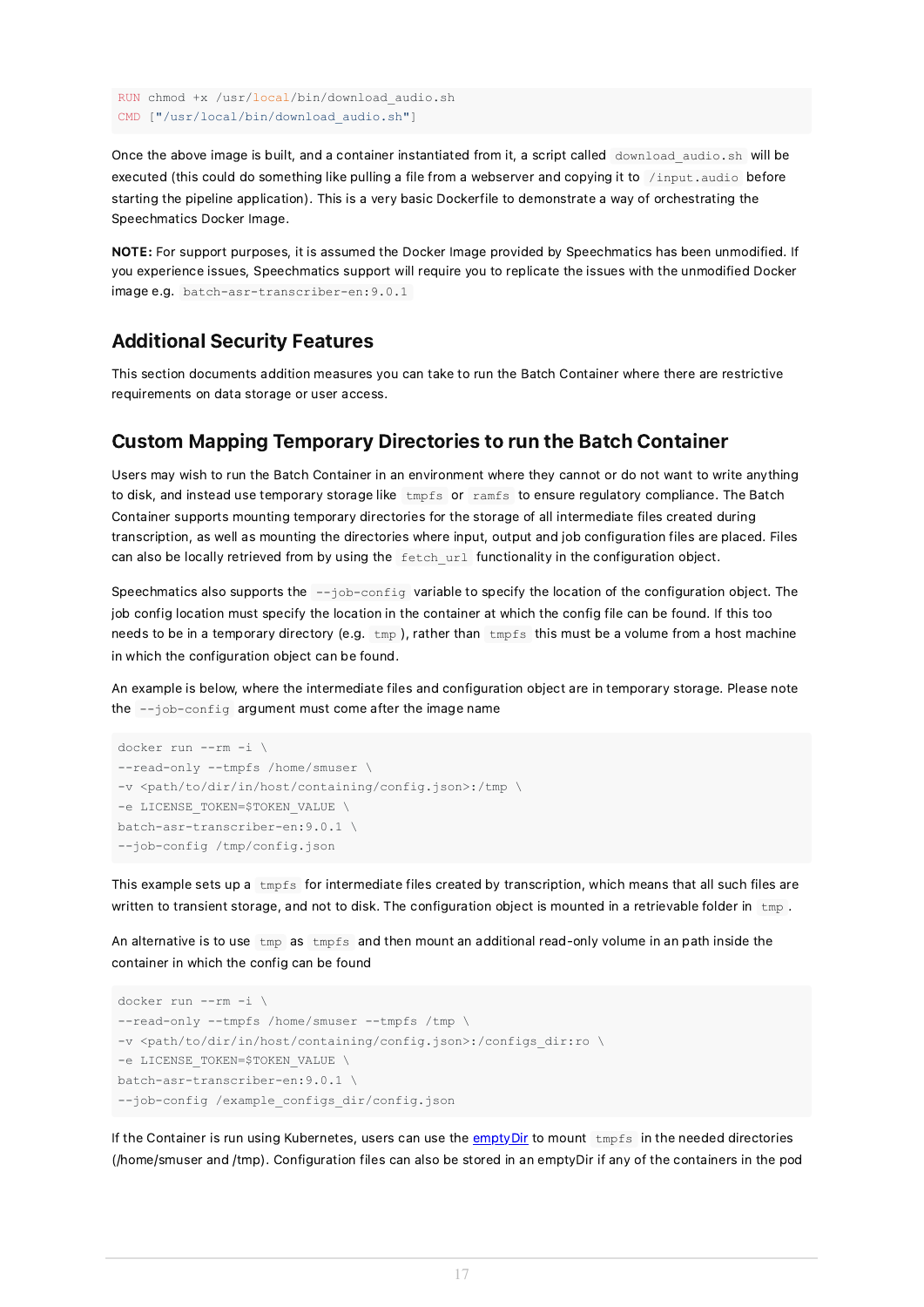is able to put it there. This could be achieved in deployment software like Kubernetes by using an [initContainer](https://kubernetes.io/docs/concepts/workloads/pods/init-containers/) or using the [sidecar](https://www.oreilly.com/library/view/designing-distributed-systems/9781491983638/ch02.html) pattern o fetch the configuration from its original location and storing it in the emptyDir volume. Then the transcriber should be called with the --job-config argument pointing to the path in the emptyDir volume in which the config was stored..

Users can also pull files from temporary locations using fetch url functionality Below is a configuration example:

```
{
  "type": "transcription",
  "transcription_config": {
   "language": "en"
 },
  "fetch_data": {
    "url": "file:///tmp/$FILENAME.wav"
  }
}
```
#### <span id="page-17-0"></span>Running a batch container as a non-root user

There are some use cases where you may not be able to run the batch container as a root user. This may be because you are working in a hosting environment that mandates the use of a named user rather than root.

You must start the container with the command docker run -user \$USERNUMBER:\$GROUPID. User number and group ID are non-zero numerical values from a value of 1 up to a value of 65535. So a valid example would be:

docker run -user 1000:3000.

#### Getting Transcription Output as a non-root user

If you take transcription via the default STDOUT, then this will not change as a non-root user. An example is below:

```
docker run -u 1020:4000 \
-v /Users/$USER/work/pipeline/mydev/config.json:/config.json \
 -v /Users/$USER/work/pipeline/mydev/input.audio:/input.audio \
    ${IMAGE_NAME}
```
If you want to map the output to a specific directory, you must volume map a directory to which a non-root user would have access.

#### <span id="page-17-1"></span>Running a Batch Container as a non-root user on Kubernetes

Please Note The examples below do not constitute an explicit recommendation to run as non-root user, merely a guideline on how to do so with Kubernetes only where this is an unavoidable requirement.

If you require named users to be deployed on Kubernetes Pods, you must set the following Security Config. The user and group must correspond to the user and group you use when starting the container

```
securityContext:
  runAsUser: {non-zero numerical value between 0 and 65535}
  runAsGroup: {non-zero numerical value between 0 and 65535}
```
There is more information on how to configure security settings on Kubernetes pods [here](https://kubernetes.io/docs/tasks/configure-pod-container/security-context/)

Some Kubernetes deployments may mandate the use of PodSecurity Admissions Controllers. These provide stricter security requirements. More information on them can be found [here](https://kubernetes.io/docs/reference/access-authn-authz/admission-controllers/). If your deployment does require this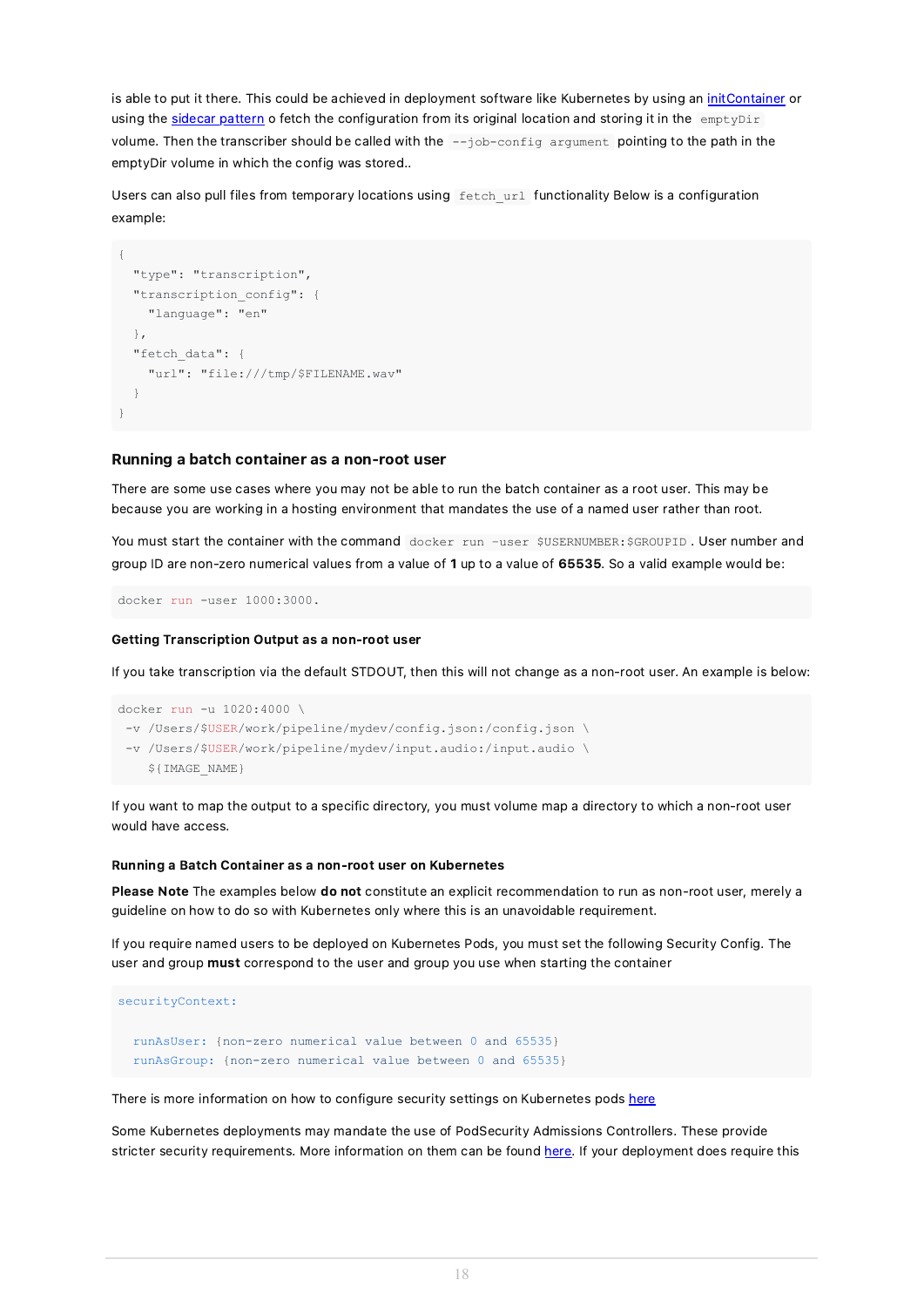set up, here is an example configuration that would allow you to carry out transcription as a non-root user.

```
apiVersion: policy/v1beta1
kind: PodSecurityPolicy
metadata:
 name: restricted
 annotations:
    seccomp.security.alpha.kubernetes.io/allowedProfileNames:
'docker/default, runtime/default'
   apparmor.security.beta.kubernetes.io/allowedProfileNames: 'runtime/default'
    seccomp.security.alpha.kubernetes.io/defaultProfileName: 'runtime/default'
   apparmor.security.beta.kubernetes.io/defaultProfileName: 'runtime/default'
spec:
 privileged: false
  # Required to prevent escalations to root.
 allowPrivilegeEscalation: false
 requiredDropCapabilities:
   - ALL
  # Allow core volume types.
 volumes:
   - 'configMap'
   - 'emptyDir'
    - 'projected'
   - 'secret'
    - 'downwardAPI'
   # Assume that persistentVolumes set up by the cluster admin are safe to use.
    - 'persistentVolumeClaim'
 hostNetwork: false
 hostIPC: false
 hostPID: false
  runAsUser:
   # Require the container to run without root privileges.
   rule: 'MustRunAsNonRoot'
  seLinux:
    # This policy assumes the nodes are using AppArmor rather than SELinux.
   rule: 'RunAsAny'
  supplementalGroups:
   rule: 'MustRunAs'
   ranges:
     # Forbid adding the root group.
      - min: 1
       max: 65535
  fsGroup:
   rule: 'MustRunAs'
   ranges:
     # Forbid adding the root group.
      - min: 1
       max: 65535
  readOnlyRootFilesystem: false
```
# <span id="page-18-0"></span>Batch Container API Guide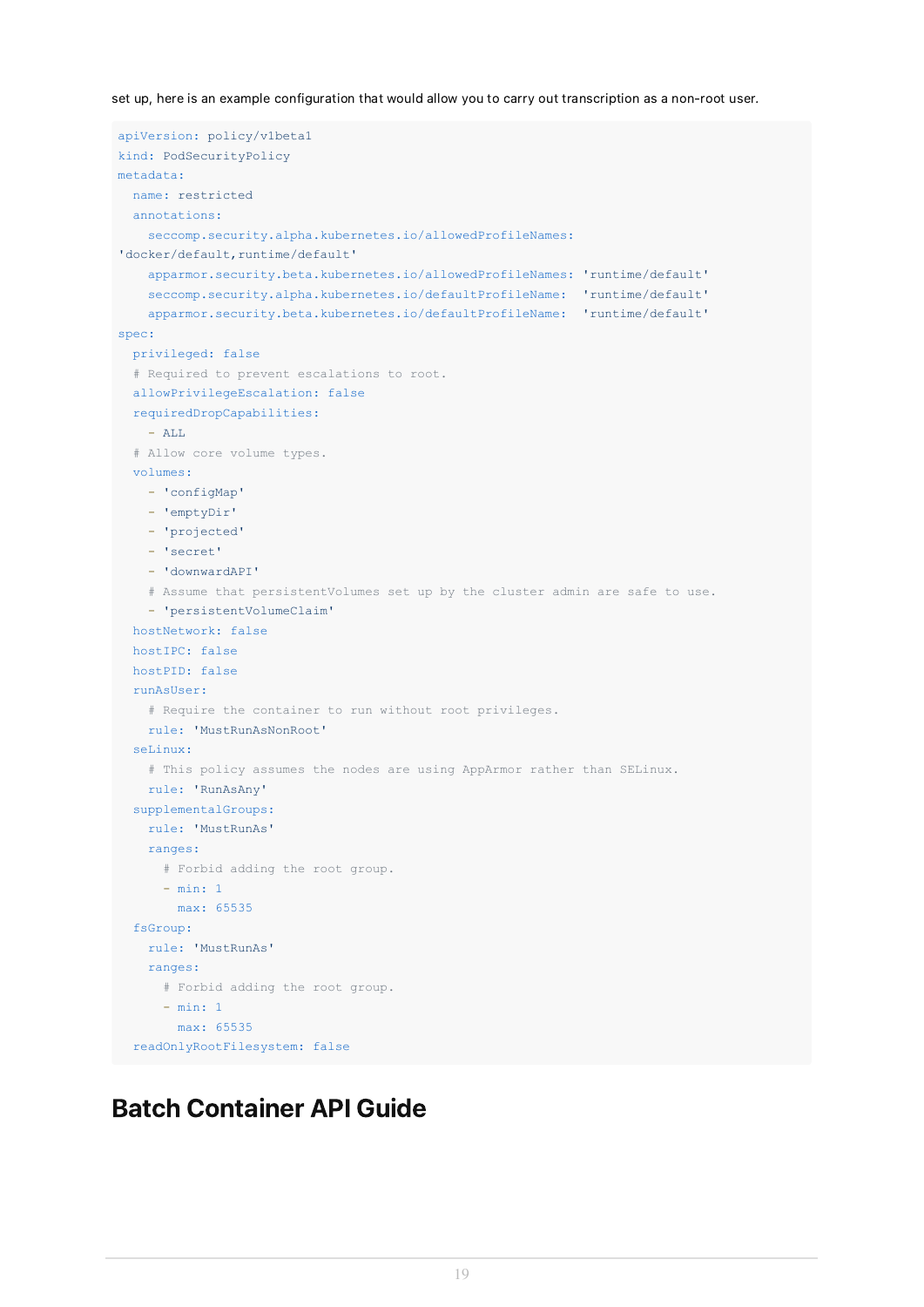This guide will walk you through using Speechmatics' v2.7 API in order to use the Speechmatics ASR Batch Container.

For information on getting started and accessing the Speechmatics software repository please refer to Speechmatics Container Quick Start Guide.

### <span id="page-19-0"></span>Transcription Output Format

The transcript output will consist of:

- JSON format version (examples can be seen in the sections below)
	- V2.7 used when the config.json configuration object is used (only supported approach)
- Diarization information
	- Channel Diarization channel labelling with relevant transcription in enclosed block
	- Speaker Diarization identifying who is currently talking by labelling words in the JSON output with a label for each unique speaker
	- Speaker Change identifying when a different speaker begins talking as an element in the JSON output, but not attempting to label words with their speaker
	- Speaker Change with Channel Diarization Channel labelling with relevant transcription in enclosed block, speaker change elements additionally output at relevant sections
	- No diarization
- Header information to show license expiry date
- A full stop to delimit sentences, irrespective of language being transcribed
- A word, confidence and timing information for each transcribed word
- Transcription output additionally in txt or srt format
- Notification information that can be used to generate callbacks
- $\bullet$  Metadata about the job that was submitted as part of an optional  $j$ obInfo file
- Additional metadata about entities available when requested

# <span id="page-19-1"></span>Feature Usage

This section explains how to use additional features beyond plain transcription of speech to text.

As part of the Speechmatics' V2.7 API, you must always use the config.json object unless otherwise specified in examples below

Please Note the V1 API is no longer maintained. Using environmental variables to call speech features is neither recommended nor supported except where this document explicitly designates.

### <span id="page-19-2"></span>Configuration Object

The configuration object allows you to process a file for transcription and optionally use speech features of the container. It is a JSON structure that is passed as a separate volume-mapped file (mapped to /config.json) when carrying out transcription. Here is an example of a command to run the container :

```
docker run -i -v ~/Projects/ba-test/data/audio.wav:/input.audio \
  -v ~/tmp/config.json:/config.json \
 batch-asr-transcriber-en:9.0.1
```
The configuration object is mapped to  $\sim$ /tmp/config.json. The command requests transcription in English. for the audio.wav. Below is an example of a config.json file where transcription in English is requested, with no additional speech features.

```
{
  "type": "transcription",
```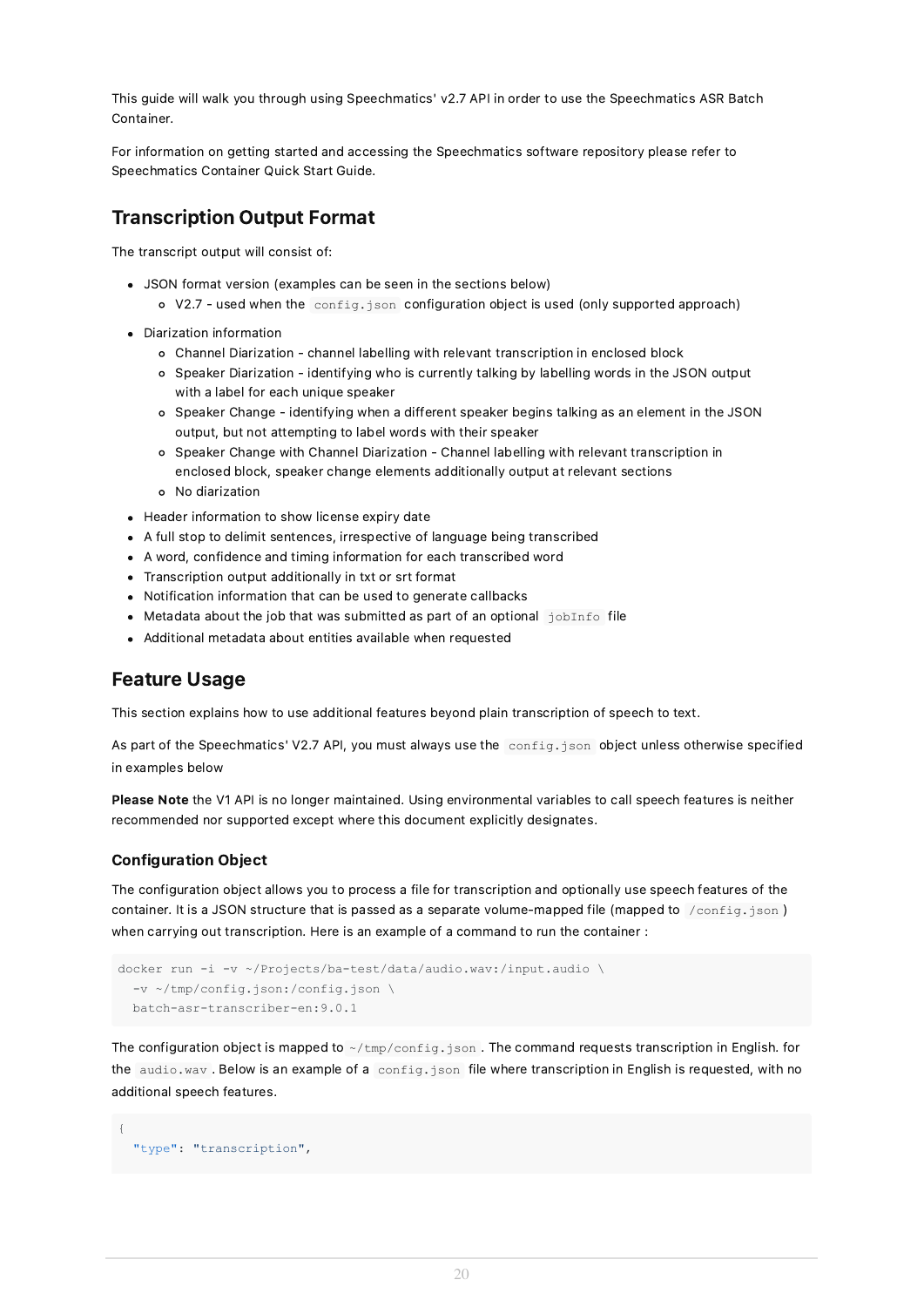```
"transcription_config": {
   "language": "en"
  }
}
```
You must always request:

- the type of request you want. This is always transcription
- The transcription config
	- o the language of the transcription output you want within the transcription config. The language code must be in a two-digit ISO639-1 format (e.g. if you want a file in English, the language code is always "en").
- $\bullet$  N.B\* Each container can only output one language. Requests for a language other than the one supported will result in an error

The configuration information requested within the config.json file will be shown in the JSON output before any transcript:

```
{
  "format": "2.7",
  "metadata": {
    "created_at": "2019-03-01T17:21:34.002Z",
    "type": "transcription",
    "transcription config": {
      "language": "en"
    }
  }
```
### <span id="page-20-0"></span>Requesting an enhanced model

Speechmatics supports two different models within each language pack; a standard or an enhanced model. The standard model is the faster of the two, whilst the enhanced model provides a higher accuracy, but a slower turnaround time.

The enhanced model is a premium model. Please contact your account manager or Speechmatics if you would like access to this feature. You will require a new license which will provide you access to the enhanced model.

An example of requesting the enhanced model is below

```
{
  "type": "transcription",
 "transcription_config": {
    "language": "en",
    "operating_point": "enhanced"
  }
}
```
Please note: standard , as well as being the default option, can also be explicitly requested with the operating point parameter.

### <span id="page-20-1"></span>Enabling Logging for Usage Reporting

The enhanced model is a premium offering. Ensure when capturing information on audio duration for billing information that you capture separately how many hours were processed with the standard model, and how many hours were captured with the enhanced model.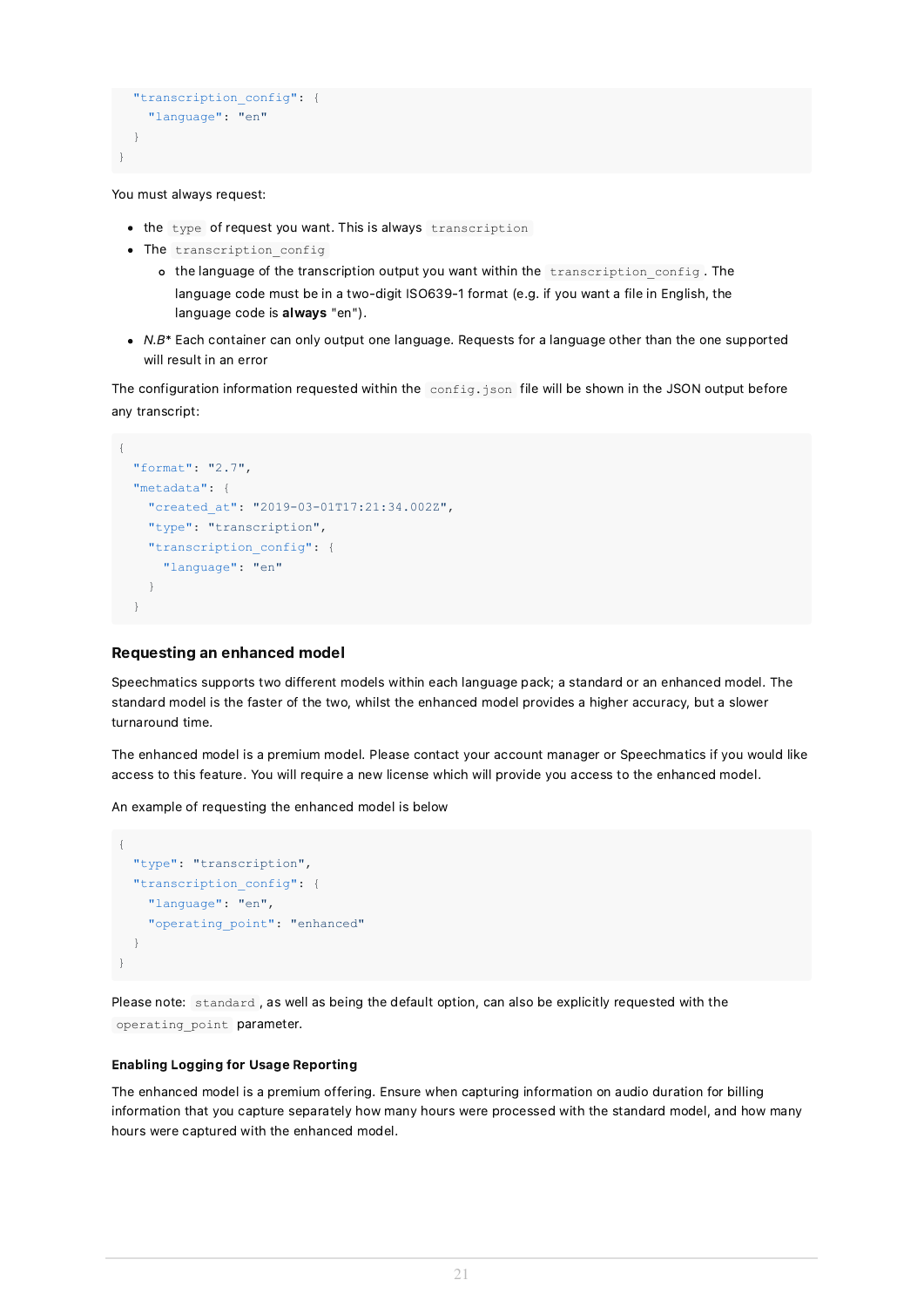### <span id="page-21-0"></span>Speaker Separation (Diarization)

| Type                                          | <b>Description</b>                                                                                                                        | Use Case                                                                                                                                                     |  |
|-----------------------------------------------|-------------------------------------------------------------------------------------------------------------------------------------------|--------------------------------------------------------------------------------------------------------------------------------------------------------------|--|
| speaker<br>diarization                        | Aggregates all audio channels into a<br>single stream for processing and picks<br>out unique speakers based on acoustic<br>matching.      | Used in cases where there are multiple speakers<br>embedded in the same audio recording and it's<br>required to understand what each unique<br>speaker said. |  |
| channel<br>diarization                        | Transcribes each audio channel<br>separately and treats each channel as a<br>unique speaker.                                              | Used when it's possible to record each speaker<br>on separate audio channels.                                                                                |  |
| speaker<br>change<br>(beta)                   | Provides the point in transcription when<br>there is believed to be a new speaker.                                                        | Used for when you just need to know the<br>speaker has changed usually in a real-time<br>application.                                                        |  |
| channel<br>diarization<br>& speaker<br>change | Transcribes each audio channel<br>separately and within each channel<br>provides the point when there is believed<br>to be a new speaker. | Used when it's possible to record some speakers<br>on a separate audio channel, but some channels<br>there are multiple speakers.                            |  |

Speechmatics offers four different modes for separating out different speakers in the audio:

Each of these modes can be enabled by using the diarization config. The following are valid values:

The default value is none - e.g. the transcipt will not be diarized.

| Type                                 | <b>Config Value</b>        |
|--------------------------------------|----------------------------|
| speaker diarization                  | speaker                    |
| channel diarization                  | channel                    |
| speaker change                       | speaker change             |
| channel diarization & speaker change | channel and speaker change |

All of the diarization options are requested through the config.json object.

#### <span id="page-21-1"></span>Speaker Diarization

Speaker diarization aggregates all audio channels into a single stream for processing, and picks out different speakers based on acoustic matching.

By default the feature is disabled. To enable speaker diarization the following must be set when you are using the config object:

```
{
  "type": "transcription",
 "transcription config": {
   "language": "en",
    "diarization": "speaker"
  }
}
```
When enabled, every word and punctuation object in the output results will be a given "speaker" property which is a label indicating who said that word. There are two kinds of labels you will see: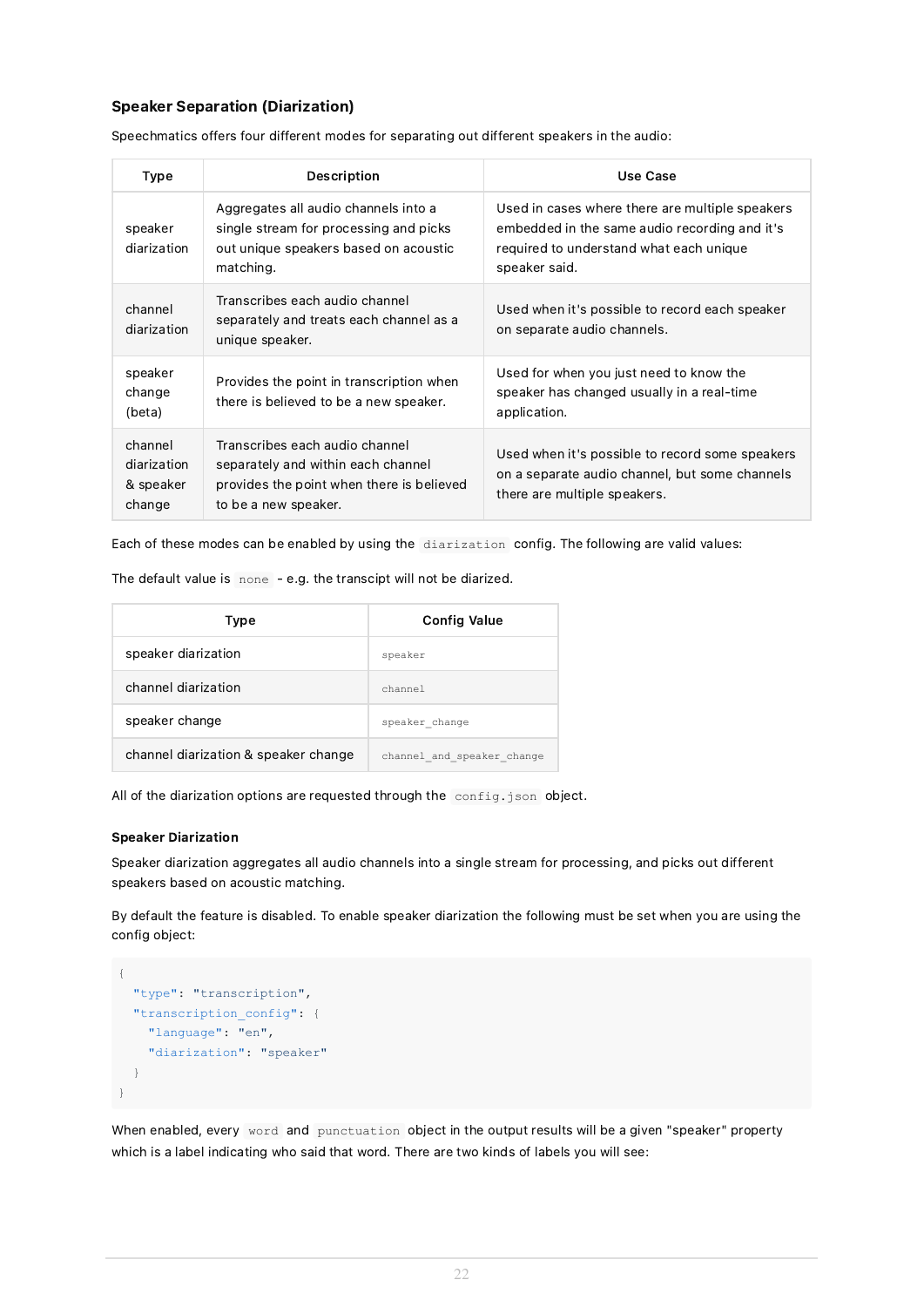- $\cdot$   $\cdot$  S stands for speaker and the # will be an incrementing integer identifying an individual speaker. S1 will appear first in the results, followed by S2 and S3 etc.
- UU Diarization is disabled or individual speakers cannot be identified. UU can appear for example if some background noise is transcribed as speech, but the diarization system does not recognise it as a speaker.

Note: Enabling diarization increases the amount of time taken to transcribe an audio file. In general we expect diarization to take roughly the same amount of time as transcription does, therefore expect the use of diarization to roughly double the overall processing time.

The example below shows relevant parts of a transcript with 3 speakers. The output shows the configuration information passed in the config.json object and relevant segments with the different speakers in the JSON output. Only part of the transcript is shown here to highlight how different speakers are displayed in the output.

```
"format": "2.7",
"metadata": {
    "created_at": "2020-07-01T13:26:48.467Z",
    "type": "transcription",
    "transcription_config": {
     "language": "en",
      "diarization": "speaker"
      }
 },
 "results": [
    {
      "alternatives": [
       \left\{\right."confidence": 0.93,
          "content": "hello",
          "language": "en",
          "speaker": "S1"
        }
      ],
      "end time": 0.51,
      "start_time": 0.36,
      "type": "word"
    },
    {
      "alternatives": [
       \{"confidence": 1.0,
         "content": "hi",
          "language": "en",
          "speaker": "S2"
        }
      ],
      "end time": 12.6,
      "start time": 12.27,
      "type": "word"
    },
    {
      "alternatives": [
       \{"confidence": 1.0,
```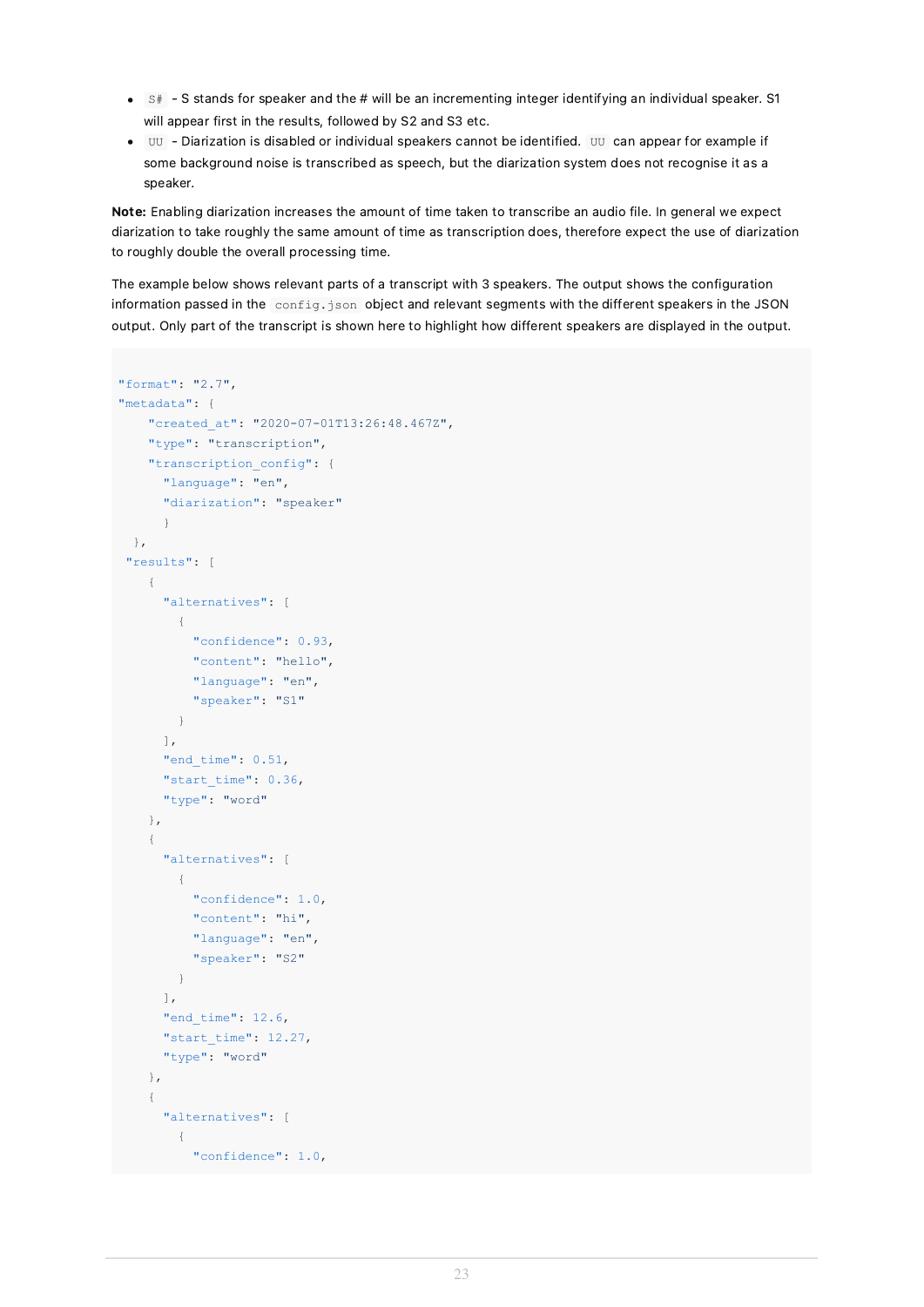```
"content": "good",
      "language": "en",
      "speaker": "S3"
   }
 ],
 "end time": 80.63,
 "start_time": 80.48,
  "type": "word"
}
```
In our JSON output, start\_time identifies when a person starts speaking each utterance and end\_time identifies when they finish speaking.

#### <span id="page-23-0"></span>Speaker diarization post-processing

To enhance the accuracy of our speaker diarization, we make small corrections to the speaker labels based on the punctuation in the transcript. For example if our system originally thought that 9 words in a sentence were spoken by speaker S1, and only 1 word by speaker S2, we will correct the incongruous S2 label to be S1. This only works if punctuation is enabled in the transcript.

Therefore if you disable punctuation, for example by removing all permitted marks in the

punctuation overrides section of the config.json then expect the accuracy of speaker diarization to vary slightly.

#### <span id="page-23-1"></span>Speaker diarization timeout

Speaker diarization will timeout if it takes too long to run for a particular audio file. Currently the timeout is set to 5 minutes or 0.5 \* the audio duration; whichever is longer. For example, with a 2 hour audio file the timeout is 1 hour. If a timeout happens the transcript will still be returned but without the speaker labels set.

If the diarization does timeout you will see an ERROR message in the logs that looks like this:

Speaker diarization took too long and timed out (X seconds).

If a timeout occurs then all speaker labels in the output will be labelled as UU.

Under normal operation we do not expect diarization to timeout, but diarzation can be affected by a number of factors including audio quality and the number of speakers. If you do encounter timeouts frequently then please get in contact with Speechmatics support.

#### <span id="page-23-2"></span>Channel Diarization

Channel diarization allows individual channels in an audio file to be labelled. This is ideal for audio files with multiple channels (up to 6) where each channel is a unique speaker.

By default the feature is disabled. To enable channel diarization the following must be set when you are using the config object:

```
{
 "type": "transcription",
  "transcription_config": {
    "language": "en",
    "diarization": "channel"
  }
}
```
The following illustrates an example configuration to enable channel diarization on a 2-channel file that will use labels Customer for channel 1 and Agent for channel 2: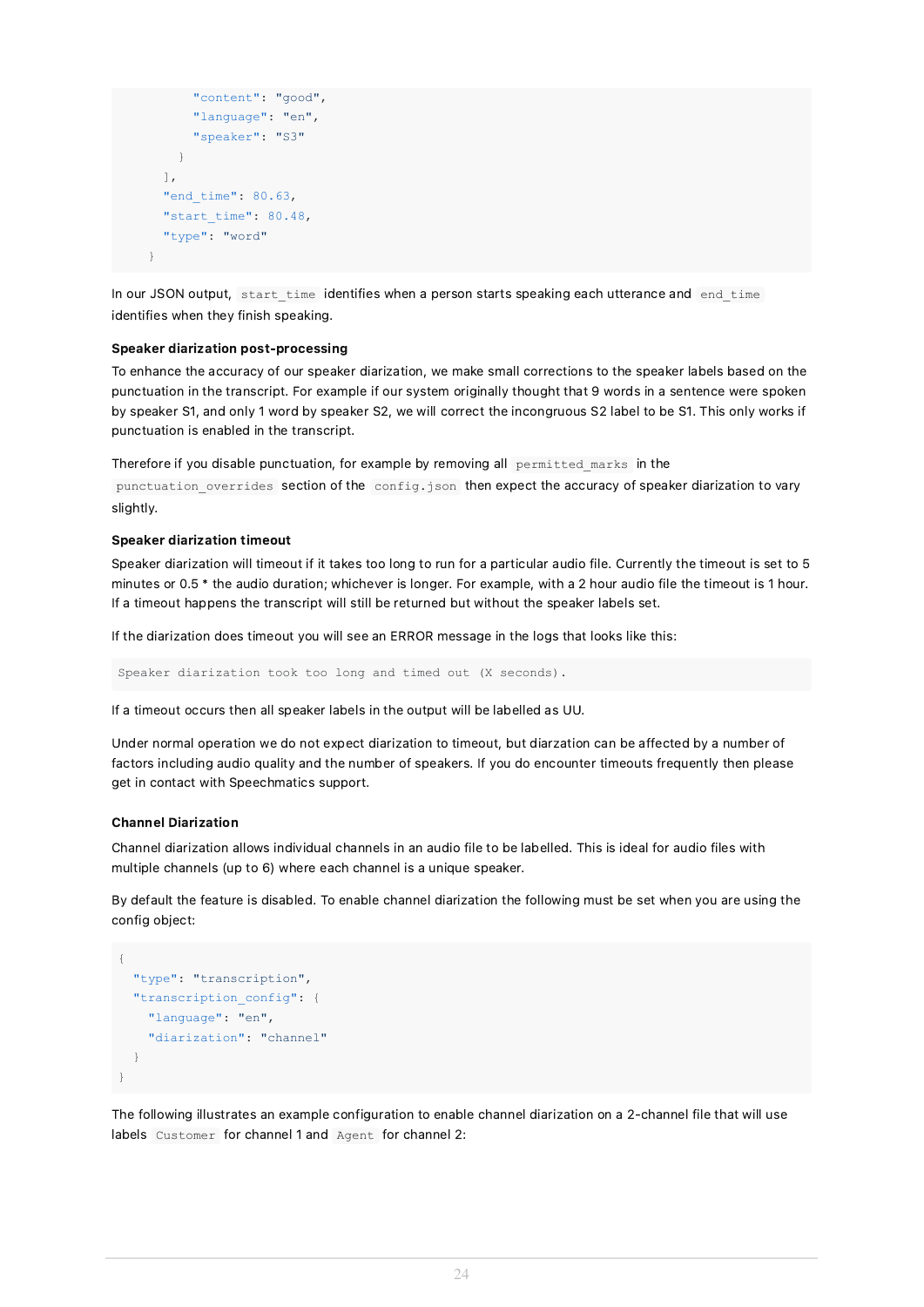```
{
 "type": "transcription",
 "transcription_config": {
   "language": "en",
   "diarization": "channel",
   "channel diarization labels": ["Customer", "Agent"]
  }
}
```
For each named channel, the words will be listed in its own labelled block, for example:

```
{
"format": "2.7",
"metadata": {
  "created_at": "2020-07-01T14:11:43.534Z",
  "type": "transcription",
  "transcription_config": {
    "language": "en",
   "diarization": "channel",
    "channel_diarization_labels": ["Customer", "Agent"]
  }
},
"results": [
  {
    "alternatives": [
     \left\{\begin{array}{c}1\end{array}\right\}"confidence": 0.87,
         "content": "Hello",
        "language": "en"
     }
    ],
    "channel": "Customer",
    "end time": 14.34,
    "start_time": 14.21,
    "type": "word"
  },
  {
    "alternatives": [
     \left\{ \begin{array}{c} \end{array} \right."confidence": 0.87,
        "content": "how",
         "language": "en"
      }
    ],
    "channel": "Agent",
    "end time": 14.62,
    "start time": 14.42,
    "type": "word"
  },
  {
    "alternatives": [
     \qquad \qquad \{"confidence": 0.87,
```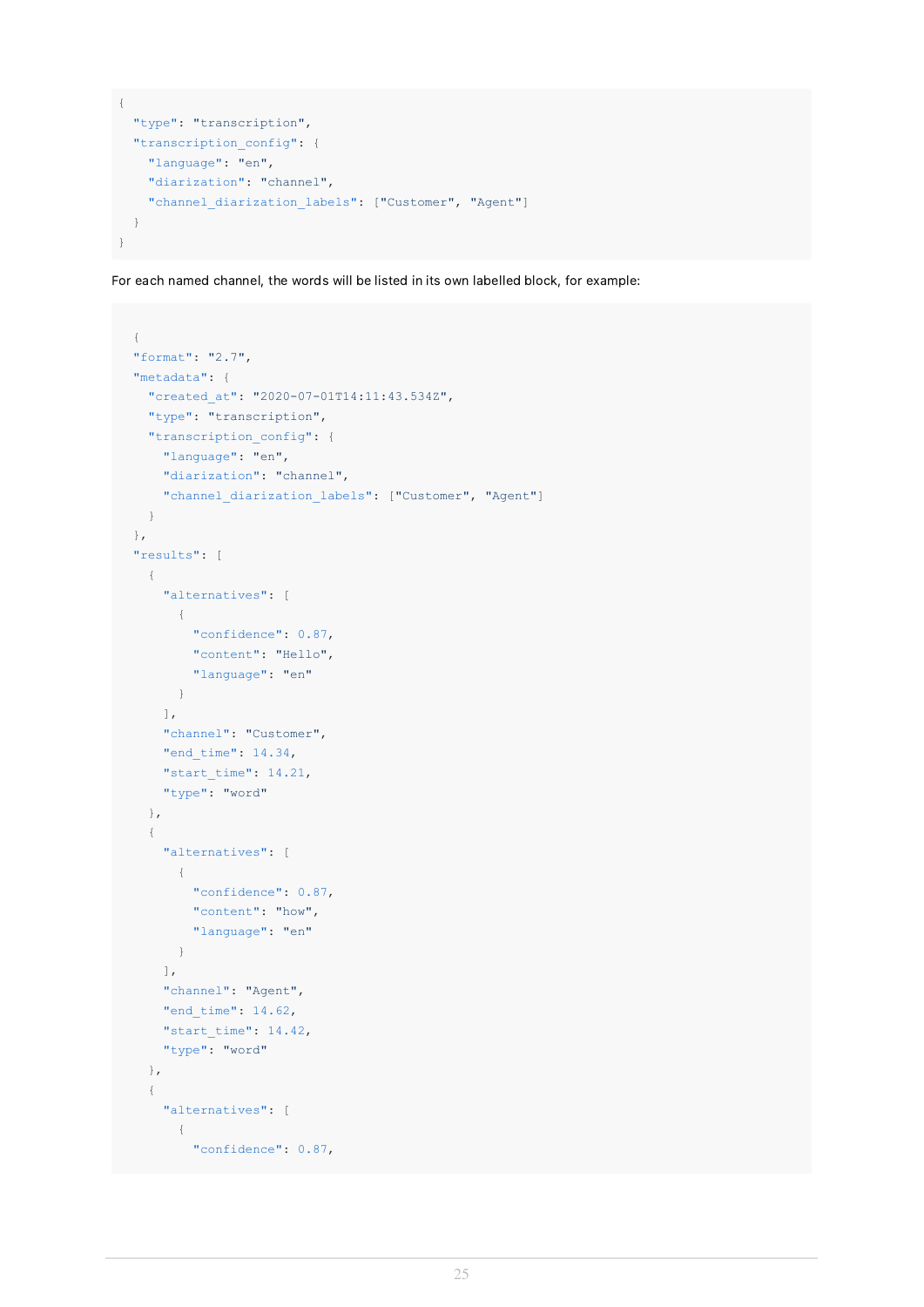```
"content": "can",
      "language": "en"
   }
  ],
  "channel": "Agent",
  "end time": 15.14,
  "start time": 14.71,
  "type": "word"
},
{
  "alternatives": [
   \{"confidence": 0.79,
      "content": "I",
      "language": "en"
    }
 ],
  "channel": "Agent",
  "end_time": 16.71,
  "start time": 16.3,
  "type": "word"
},
{
  "alternatives": [
   {
      "confidence": 0.67,
      "content": "help",
      "language": "en"
    }
 ],
  "channel": "Agent",
  "end_time": 10.39,
  "start_time": 10.17,
  "type": "word"
}
```
### Note:

- Transcript output is provided sequentially by channel. So if you have two channels, all of channel 1 would be output first, followed by all of channel 2, and so on
- If you specify channel as a diarization option, and do not assign channel\_diarization\_labels then default labels will be used (channel\_1, channel\_2 etc)
- Spaces cannot be used in the channel labels

#### <span id="page-25-0"></span>Speaker Change Detection (beta feature)

This feature allows changes in the speaker to be detected and then marked in the transcript. It does not provide information about whether the speaker is the same as one earlier in the audio.

By default the feature is disabled. The config used to request speaker change detection looks like this:

```
{
  "type": "transcription",
 "transcription_config": {
   "diarization": "speaker change",
    "speaker_change_sensitivity": 0.8
```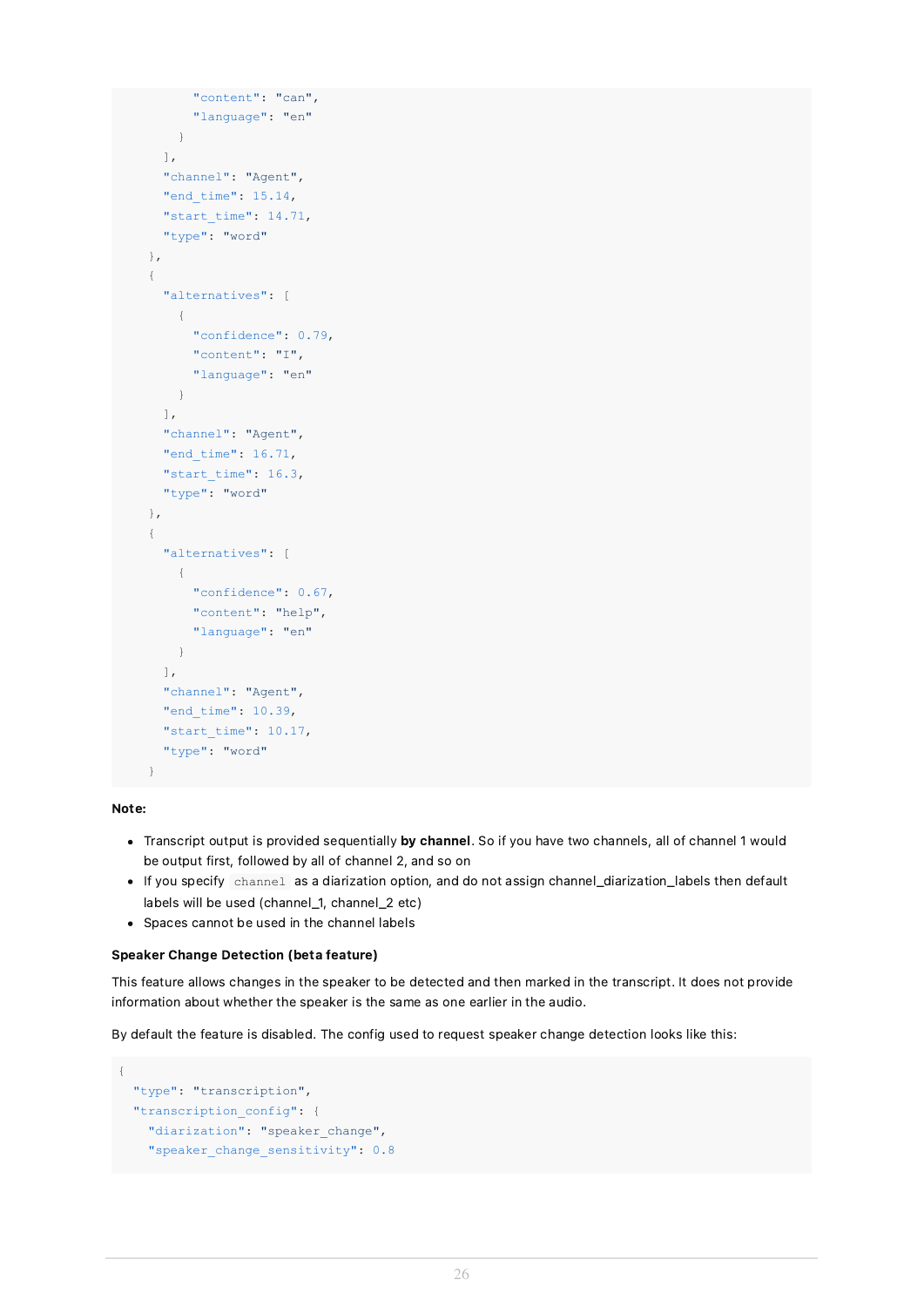```
}
}
```
Note: Speaker change is only visible in the JSON V2 output, so make sure you use the json-v2 format when you retrieve the transcript.

The speaker change sensitivity property, if used, must be a numeric value between 0 and 1. It indicates to the algorithm how sensitive to speaker change events you want to make it. A low value will mean that very few changes will be signalled (with higher possibility of false negatives), whilst a high value will mean you will see more changes in the output (with higher possibility of false positives). If this property is not specified, a default of 0.4 is used.

Speaker change elements appear in resulting JSON transcript results array look like this:

```
{
 "type": "speaker_change",
 "start_time": 0.55,
 "end_time": 0.55,
 "alternatives": []
}
```
Note: Although there is an alternatives property in the speaker change element it is always empty, and can be ignored. The start time and end time properties are always identical, and provide the time when the change was detected.

A speaker change indicates where we think a different person has started talking. For example, if one person says "Hello James" and the other responds with "Hi", there should be a speaker change element between "James" and "Hi", for example:

```
{
  "format": "2.7",
  "job": {
....
  "results": [
    {
      "start_time": 0.1,
      "end_time": 0.22,
      "type": "word",
      "alternatives": [
        {
            "confidence": 0.71,
            "content": "Hello",
            "language": "en",
            "speaker": "UU"
        }
      ]
    },
    {
      "start time": 0.22,
      "end time": 0.55,
      "type": "word",
      "alternatives": [
        {
            "confidence": 0.71,
            "content": "James",
```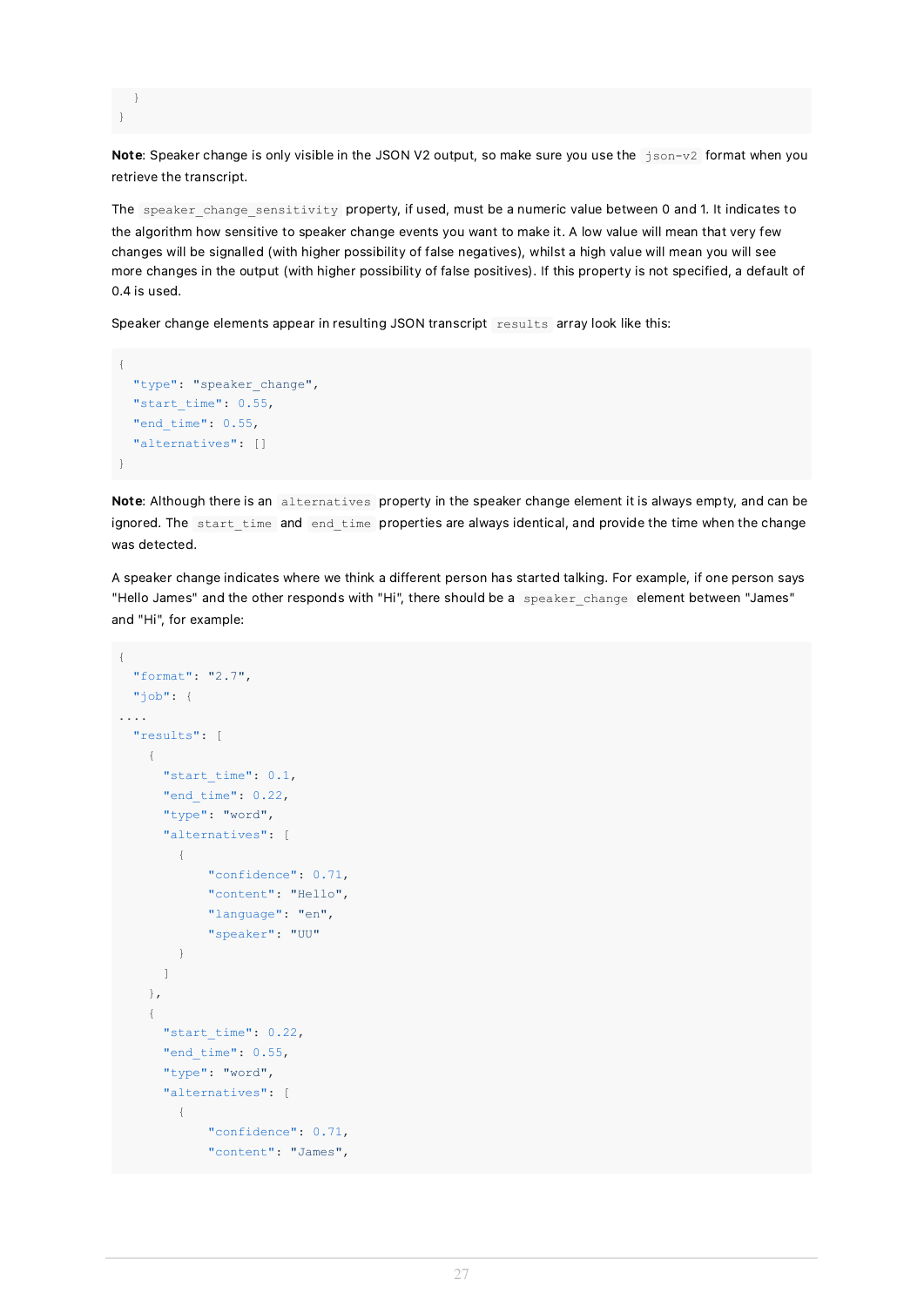```
"language": "en",
            "speaker": "UU"
        }
      ]
    },
    {
      "start_time": 0.55,
      "end_time": 0.55,
      "type": "speaker change",
      "alternatives": []
    },
    {
      "start time": 0.56,
      "end time": 0.61,
      "type": "word",
      "alternatives": [
        {
            "confidence": 0.71,
            "content": "Hi",
            "language": "en",
            "speaker": "UU"
        }
      ]
    }
 ]
}
```
• Note: You can only choose speaker\_change as an alternative to speaker or channel diarization.

### <span id="page-27-0"></span>Speaker Change Detection With Channel Diarization

Speaker change can be combined with channel diarization. It will transcribe each channel separately and indicate in the output each channel (with labels if set) and the speaker changes on each of the channels. For example, if a two-channel audio contains three people greeting each other (with a single speaker on channel 1 and two speakers on channel 2), the config submitted with the audio to request the speaker change detection is:

```
{
 "type": "transcription",
 "transcription_config": {
   "diarization": "channel_and_speaker_change",
   "speaker_change_sensitivity": 0.8
 }
}
```
The output will have special elements in the results array between two words where a different person starts talking on the same channel.

```
{
   "format": "2.7",
    "job": {
....
   },
   "metadata": {
....
   },
  "results": [
```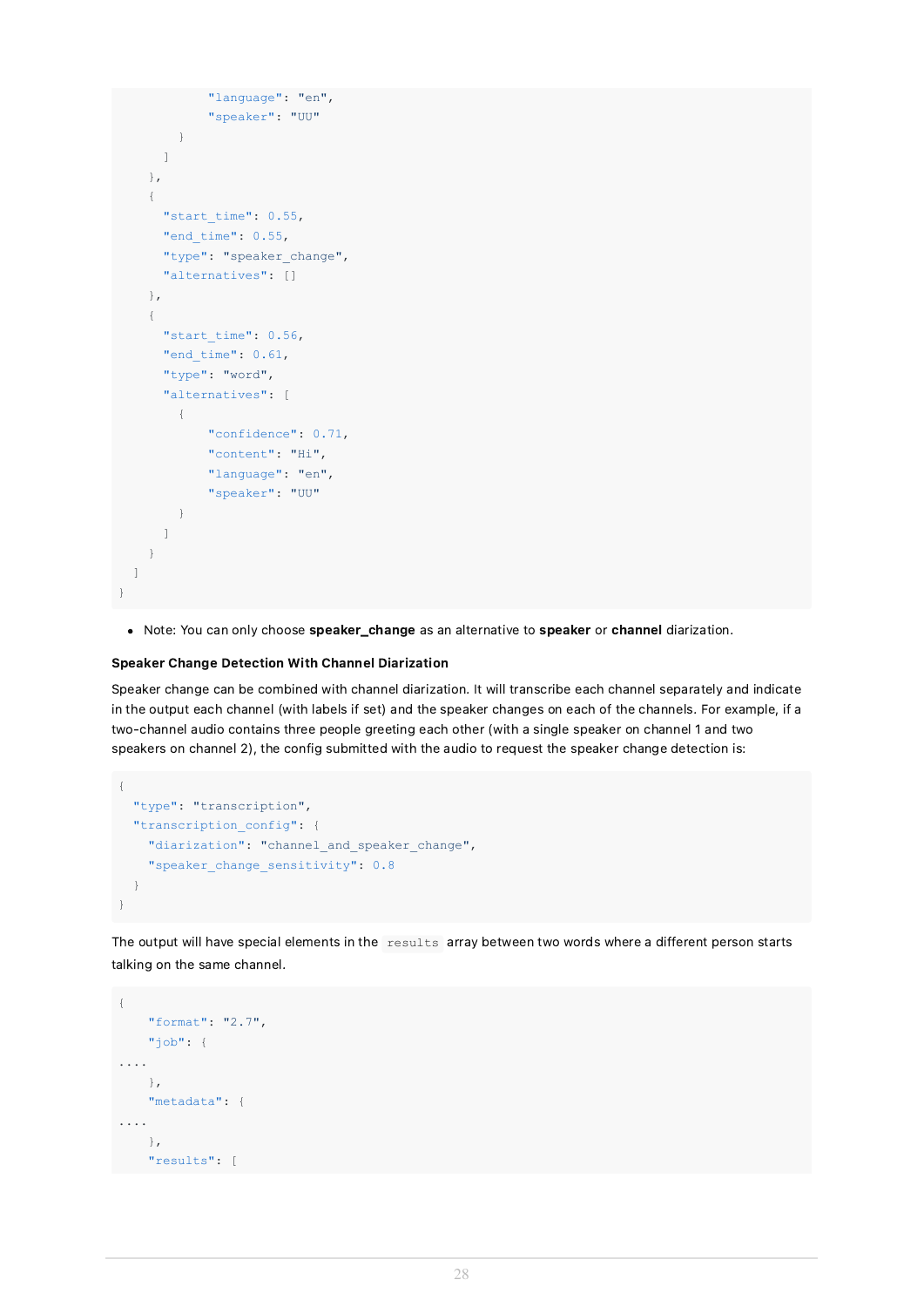```
{
  "channel": "channel_2",
  "start time": 0.1,
  "end time": 0.22,
  "type": "word",
  "alternatives": [
   \{"confidence": 0.71,
       "content": "Hello",
       "language": "en",
       "speaker": "UU"
    }
  ]
},
{
 "channel": "channel_2",
 "start_time": 0.22,
 "end time": 0.55,
 "type": "word",
 "alternatives": [
  \left\{\right."confidence": 0.71,
        "content": "James",
       "language": "en",
       "speaker": "UU"
    }
  ]
},
{
 "channel": "channel_1",
 "start time": 0.55,
 "end time": 0.55,
 "type": "speaker_change",
 "alternatives": []
},
{
 "channel": "channel_2",
 "start_time": 0.56,
 "end_time": 0.61,
 "type": "word",
  "alternatives": [
   \left\{ \begin{array}{c} \end{array} \right."confidence": 0.71,
       "content": "Hi",
        "language": "en",
        "speaker": "UU"
    }
  ]
},
{
 "channel": "channel_1",
 "start_time": 0.56,
 "end_time": 0.61,
 "type": "word",
```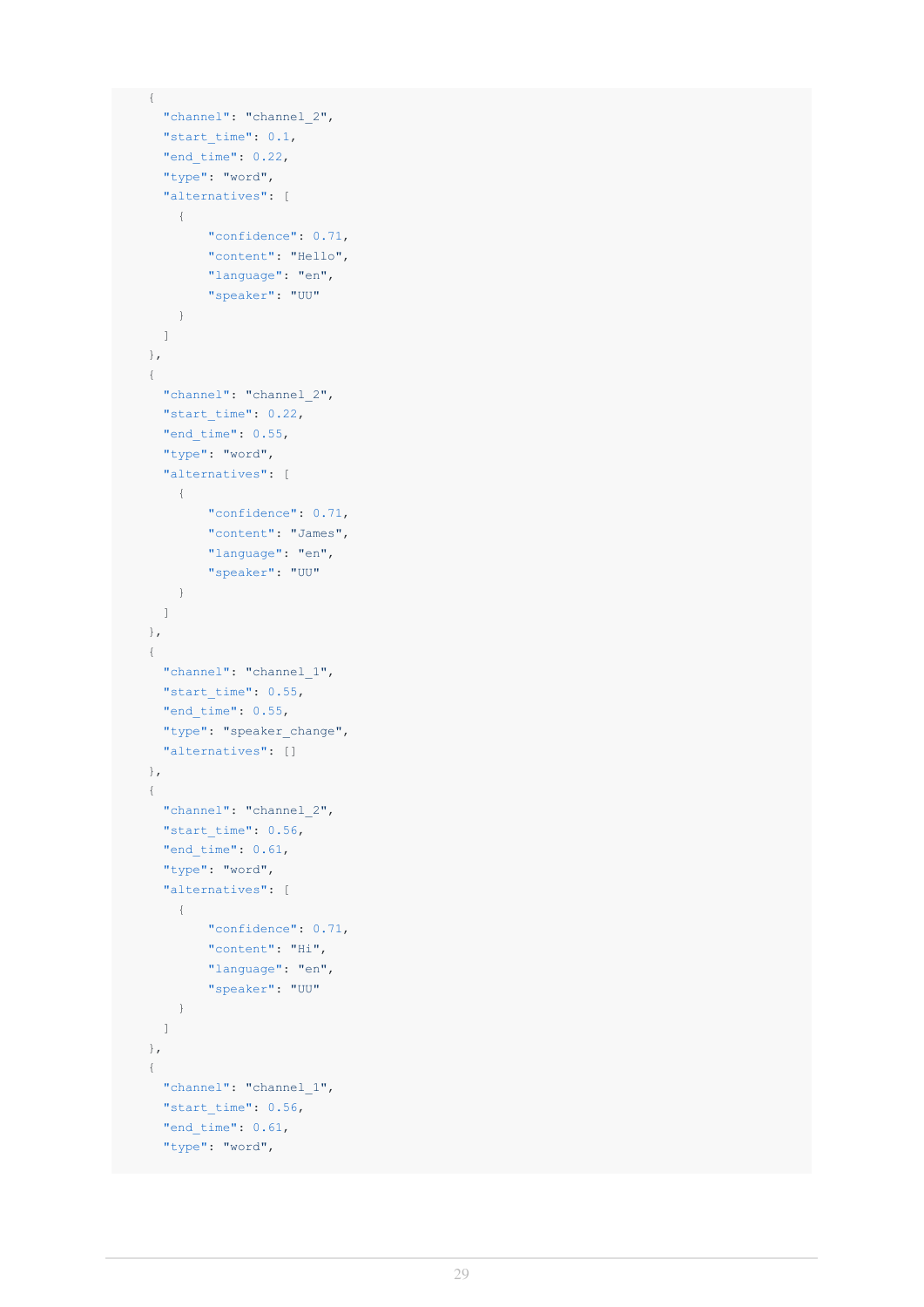```
"alternatives": [
        {
             "confidence": 0.71,
             "content": "Hi",
            "language": "en",
            "speaker": "UU"
        }
      ]
    }
  ]
}
```
• Note: Do not try to request speaker\_change and channel diarization as multiple options: only channel\_and\_speaker\_change is an accepted parameter for this configuration.

### <span id="page-29-0"></span>Custom dictionary

The Custom Dictionary feature allows a list of custom words to be added for each transcription job. This helps when a specific word is not recognised during transcription. It could be that it's not in the vocabulary for that language, for example a company or person's name. Adding custom words can improve the likelihood they will be output.

The sounds like feature is an extension to this to allow alternative pronunciations to be specified to aid recognition when the pronunciation is not obvious.

The Custom Dictionary feature can be accessed through the additional vocab property.

Prior to using this feature, consider the following:

- sounds like is an optional setting recommended when the pronunciation is not obvious for the word or it can be pronounced in multiple ways; it is valid just to provide the content value
- sounds\_like only works with the main script for that language
	- Japanese (ja) sounds\_like only supports full width Hiragana or Katakana
- You can specify up to 1000 words or phrases (per job) in your custom dictionary

```
"transcription config": {
 "language": "en",
  "additional vocab": [
    {
      "content": "gnocchi",
     "sounds_like": [
        "nyohki",
        "nokey",
        "nochi"
      ]
    },
    {
     "content": "CEO",
      "sounds_like": [
        "C.E.O."
     ]
    },
    {
      "content": "financial crisis"
    }
```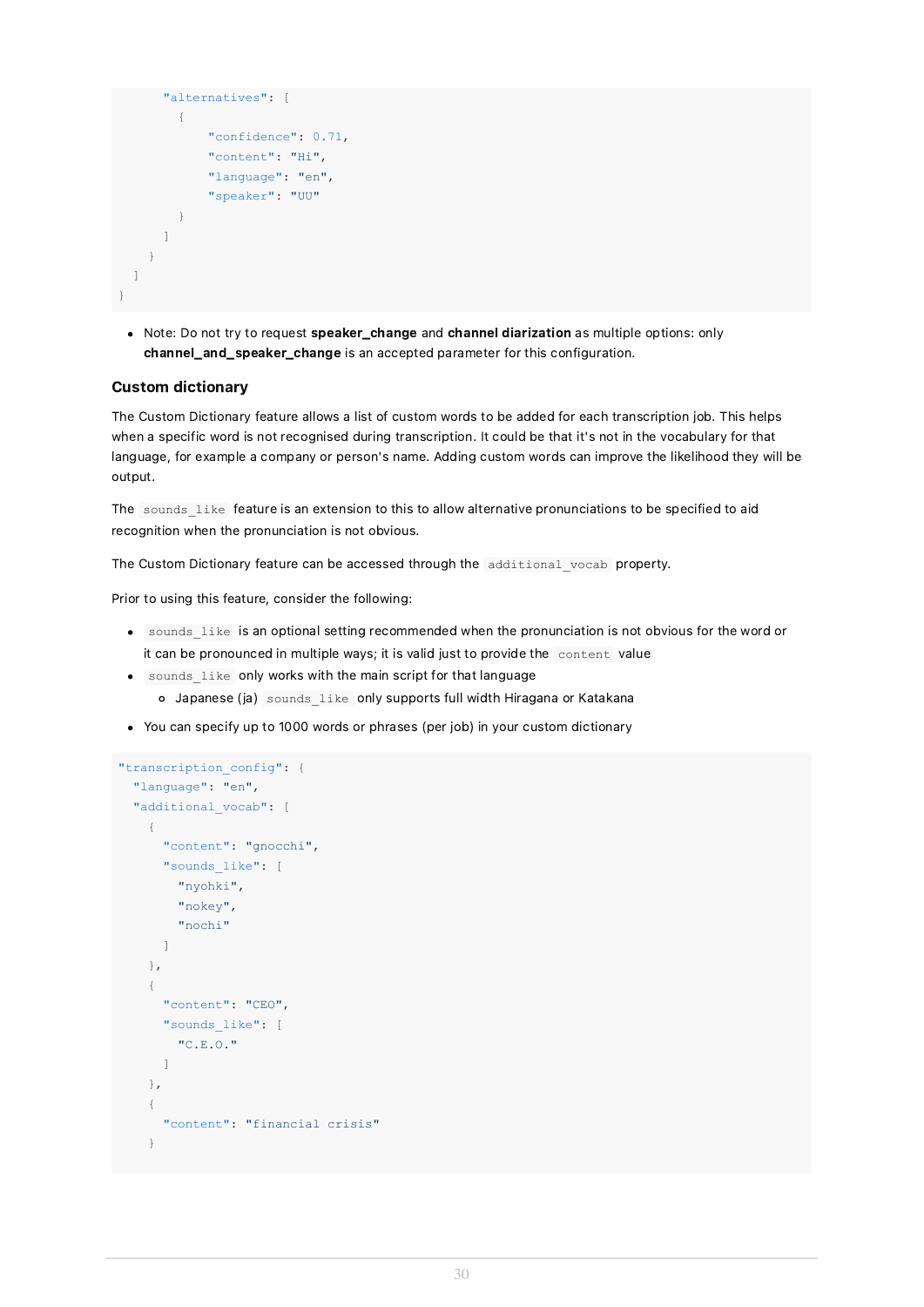] }

In the above example, the words gnocchi and CEO have pronunciations applied to them; the phrase financial crisis does not require a pronunciation. The content property represents how you want the word to be output in the transcript.

### <span id="page-30-0"></span>Using the Shared Custom Dictionary Cache

Processing a large custom dictionary repeatedly can be CPU consuming and inefficient. The Speechmatics Batch Container includes a cache mechanism for custom dictionaries to limit excessive resource use. By using this cache mechanism, the container can reduce the overall time needed for speech transcription when repeatedly using the same custom dictionaries. You will see performance benefits on re-using the same custom dictionary from the second time onwards.

It is not a requirement to use the shared cache to use the Custom Dictionary.

The cache volume is safe to use from multiple containers concurrently if the operating system and its filesystem support file locking operations. The cache can store multiple custom dictionaries in any language used for batch transcription. It can support multiple custom dictionaries in the same language.

If a custom dictionary is small enough to be stored within the cache volume, this will take place automatically if the shared cache is specified.

For more information about how the shared cache storage management works, please see Maintaining the Shared Cache.

We highly recommend you ensure any location you use for the shared cache has enough space for the number of custom dictionaries you plan to allocate there. How to allocate custom dictionaries to the shared cache is documented below.

### How to set up the Shared Cache

The shared cache is enabled by setting the following value when running transcription:

- Cache Location: You must volume map the directory location you plan to use as the shared cache to /cache when submitting a job
- SM\_CUSTOM\_DICTIONARY\_CACHE\_TYPE : (mandatory if using the shared cache) This environment variable must be set to shared
- SM\_CUSTOM\_DICTIONARY\_CACHE\_ENTRY\_MAX\_SIZE : (optional if using the shared cache). This determines the maximum size of any single custom dictionary that can be stored within the shared cache in bytes
	- E.G. a SM\_CUSTOM\_DICTIONARY\_CACHE\_ENTRY\_MAX\_SIZE with a value of 10000000 would set a total storage size of 10MB
	- For reference a custom dictionary wordlist with 1000 words produces a cache entry of size around 200 kB, or 200000 bytes
	- $\circ$  A value of  $-1$  will allow every custom dictionary to be stored within the shared cache. This is the default assumed value
	- o A custom dictionary cache entry larger than the SM\_CUSTOM\_DICTIONARY\_CACHE\_ENTRY\_MAX\_SIZE will still be used in transcription, but will not be cached

### Maintaining the Shared Cache

If you specify the shared cache to be used and your custom dictionary is within the permitted size, Speechmatics Batch Container will always try to cache the custom dictionary. If a custom dictionary cannot occupy the shared cache due to other cached custom dictionaries within the allocated cache, then older custom dictionaries will be removed from the cache to free up as much space as necessary for the new custom dictionary. This is carried out in order of the least recent custom dictionary to be used.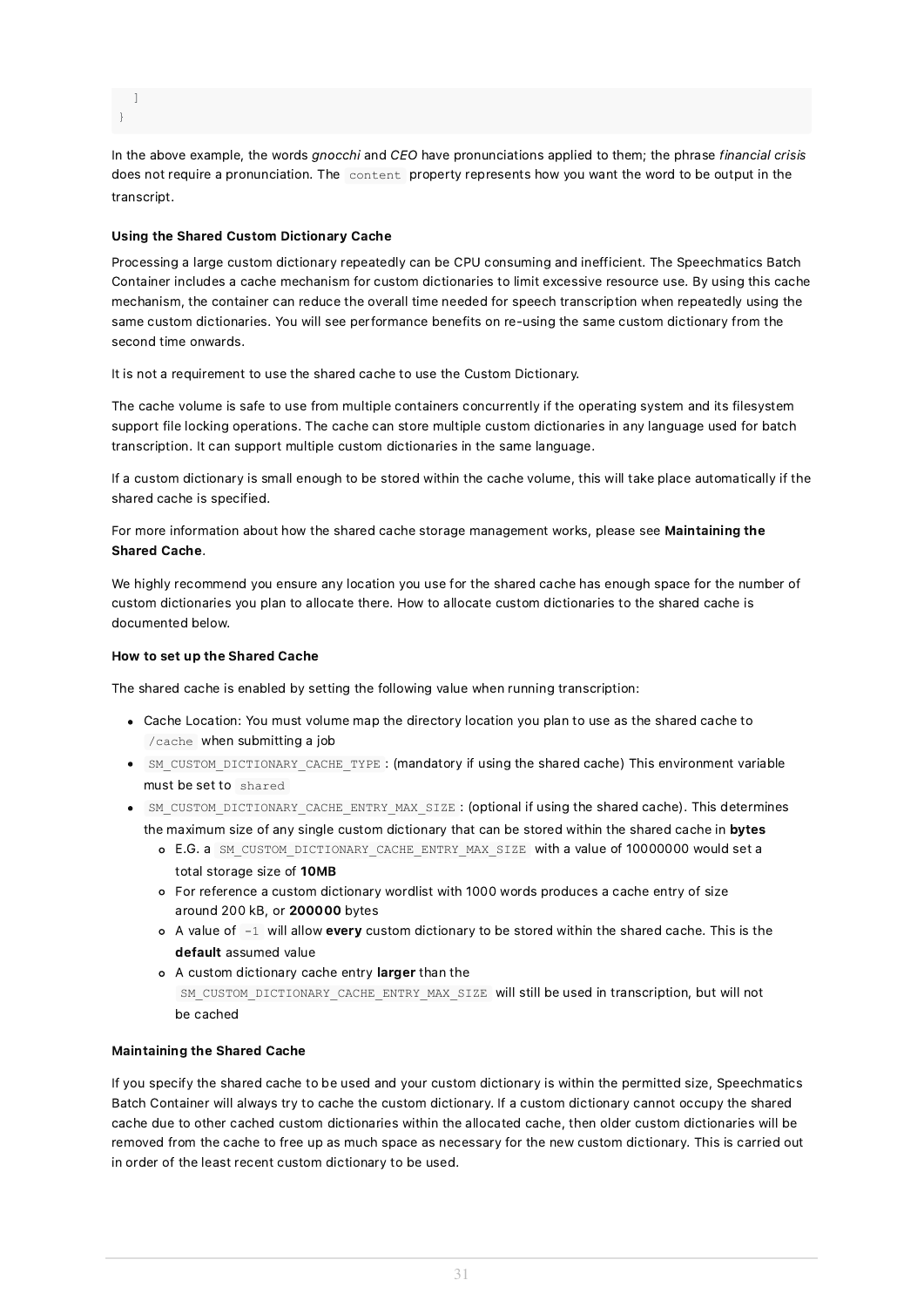Therefore, you must ensure your cache allocation large enough to handle the number of custom dictionaries you plan to store. We recommend a relatively large cache to avoid this situation if you are processing multiple custom dictionaries using the batch container (e.g 50 MB). If you don't allocate sufficient storage this could mean one or multiple custom dictionaries are deleted when you are trying to store a new custom dictionary.

It is recommended to use a docker volume with a dedicated filesystem with a limited size. If a user decides to use a volume that shares filesystem with the host, it is the user's responsibility to purge the cache if necessary.

#### Creating the Shared Cache

In the example below, transcription is run where an example local docker volume is created for the shared cache. It will allow a custom dictionary of up to 5MB to be cached.

```
docker volume create speechmatics-cache
docker run -i -v /home/user/sm_audio.wav:/input.audio \
  -v /home/user/config.json:/config.json:ro \
 -e SM_CUSTOM_DICTIONARY_CACHE_TYPE=shared \
 -e SM_CUSTOM_DICTIONARY_CACHE_ENTRY_MAX_SIZE=5000000 \
  -v speechmatics-cache:/cache \
  -e LICENSE_TOKEN=f787b0051e2768bcee3231f619d75faab97f23ee9b7931890c05f97e9f550702 \
 batch-asr-transcriber-en:9.0.1
```
#### Viewing the Shared Cache

If all set correctly and the cache was used for the first time, a single entry in the cache should be present.

The following example shows how to check what Custom Dictionaries are stored within the cache. This will show the language, the sampling rate, and the checksum value of the cached dictionary entries.

```
ls $(docker inspect -f "{{.Mountpoint}}" speechmatics-cache)/custom_dictionary
en,16kHz,db2dd9c0d10faa8006d8a3fabc86aef6b6e27b3ccbd2a945d3aae791c627f0c5
```
#### Reducing the Shared Cache Size

Cache size can be reduced by removing some or all cache entries.

```
rm -rf $(docker inspect -f "{{.Mountpoint}}" speechmatics-cache)/custom_dictionary/*
```
:::note Manually purging the cache Before manually purging the cache, ensure that no containers have the volume mounted, otherwise an error during transcription might occur. Consider creating a new docker volume as a temporary cache while performing purging maintenance on the cache. :::

#### <span id="page-31-0"></span>Output Locale

It is possible to optionally specify the language locale to be used when generating the transcription output, so that words are spelled correctly, for cases where the model language is generic and doesn't already imply the locale.

The following locales are supported in the Global English language pack:

- en-AU: supports Australian English
- en-GB: supports British English
- en-US: supports American English

The output locale configuration setting is used for this. As an example, the following configuration uses the Global English (en) language pack with an output locale of British English (en-GB):

```
{
 "type": "transcription",
```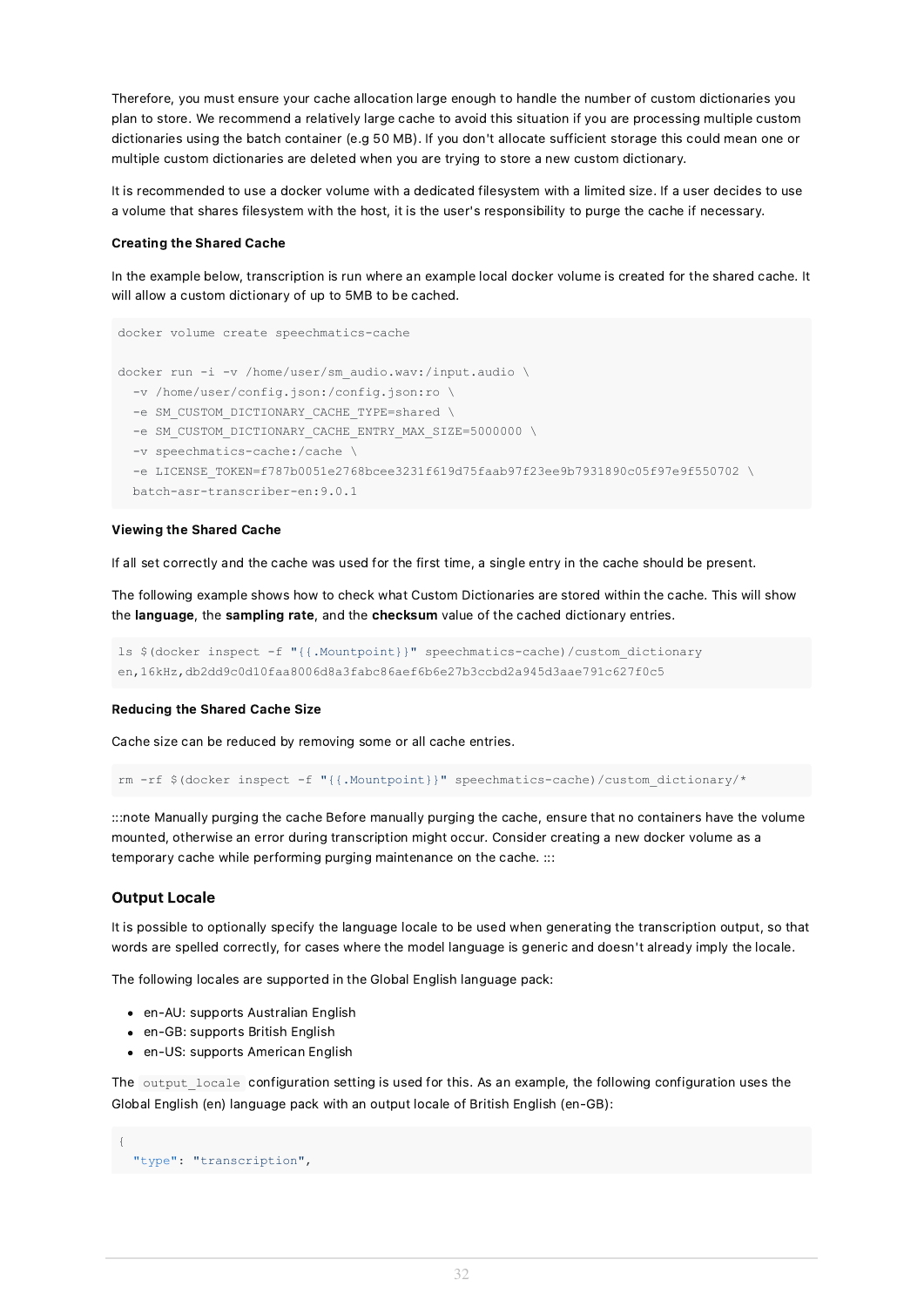```
"transcription_config": {
   "language": "en",
   "output_locale": "en-GB"
 }
}
```
The following locales are supported for Chinese Mandarin. The default is simplified Mandarin.

- Simplified Mandarin (cmn-Hans)
- Traditional Mandarin (cmn-Hant)

### <span id="page-32-0"></span>Advanced Punctuation

All language packs now support Advanced Punctuation. If you do not want to see certain punctuation marks in the output, then you can explicitly control this through the punctuation overrides settings in the config.json file, for example:

```
{
  "type": "transcription",
  "transcription_config": {
   "language": "en",
   "punctuation_overrides": {
      "permitted_marks": [".", ","]
   }
  }
}
```
Both plain text and JSON output supports punctuation. JSON output places punctuation marks in the results list marked with a type of "punctuation". So you can also filter on the output if you want to modify or remove punctuation.

A sample JSON output containing punctuation looks like this:

```
{
  "alternatives": [
    \left\{ \right."confidence": 1,
      "content": ",",
      "language": "en",
      "speaker": "UU"
    }
  ],
  "attaches to": "previous",
  "end_time": 10.15,
  "is eos": false,
  "start_time": 10.15,
  "type": "punctuation"
}
```
Note: Disabling punctuation may slightly harm the accuracy of speaker diarization. Please see the "Speaker diarization post-processing" section in these docs for more information.

is eos is a parameter only passed in the transcription output when Advanced punctuation is used. EOS stands for 'end of sentence' and will only give a Boolean value of either true or false.

If you specify the punctuation\_overrides element for languages that do not yet support advanced punctuation, then it will be ignored.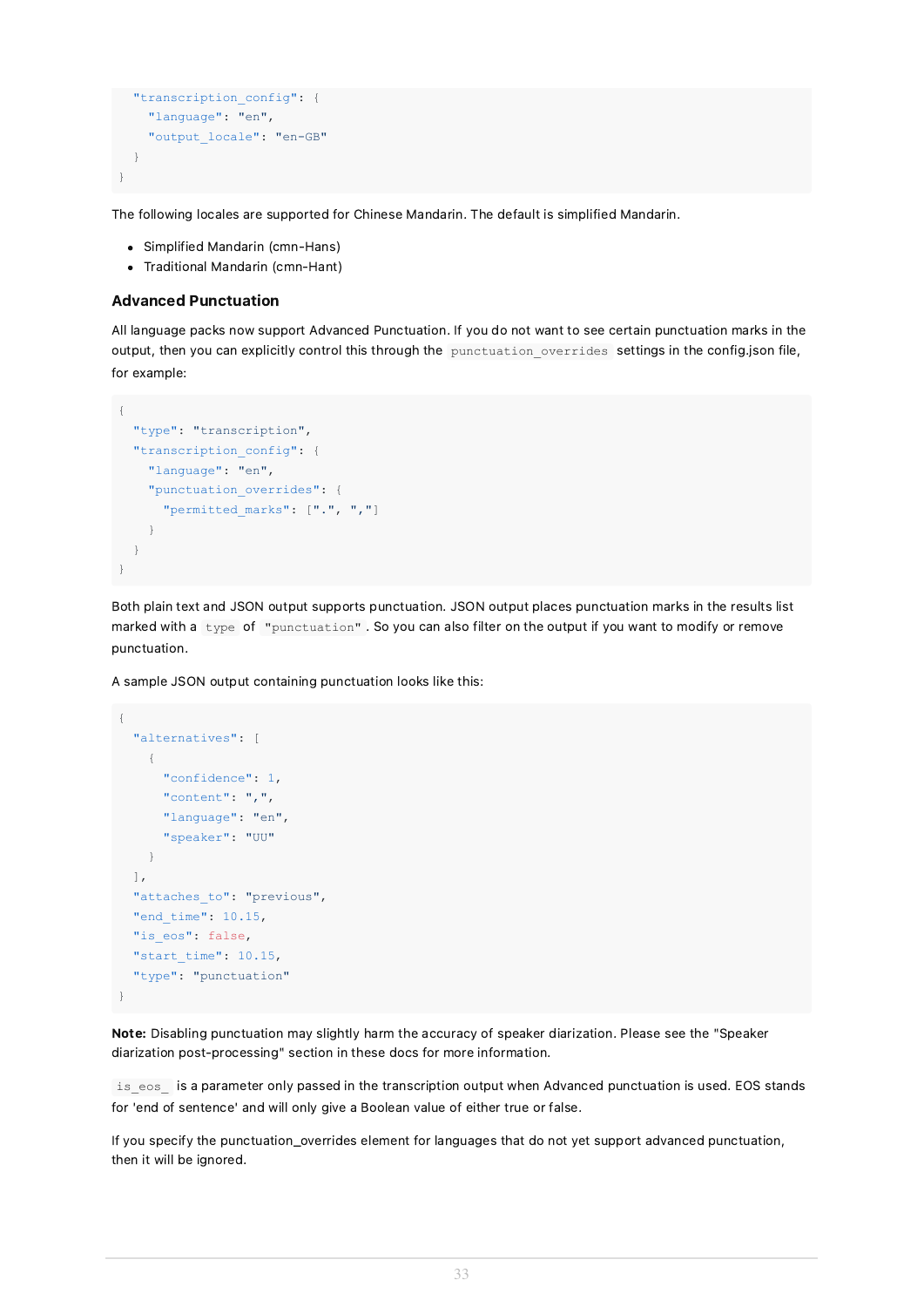### <span id="page-33-0"></span>Notifications

Speechmatics allows customers to receive callbacks to a web service they control. Speechmatics will then make a HTTP POST request once the transcription is available. If you wish to enable notifications, you must add the notification config only as part of the config.json object. This is separate to the transcription\_config. The following parameters are available:

- url : (mandatory) The URL to which a notification message will be sent upon completion of the job.
- contents : (optional) Specifies a list of item(s) to be attached to the notification message. If you only want to receive a simple notification with no transcript or other data attached \*\*ensure that the value here is [] rather than empty. An example is provided in our Technical Migration Guide If only one item is listed, it will be sent as the body of the request with Content-Type set to an appropriate value such as application/octet-stream or application/json. If multiple items are listed they will be sent as named file attachments using the multipart content type. Examples of what can be sent include the following:
	- o jobinfo: A summary of the job. This will only be provided if you provide a jobinfo.json file when submitting a file for transcription. Please see the relevant section for information
	- o transcript : The transcript in json-v2 format
	- o transcript.json-v2 : The transcript in json-v2 format.
	- o transcript.txt: The transcript in txt format.
	- transcript.srt : The transcript in srt format.
- method : (optional) the method to be used with HTTP and HTTPS URLs. If no option is chosen, the default is POST, but PUT is also supported.
- auth headers : (optional) A list of additional headers to be added to the notification request when using http or https. This is intended to support authentication or authorization, for example by supplying an OAuth2 bearer token.

If you want to upload content directly to an object store, for example Amazon S3, you must ensure that the URL grants the Speechmatics container appropriate permissions when carrying out notifications. Pre-authenticated URLs, generated by an authorsed user, allow non-trusted devices access to upload to access stores. AWS carries this out via generating [pre-signed](https://boto3.amazonaws.com/v1/documentation/api/latest/guide/s3-presigned-urls.html) URLs. Microsoft Azure allows similar acess via Shared Access [Signatures](https://docs.microsoft.com/en-us/azure/storage/common/storage-sas-overview).

Please see the section [How to transcribe files stored online](### How to transcribe files stored online) for details of how to pull files from online storage locations for transcription, and more information on pre-authenticated URLs

An example request for transcription in English with notification config is shown below:

```
{
     "type": "transcription",
     "transcription config": { "language": "en" },
     "notification_config": [
       {
         "url": "https://collector.example.org/callback",
         "contents": [ "transcript", "data" ],
         "auth headers": ["Authorization: Bearer eyJ0eXAiOiJKV1QiLCJhb"]
       }
    ]
   }
```
If the callback is unsuccessful, it will repeat up to three times in total. If, after three times, it is still unsuccessful, it will process only the transcript via STDOUT.

### <span id="page-33-1"></span>How to generate multiple transcript formats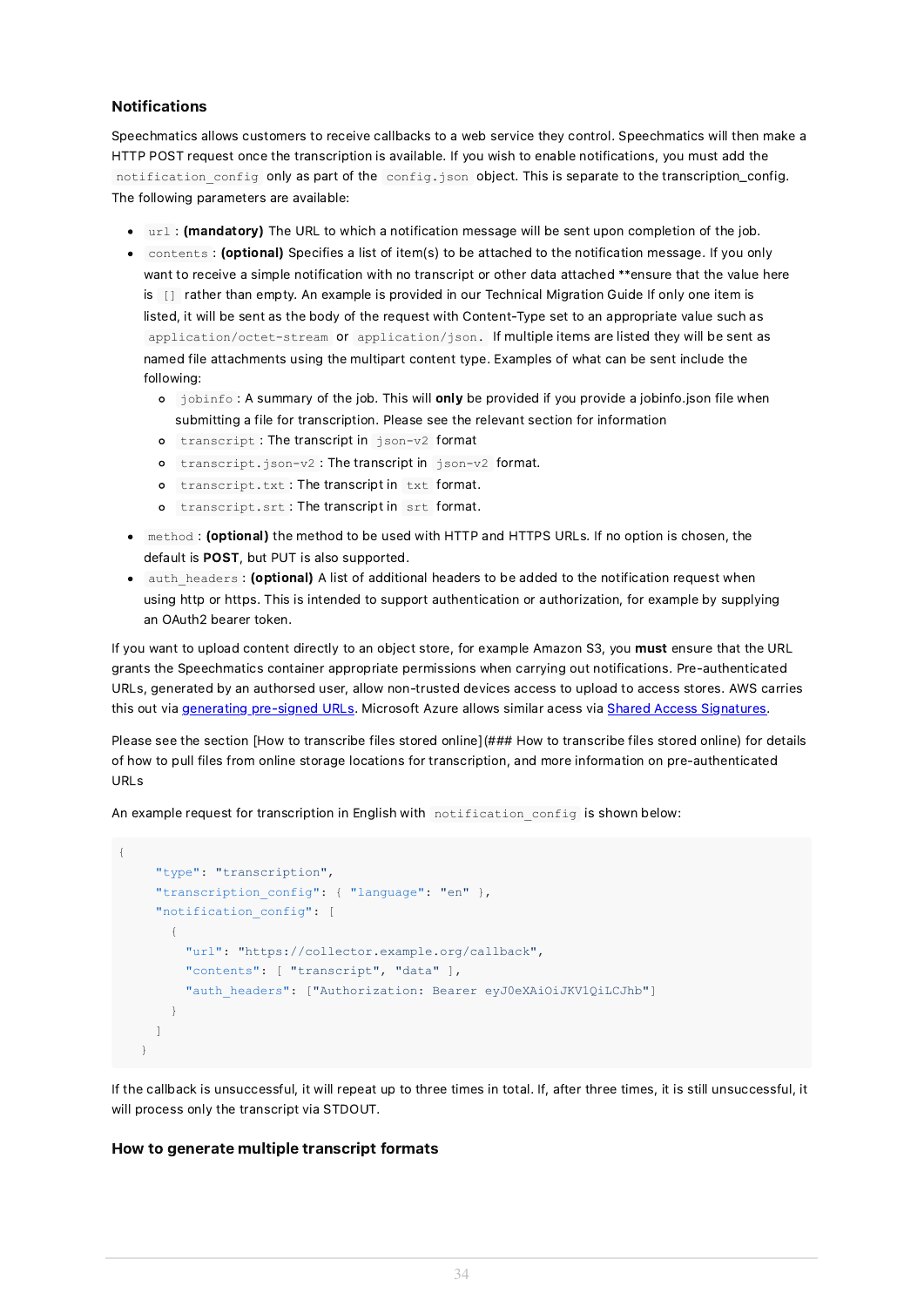In addition to our primary JSON format, the Speechmatics container can output transcripts in the plain text (TXT) and SubRip (SRT) subtitle format. This can be done by using --all-formats command and then specifying <\$EXAMPLE\_DIRECTORY> parameter within the transcription request. The <\$EXAMPLE\_DIRECTORY> is where all supported transcript formats will be saved. Users can also use --allformats to generate the same response.

This directory must be mounted into the container so the transcripts can be retrieved after container finishes. You will receive a transcript in all currently supported formats: JSON, TXT, and SRT.

The following example shows how to use  $--$ all-formats parameter. In this scenario, after processing the file, three separate transcripts would be found in the  $\sim$ /tmp/output directory. These transcripts would be in JSON, TXT, and SRT format.

```
docker run \
 -v ~/Projects/ba-test/data/shipping-forecast.wav:/input.audio \
 -v ~/tmp/config.json:/config.json \
 -v ~/tmp/output:/example_output_dir_name \
 batch-asr-transcriber-en:9.0.1 \
  --all-formats /example output dir name
```
### <span id="page-34-0"></span>SubRip Subtitles

SubRip (SRT) is a subtitling format that can be used in to generate subtitles for video content or other workflows. Our SRT output will generate a transcript together with corresponding alignment timestamps. We follow best practice as recommended by major broadcasters in our default line length and number of lines output.

You can change the maximum number of lines supported, and the maximum character space within a line, by using configuration options as part of the output\_config, which is part of the overall config.json object described below:

```
{
  "type": "transcription",
  "transcription_config": {
   ...
  },
  "output_config": {
    "srt_overrides": {
      "max_line_length": 37,
      "max_lines": 2
    }
 }
}
```
- max line length : sets maximum count of characters per subtitle line including white space (default: 37 ).
- max\_lines : sets maximum count of lines in a subtitle section (default: 2 ).

#### <span id="page-34-1"></span>URL Fetching

If you want to access a file stored in cloud storage, for example AWS S3 or Azure Blob Storage, you can use the fetch data parameter within the config.json object. The fetch data parameter specifies a cloud storage location.

You must ensure the URL you provide grants Speechmatics appropriate privileges to access the necessary files, otherwise this will result in a transcription error. Cloud providers like AWS and Azure allow temporary access to non-privileged parties to access and upload objects to cloud storage via generation of authenticated URLs by an authorised user. AWS recommends using [pre-signed](https://boto3.amazonaws.com/v1/documentation/api/latest/guide/s3-presigned-urls.html) URLs to grant access when accessing objects from and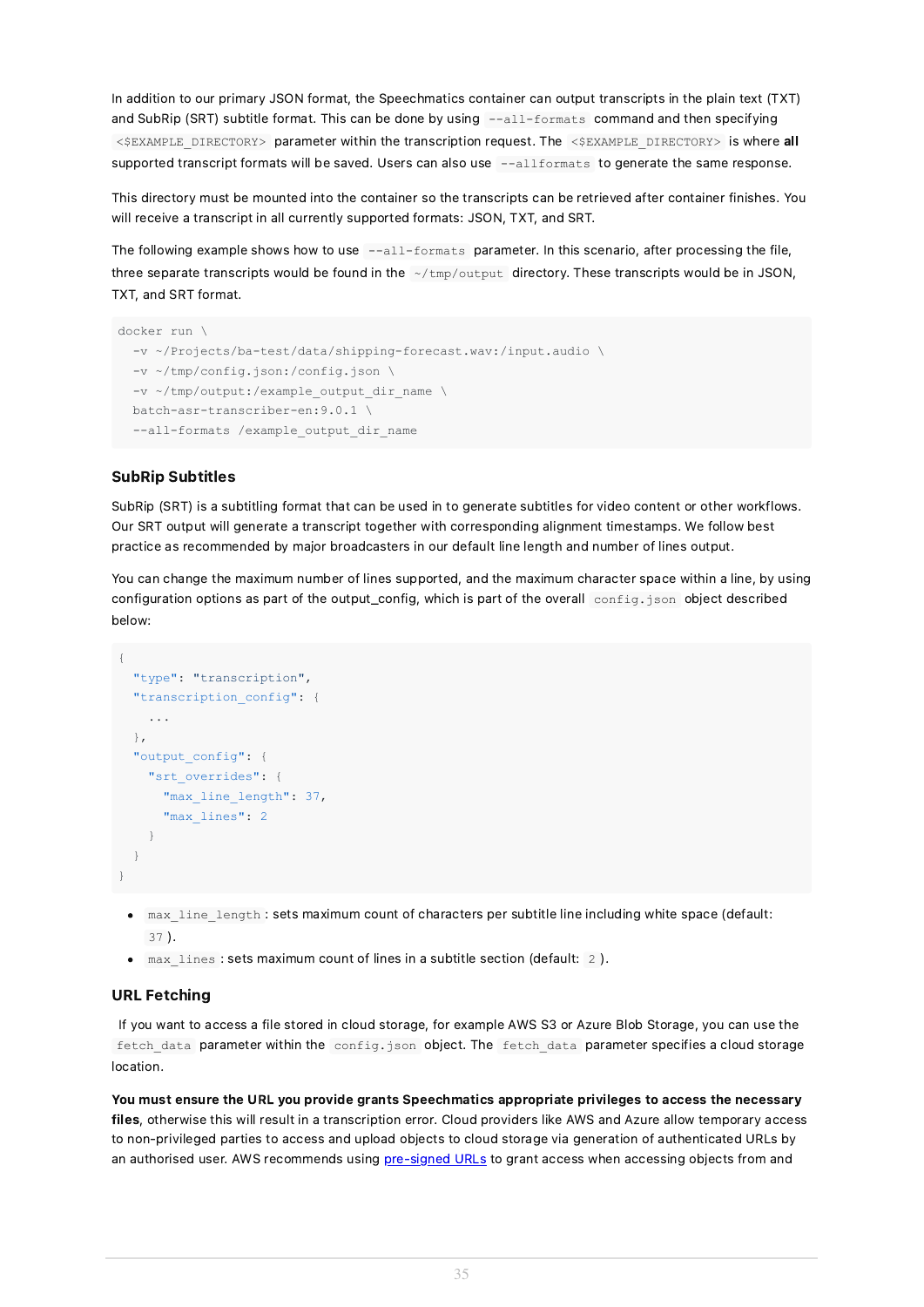uploading to S3. Azure recommends use of shared access [signatures](https://docs.microsoft.com/en-gb/azure/storage/common/storage-sas-overview) when accessing from and uploading to Azure Storage. Speechmatics supports both of these options

A pre-generated URL will contain authorization parameters within the URL. These can include information about how long the URL is valid for and what permissions access to the URL enables. More information is present on the page of each cloud provider

To successfully call data objects stored online using the Speechmatics container you must use the following parameters:

- url: (mandatory if you want to access an online file) the location of the file
- auth headers : (optional) If your cloud storage solution requires authentication. The auth headers parameter provides the headers necessary to access the resource. This is intended to support authentication or authorization when using http or https, for example by supplying an OAuth2 bearer token

An example is below:

```
{
  "type": "transcription",
 "transcription_config": {
   "language": "en"
 },
  "fetch data": {
    "url": "https://example.s3.amazonaws.com/folder/file.mp3?
&AWSAccessKeyId=...&Expires=...&Signature=...",
    "auth headers": ["Authorization: Bearer eyJ0eXAiOiJKV1QiLCJhb"]
  }
\mathbf{1}
```
### <span id="page-35-0"></span>How to track a file

#### The jobInfo file

You can optionally submit additional information to the batch container that can then be used as further or tracking metadata. To do so you must submit a jobInfo file as a sepatate json object. This file is separate to the config.json object when submitting a request. The jobInfo file must include a unique id, the name and duration of the data file, and the UTC date the job was created. This information is then available in job results and in callbacks.

When using a  $j$ obInfo file you **must** submit the following mandatory properties:

- created at The UTC time the job was created at. An example is  $"2019-01-17T17:50:54.113Z"$
- data name The name of the file submitted as part of the job. An example is  $example.$ wav . This does not need to match the actual file name
- duration The length of the audio file. This must be an integer value in **seconds** and must be at least 0
- id A customer-unique ID that is assigned to a job. This is not a value provided by Speechmatics

#### Optional Metadata

You may also submit the following optional properties as part of metadata tracking. These are properties that are unique to your organisation that you may wish to or are required to track through a company workflow or where you are processing large amounts of files. This information will then be available in the jobInfo output and in notification callbacks:

tracking - Parent of the following child properties. If you are submitting metadata for tracking this must be included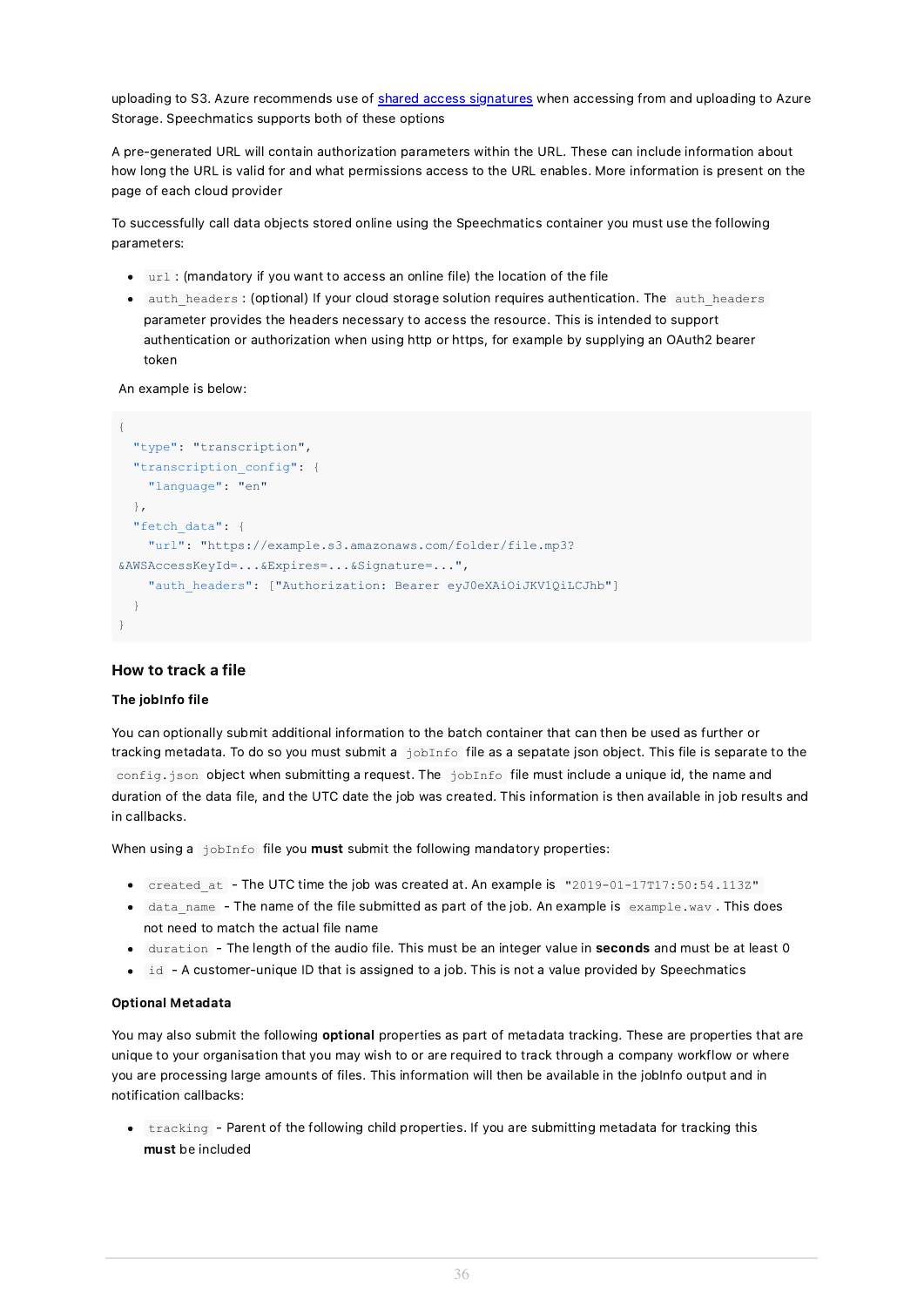- title The title of the job
- reference External system reference
- tag Any tags by which you associate files or data
- details Customer-defined JSON structure. These can include information valuable to you about the job

An example jobInfo.json file is below, with optional metadata inserted

```
{
 "created_at": "2020-06-26T12:12:24.625Z",
  "data name": "example file",
  "duration": 5,
  "id": "1",
  "tracking": {
    "title": "ACME Q12018 Statement",
    "reference": "/data/clients/ACME/statements/segs/2018Q1-seg8",
   "tags": [
     "quick-review",
      "segment"
   ],
    "details": {
     "client": "ACME Corp",
      "segment": 8,
     "seg_start": 963.201,
     "seg_end": 1091.481
    }
  }
}
```
#### Running the JobInfo file

Here is an example of processing a file on the batch container with an example jobInfo file:

```
docker run -v /PATH/TO/FILE/jobInfo.json:/jobInfo.json \
  -v /PATH/TO/FILE/config.json:/config.json \
 -v /PATH/TO/FILE/audio.wav:/input.audio \
  -e LICENSE_KEY=$license batch-asr-transcriber-en:9.0.1
```
#### jobInfo Output Example

Here is an example of the json output when using a jobInfo file, with the first word of the transcript. You can see the output is divided into several sections:

- The license information, including the time of build and number of days remaining
- The information present in the jobInfo file, including any metadata or tracking information
- The configuration information presented in the config.json file
- The results of the transcript, including the word, confidence score, diarization information etc.

```
{
  "format": "2.7",
  "job": {
    "created_at": "2020-07-01T12:46:34.393Z",
   "data name": "example.wav",
   "duration": 128,
    "id": "1",
```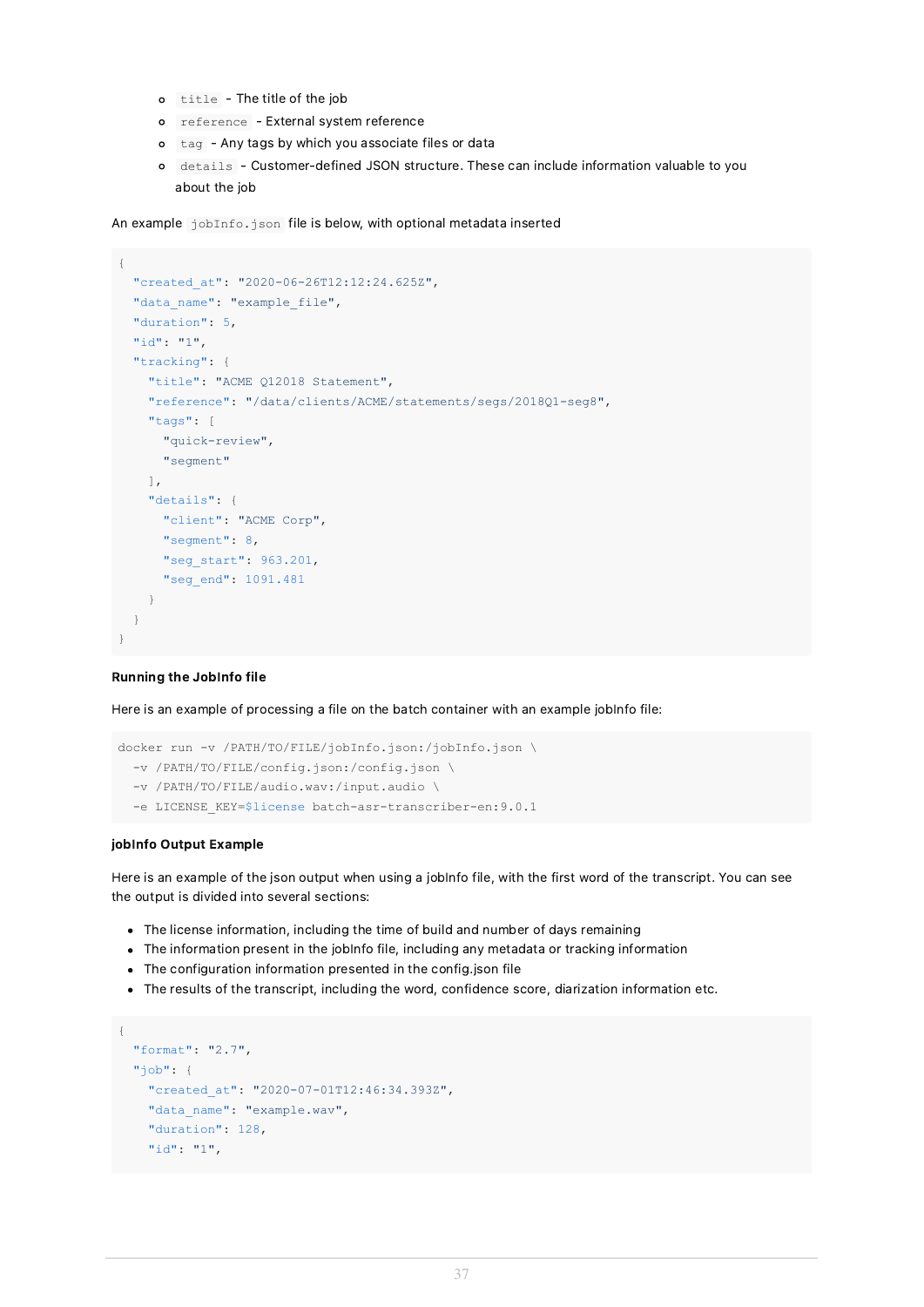```
"tracking": {
      "details": {
       "client": "ACME Corp",
        "segment": 8,
        "seg_start": 963.201,
       "seg_end": 1091.481
      },
      "reference": "/data/clients/ACME/statements/segs/2018Q1-seg8",
      "tags": [
       "quick-review",
       "segment"
      ],
      "title": "ACME Q12018 Statement"
    \overline{1}},
  "metadata": {
    "created_at": "2020-07-01T12:47:28.470Z",
    "type": "transcription",
    "transcription_config": {
     "language": "en",
     "diarization": "speaker"
    }
  },
  "results": [
   {
      "alternatives": [
       \{"confidence": 1.0,
          "content": "This",
          "language": "en",
          "speaker": "S1"
       }
       ],
      "end_time": 1.98,
     "start time": 1.86,
      "type": "word"
    }
  ]
}
```
NB When using the jobInfo file the format output will show 2 created at parameters. The created at under job is when the file was submitted for transcription The createdDate under metadata is when the output was produced. The time difference between the two provides the total transcription time, including any system delays as well as the actual time taken to process the job.

# <span id="page-37-0"></span>Word Tagging

### <span id="page-37-1"></span>Profanity Tagging

Speechmatics now outputs in JSON transcript only a metadata tag to indicate whether a word is a profanity or not. This is for the following languages:

- $\bullet$  English (EN)
- $\bullet$  Italian (IT)
- Spanish (ES)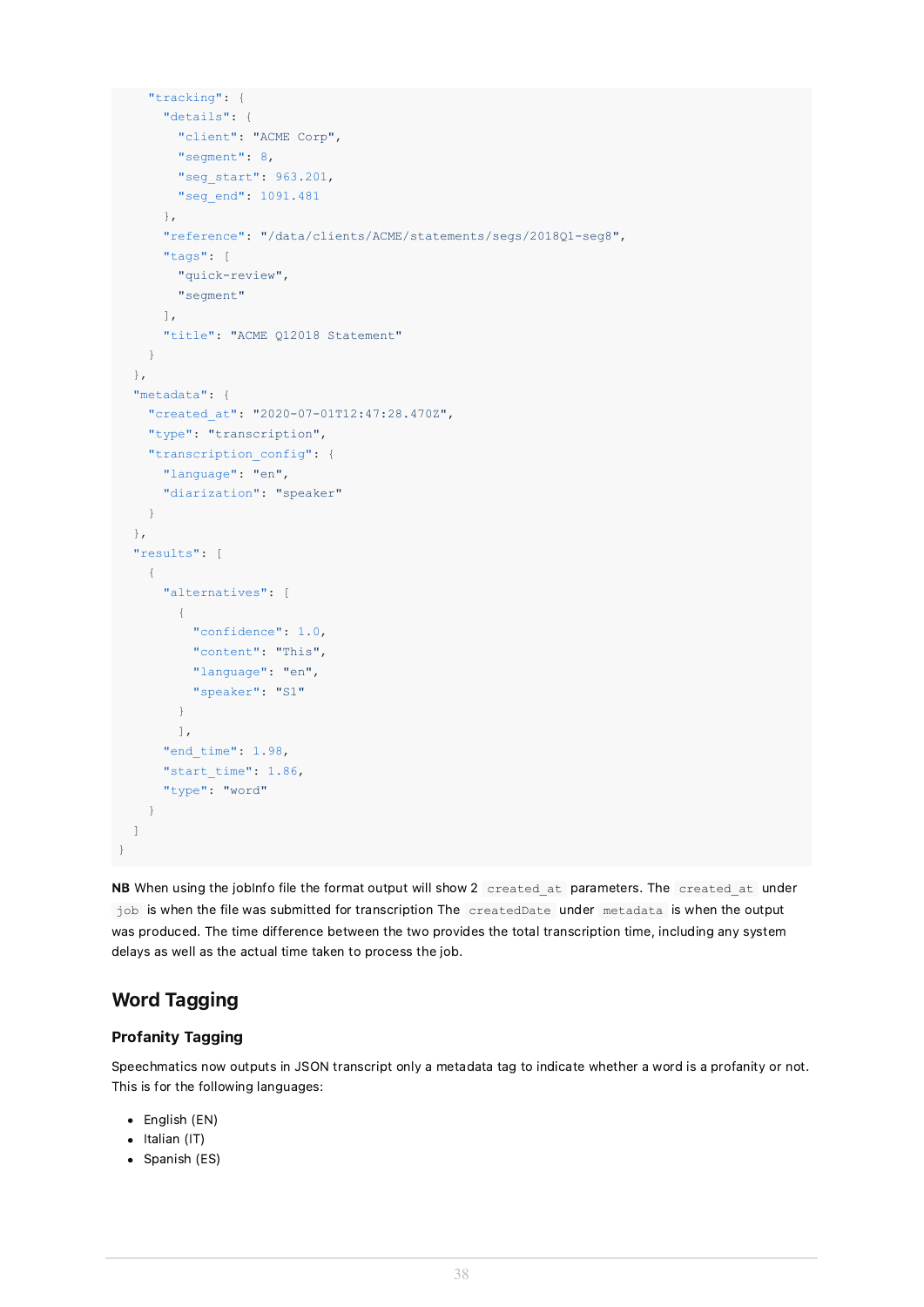The list of profanities is not alterable. Users do not have to take any action to access this - it is provided in our JSON output as standard Customers can use this tag for their own post-processing in order to identify, redact, or obfuscate profanities and integrate this data into their own workflows. An example of how this looks is below.

```
"results": [
{
      "alternatives": [
       {
          "confidence": 1.0,
          "content": "$PROFANITY",
          "language": "en",
          "speaker": "UU",
          "tags": [
            "profanity"
          ]
        }
      ],
      "end time": 18.03,
      "start_time": 17.61,
      "type": "word"
    }
]
```
### <span id="page-38-0"></span>Disfluency Tagging

Speechmatics now outputs in JSON transcript only a metadata tag to indicate whether a word is a disfluency or not in the English language only. A disfluency here refers to a set list of words in English that imply hesitation or indecision. Please note while disfluency can cover a range of items like stuttering and interjections, here it is only used to tag words such as 'hmm' or 'umm'. Users do not have to take any action to access this - it is provided in our JSON output as standard Customers can use this tag for their own post-processing workflows. An example of how this looks is below:

```
"results": [
{
      "alternatives": [
       {
          "confidence": 1.0,
          "content": "hmm",
          "language": "en",
          "speaker": "UU",
          "tags": [
            "disfluency"
          ]
        }
      ],
      "end time": 18.03,
      "start_time": 17.61,
      "type": "word"
    }
]
```
# <span id="page-38-1"></span>Full API Reference

Below are the full API references for the config.json and the jobInfo.json files.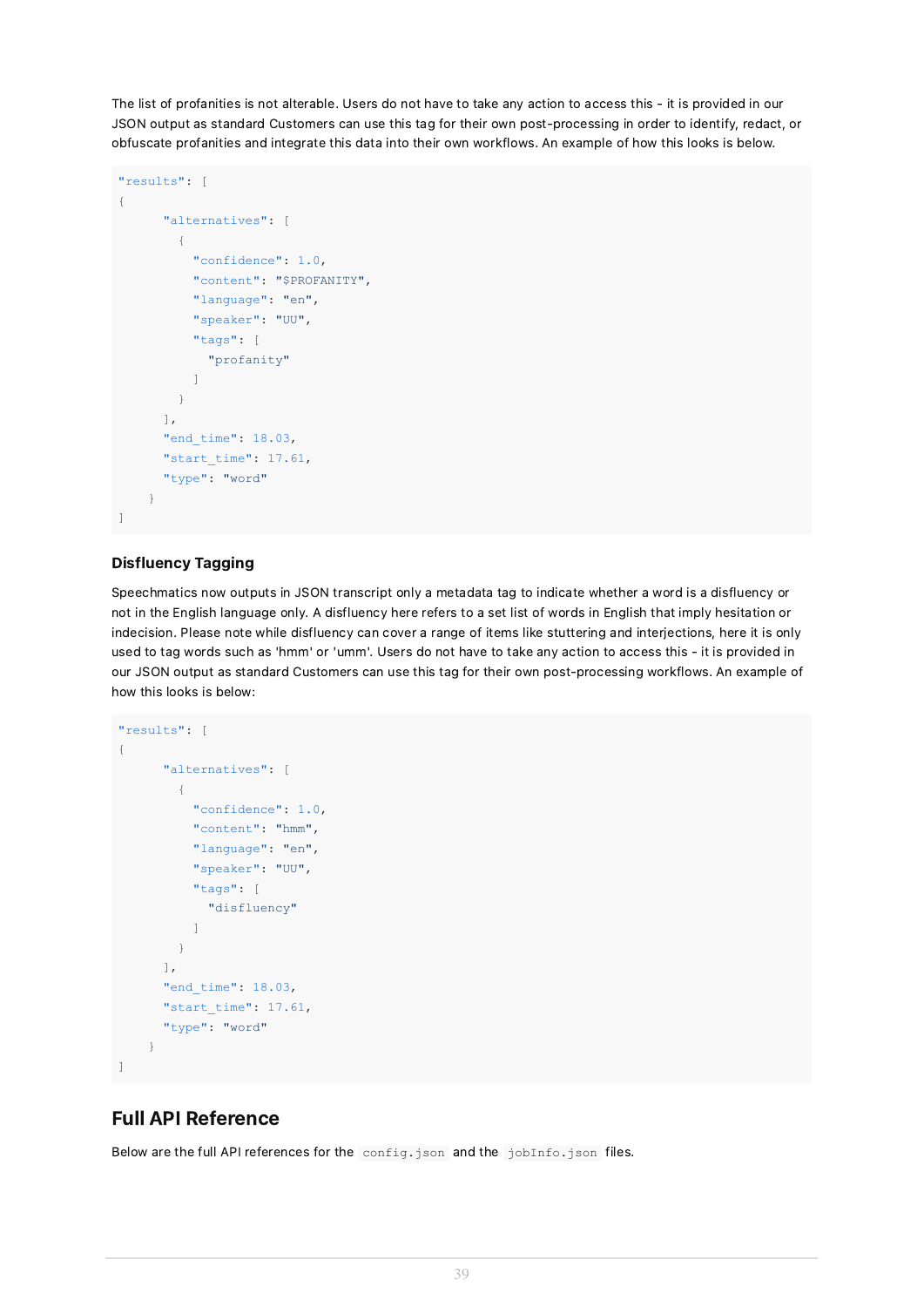### <span id="page-39-0"></span>config.json API Reference

The config.json is constructed of multiple configuration settings, each of which is responsible for a separate section of transcription output. All configuration settings are passed within the type object Only transcription config is mandatory.

- type (Mandatory): Within type you must pass all other config information
- transcription\_config: (Mandatory) Information about what language and features you want to use in the batch container
- fetch\_data: (Optional) If you wish to transcribe a file stored online, you may pass this within the config.json file
- notification\_config: (Optional) If you want to use callbacks, this documents where and how they are sent
- output\_config: (Optional) If you want to retrieve files in SRT format, and you want to alter the default settings in how SRT appears only.

| Name                       | <b>Type</b> | Description                                                                                                                                                                                        | Required  |
|----------------------------|-------------|----------------------------------------------------------------------------------------------------------------------------------------------------------------------------------------------------|-----------|
| language                   | string      | Language model to process the audio input,<br>normally specified as an ISO language code                                                                                                           | Yes       |
| additional_vocab           | [ object    | List of custom words or phrases that should be<br>recognized. Alternative pronunciations can be<br>specified to aid recognition.                                                                   | <b>No</b> |
| punctuation_overrides      | [ object    | Control punctuation settings. Only valid with<br>languages that support advanced punctuation.<br>These are Arabic, Danish, Dutch, English, French,<br>German, Malay, Spanish, Swedish and Turkish. | No        |
| diarization                | string      | The default is none. You may specify options of<br>speaker, channel, speaker change,<br>channel and speaker change, Of none                                                                        | No        |
| channel_diarization_labels | [ string    | Transcript labels to use when using collating<br>separate input channels. Only applicable when you<br>have selected channel as a diarization option                                                | No        |
| output_locale              | string      | Only applicable with global English. Correct maps<br>Words to local spellings. Options are, en-AU, en-GB, or<br>$en$ -US                                                                           | No        |
| operating_point            | string      | Specify whether to use a standard Or enhanced model<br>for transription. By default the model used is<br>standard                                                                                  | No        |
| enable_entities            | Boolean     | Specify whether to enable entity types within JSON<br>output, as well as additional spoken form and<br>written_form metadata. By default false                                                     | <b>No</b> |

### <span id="page-39-1"></span>transcription\_config

#### <span id="page-39-2"></span>fetch\_data

| Name         | Type     | <b>Description</b>                                                  | Required |
|--------------|----------|---------------------------------------------------------------------|----------|
| url          | string   | The online location of the file.                                    | Yes      |
| auth headers | [string] | A list of additional headers to be added to the input fetch request | No.      |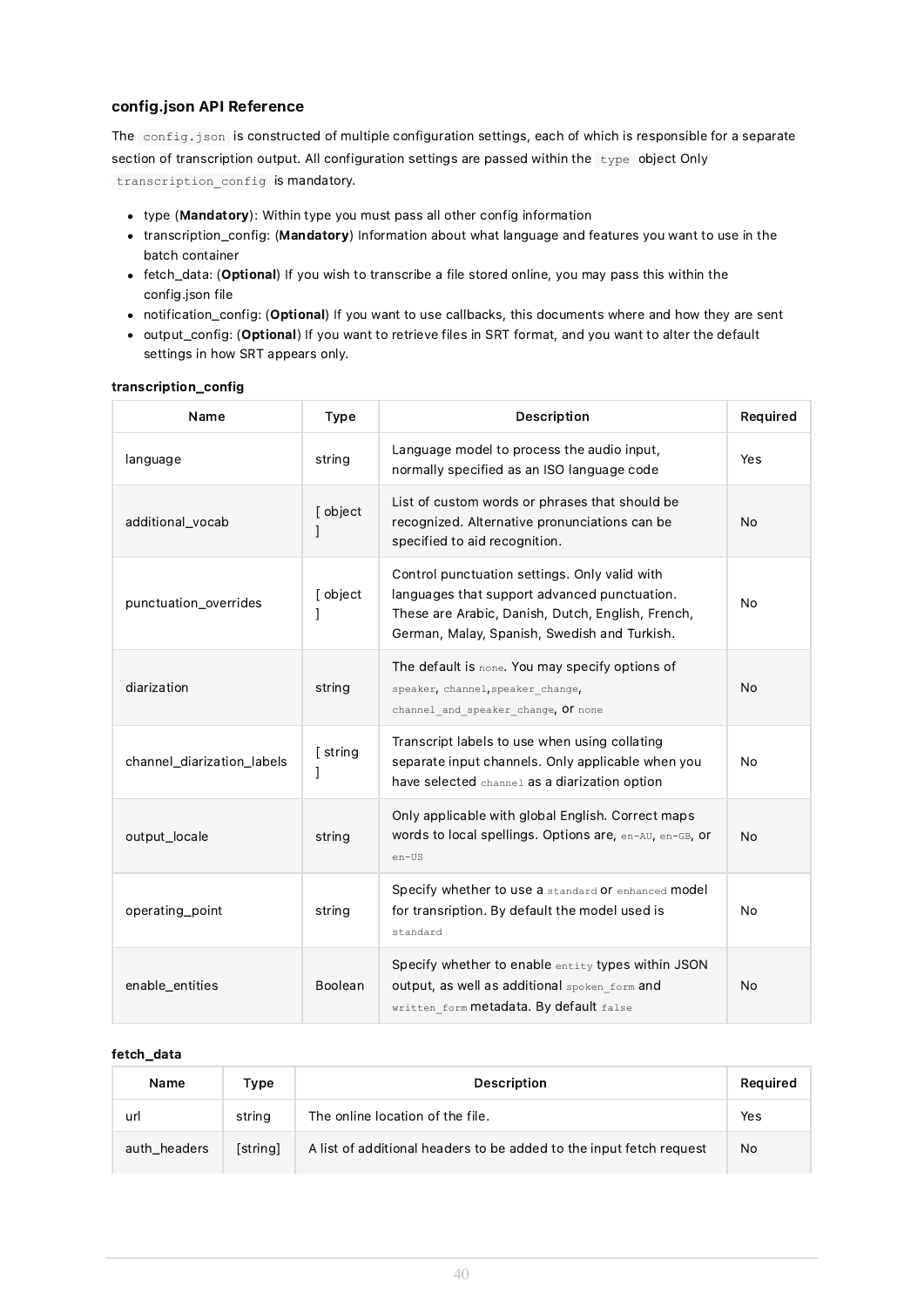| when using http or https. This is intended to support        |  |
|--------------------------------------------------------------|--|
| authentication or authorization, for example by supplying an |  |
| OAuth2 bearer token.                                         |  |

### <span id="page-40-0"></span>notification\_config

| Name         | <b>Type</b> | <b>Description</b>                                                                                                                                                                                                                                                                                                                                                                                                                                                                                                                                                                                                                                                                                                                                                                                                                                                           | Required |
|--------------|-------------|------------------------------------------------------------------------------------------------------------------------------------------------------------------------------------------------------------------------------------------------------------------------------------------------------------------------------------------------------------------------------------------------------------------------------------------------------------------------------------------------------------------------------------------------------------------------------------------------------------------------------------------------------------------------------------------------------------------------------------------------------------------------------------------------------------------------------------------------------------------------------|----------|
| url          | string      | The url to which a notification message will be sent upon<br>completion of the job. If only one item is listed, it will be sent as<br>the body of the request with $\text{content-Type}$ set to an appropriate<br>value such as application/octet-stream Of application/json. If<br>multiple items are listed they will be sent as named file<br>attachments using the multipart content type. If contents is not<br>specified, the transcript item will be sent as a file attachment<br>named data file, for backwards compatibility. If the job was<br>rejected or failed during processing, that will be indicated by the<br>status, and any output items that are not available as a result will<br>be omitted. The body formatting rules will still be followed as if all<br>items were available. The user-agent header is set to speechmatics<br>APT V2 in all cases. | Yes      |
| content      | [ string    | Specifies a list of items to be attached to the notification<br>message. When multiple items are requested, they are included as<br>named file attachments.                                                                                                                                                                                                                                                                                                                                                                                                                                                                                                                                                                                                                                                                                                                  | No       |
| method       | string      | The method to be used with http and https urls. The default is<br>POST.                                                                                                                                                                                                                                                                                                                                                                                                                                                                                                                                                                                                                                                                                                                                                                                                      | No       |
| auth_headers | [string]    | A list of additional headers to be added to the input fetch request<br>when using http or https. This is intended to support<br>authentication or authorization, for example by supplying an<br>OAuth2 bearer token.                                                                                                                                                                                                                                                                                                                                                                                                                                                                                                                                                                                                                                                         |          |

### <span id="page-40-1"></span>output\_config

| Name          | Type   | Description                                                                                                                                                                                                                                                            | Required |
|---------------|--------|------------------------------------------------------------------------------------------------------------------------------------------------------------------------------------------------------------------------------------------------------------------------|----------|
| srt overrides | object | Parameters to override the defaults for SubRip (srt) subtitle format.<br>- max line length: sets maximum count of characters per subtitle<br>line including white space (default: 37). - max lines: sets maximum<br>number of lines per subtitle segment (default: 2). | No       |

### <span id="page-40-2"></span>jobInfo reference

| Name      | Type     | <b>Description</b>                       | Required |
|-----------|----------|------------------------------------------|----------|
| createdAt | dateTime | The UTC date time the job was created.   | Yes      |
| data_name | string   | Name of the data file submitted for job. | No       |
| duration  | integer  | The file duration (in seconds).          | No       |
| tracking  | object   | Additional tracking information          | No       |

### <span id="page-40-3"></span>tracking metadata within the jobInfo file

The following information can be passed within the tracking object as part of the jobInfo file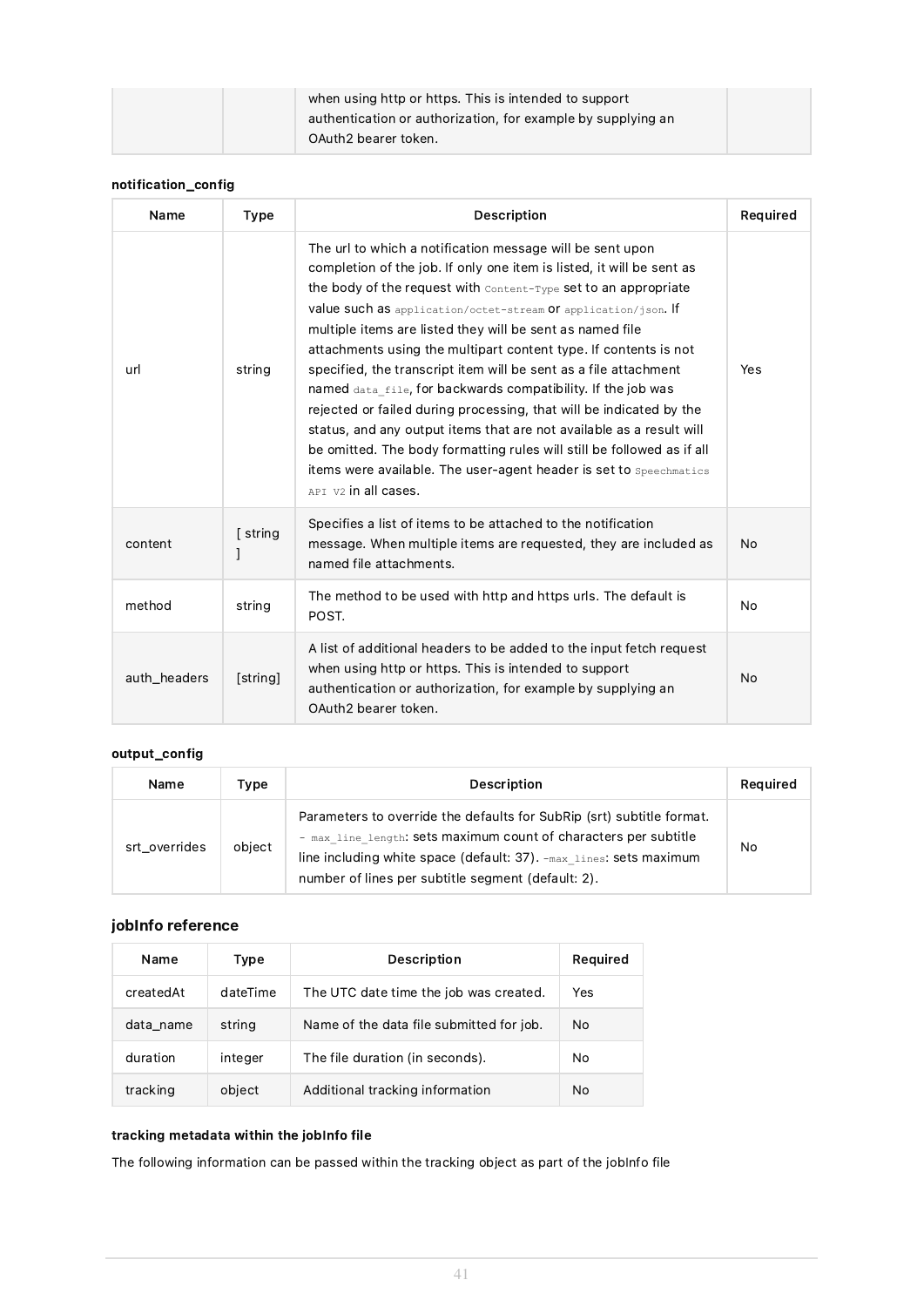| Name      | Type                     | Description                      | Required |
|-----------|--------------------------|----------------------------------|----------|
| title     | string                   | The title of the job.            | No       |
| reference | string                   | External system reference.       | No       |
| tags      | $\lceil$ string $\rceil$ | A set of keywords                | No       |
| details   | object                   | Customer-defined JSON structure. | No.      |

### <span id="page-41-0"></span>Ability to run a container with multiple cores

For customers who are looking to improve job turnaround time and who are able to assign sufficient resources, it is possible to pass a parallel transcription parameter to the container to take advantage of multiple CPUs. The parameter is called parallel and the following example shows how it can be used. In this case to use 4 cores to process the audio you would run the container like this:

```
docker run -i -rm -v ~/tmp/shipping-forecast.wav:/input.audio \
 -v ~/tmp/config.json:/config.json \
  batch-asr-transcriber-en:9.0.1 \
  --parallel=4
```
Depending on your hardware, you may need to experiment to find the optimum performance. We've noticed significant improvement in turnaround time for jobs by using this approach.

If you limit or are limited on the number of CPUs you can use (for example your platform places restrictions on the number of cores you can use, or you use the --cpu flag in your docker run command), then you should ensure that you do not set the parallel value to be more than the number of available cores. If you attempt to use a setting in excess of your free resources, then the container will only use the available cores.

If you simply increase the parallel setting to a large number you will see diminishing returns. Moreover, because files are split into 5 minute chunks for parallel processing, if your files are shorter than 5 minutes then you will see no parallelization (in general the longer your audio files the more speedup you will see by using parallel processing).

If you are running the container on a shared resource you may experience different results depending on what other processes are running at the same time.

The optimum number of cores is  $N/5$ , where N is the length of the audio in minutes. Values higher than this will deliver little to no value, as there will be more cores than chunks of work. A typical approach will be to increment the parallel setting to a point where performance plateaus, and leave it at that (all else being equal).

For large files and large numbers of cores, the time taken by the first and last stages of processing (which cannot be parallelized) will start to dominate, with diminishing returns.

# <span id="page-41-1"></span>Formatting Common Entities

### <span id="page-41-2"></span>**Overview**

Entities are commonly recognisable classes of information that appear in languages, for example numbers and dates. Formatting these entities is commonly referred to as Inverse Text Normalisation (ITN). Speechmatics will output entities in a predictable, consistent written form, reducing post-processing work required aiming to make the transcript more readable.

The language pack will use these formatted entities by default in the transcription for all outputs (JSON, text and srt). Additional metadata about these entities can be requested via the API including the spoken words without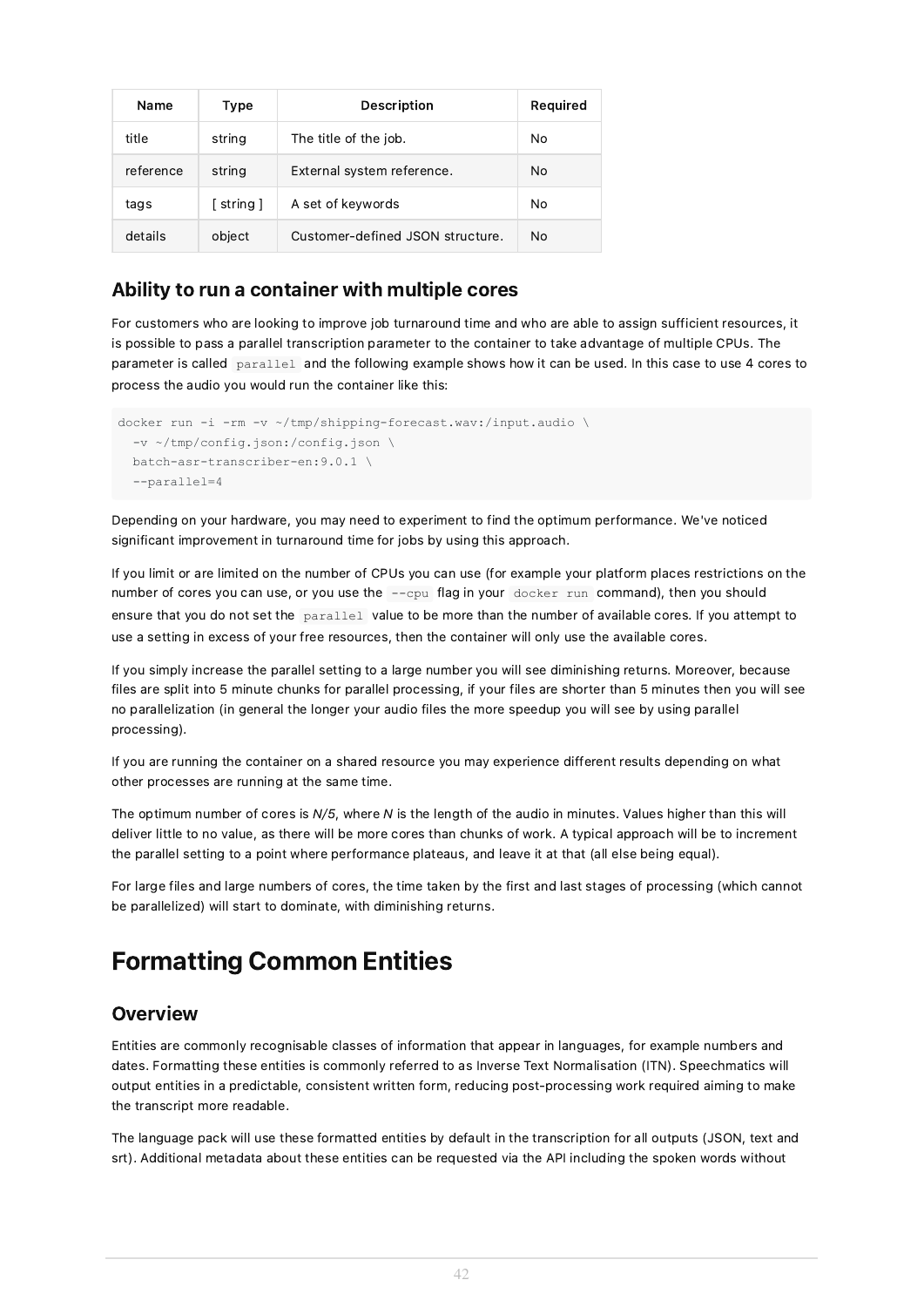formatting and the entity class that was used to format it.

# <span id="page-42-0"></span>Supported Languages

Entities are supported in the following languages:

- Cantonese
- Chinese Mandarin (Simplified and Traditional)
- English
- French
- German
- Hindi
- Italian
- Japanese
- Portuguese
- Russian
- Spanish

# <span id="page-42-1"></span>Using the enable\_entities parameter

Speechmatics now includes an enable entities parameter. This can be requested via the API. By default this is false .

Changing enable entities to true will enable a richer set of metadata in the JSON output only. Customers can choose between the default written form, spoken form, or a mixture, for their own workflows.

The changes are as following:

- A new type entity in the JSON output in addition to word and punctuation . For example: "1.99" would have a type of entity and a corresponding entity class of decimal
- The entity will contain the formatted text in the content section, like other words and punctuation o The content can include spaces, non-breaking spaces, and symbols (e.g.  $\frac{\epsilon}{2}$ /%)
- A new output element, entity\_class has been introduced. This provides more detail about how the entity has been formatted. A full list of entity classes is provided below.
- The start and end time of the entity will span all the words that make up that entity
- The entity also contains two ways that the content will be output:
	- o spoken form Each individual word within the entity, written out in words as it was spoken. Each individual word has its own start time, end time, and confidence score. For example: "one", "million", "dollars"
	- o written form The same output as within entity content, with a type of word instead. If there are spaces in the content it will be split into individual words. For example: "\$1", "million"

# <span id="page-42-2"></span>Configuration example

Please see an example configuration file that would request entities:

```
{
  "type": "transcription",
 "transcription_config": {
       "language": "en",
        "enable_entities": true
    }
}
```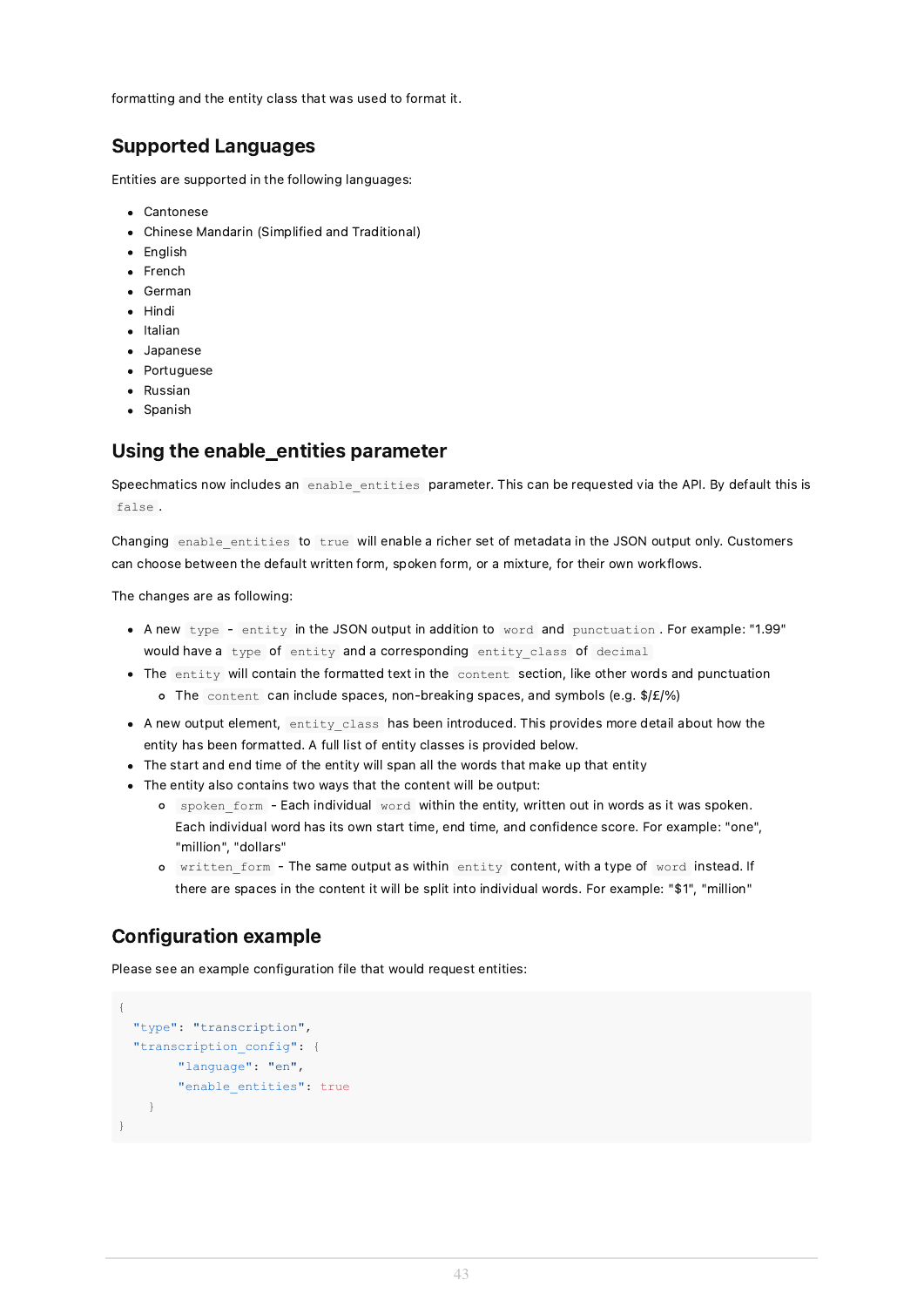# <span id="page-43-0"></span>Different entity classes

The following entity classes can be returned. Entity classes indicate how the numerals are formatted. In some cases, the choice of class can be contextual and the class may not be what was expected (for example "2001" may be a "cardinal" instead of "date"). The number of entity\_classes may grow or shrink in the future.

N.B. Please note existing behaviour for English where numbers from zero to 10 (excluding where they are output as a decimal/money/percentage) are output as words is unchanged.

| Entity<br>Class | <b>Formatting Behaviour</b>                                                                                                   | Spoken Word Form<br>Example                                                          | <b>Written Form</b><br>Example |
|-----------------|-------------------------------------------------------------------------------------------------------------------------------|--------------------------------------------------------------------------------------|--------------------------------|
| alphanum        | A series of three or more<br>alphanumerics, where an alphanumeric<br>is a digit less than 10, a character or<br>symbol        | triple seven five four                                                               | 77754                          |
| cardinal        | Any number greater than ten is<br>converted to numbers. Numbers ten or<br>below remain as words. Includes<br>negative numbers | nineteen                                                                             | 19                             |
| credit card     | A long series of spoken digits less than<br>10 are converted to numbers. Support<br>for common credit cards                   | one one one one two<br>two two two three three<br>three three four four four<br>four | 1111222233334444               |
| date            | Day, month and year, or a year on its<br>own. Any words spoken in the date are<br>maintained (including "the" and "of")       | fifteenth of January<br>twenty twenty two                                            | 15th of January<br>2022        |
| decimal         | A series of numbers divided by a<br>separator                                                                                 | eighteen point one two                                                               | 18.12                          |
| fraction        | Small fractions are kept as words<br>("half"), complex fractions are<br>converted to numbers separated by "/"                 | three sixteenths                                                                     | 3/16                           |
| money           | Currency words are converted to<br>symbols before or after the number<br>(depending on the language)                          | twenty dollars                                                                       | \$20                           |
| ordinal         | Ordinals greater than 10 are output as<br>numbers                                                                             | forty second                                                                         | 42nd                           |
| percentage      | Numbers with a per cent have the per<br>cent converted to a % symbol                                                          | duecento percento                                                                    | 200%                           |
| span            | A range expressed as "x to y" where x<br>and y correspond to another entity class                                             | one hundred to two<br>hundred million pounds                                         | 100 to £200 million            |
| time            | Times are converted to numbers                                                                                                | eleven forty a m                                                                     | 11:40 a.m.                     |
| word            | Entities that do not match a specific<br>class                                                                                | hundreds                                                                             | hundreds                       |

# <span id="page-43-1"></span>Output locale styling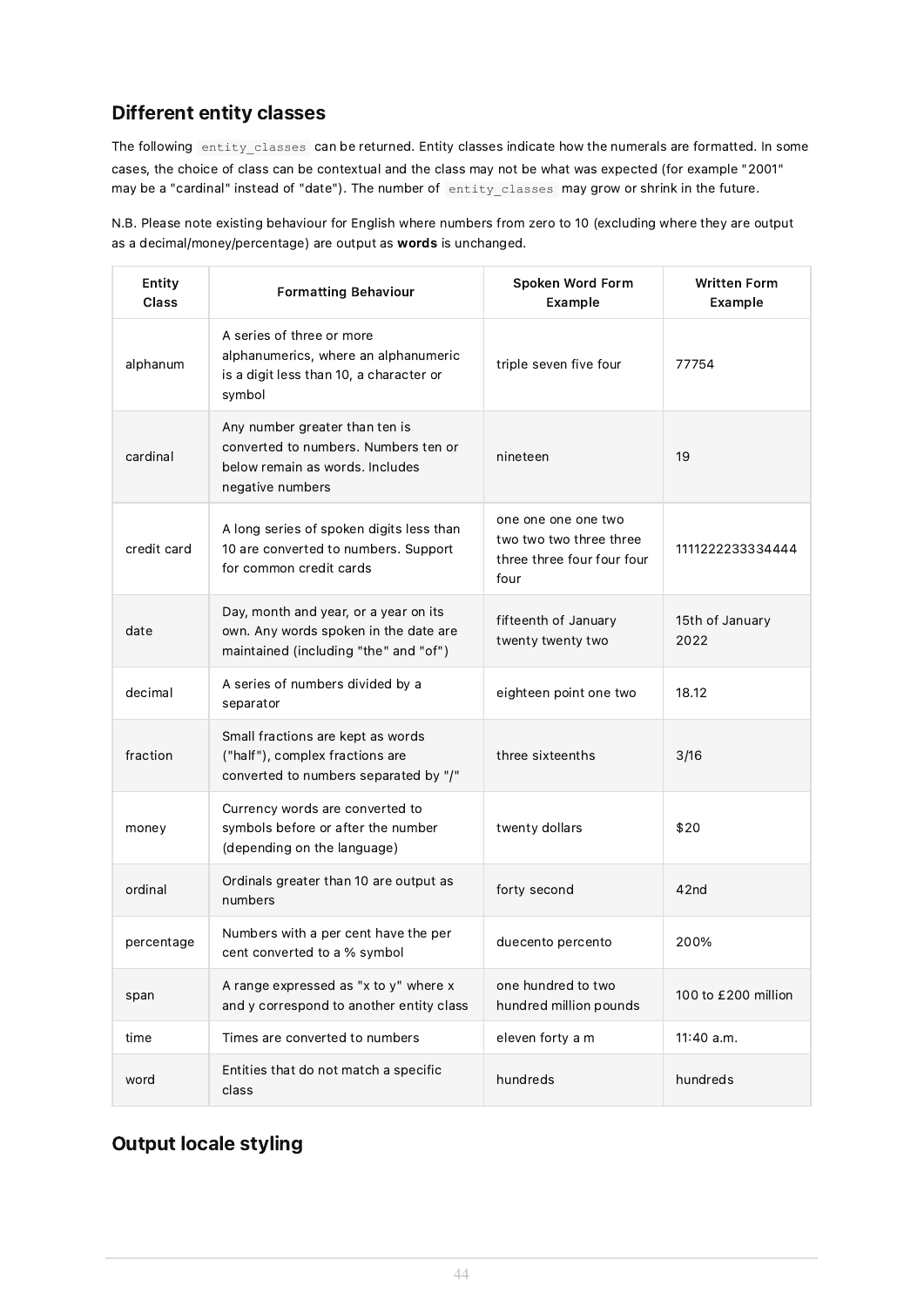Each language has a specific style applied to it for thousands, decimals and where the symbol is positioned for money or percentages.

For example

- English contains commas as separators for numbers above 9999 (example: "20,000"), the money symbol at the start (example: "\$10") and full stops for decimals (example: "10.5")
- German contains full stops as separators for numbers above 9999 (example: "20.000"), the money symbol comes after with a non-breaking space (example: "10 \$") and commas for decimals (example: "10,5")
- French contains non-breaking spaces as separators for numbers above 9999 (example: "20 000"), the money symbol comes after with a non-breaking space (example: "10 \$") and commas for decimals (example: "10,5")

# <span id="page-44-0"></span>Example output

Here is an example of a transcript requested with enable entities set to true:

- An entity that is "17th of January 2022", including spaces
	- The start and end times span the entire entity
	- o An entity class of date
	- o The spoken form is split into the following individual words: "seventeenth", "of", "January", "twenty", "twenty", "two". Each word has its own start and end time
	- o the written form split into the following individual words: "17th", "of", "January", "2022". Each word has its own start and end time

Note:

- By default and when speaker diarization is enabled, speaker parameter is added per word within the entity, spoken and written form
- When channel diarization is enabled, channel parameter is only added on the results parent within the entity and not included in spoken and written form

```
"results": [
 {
   "alternatives": [
    \left\{ \right."confidence": 0.99,
       "content": "17th of January 2022",
       "language": "en",
       "speaker": "UU"
     }
   ],
   "end time": 3.14,
   "entity_class": "date",
   "spoken_form": [
     {
       "alternatives": [
         {
           "confidence": 1.0,
           "content": "seventeenth",
           "language": "en",
           "speaker": "UU"
         }
       ],
```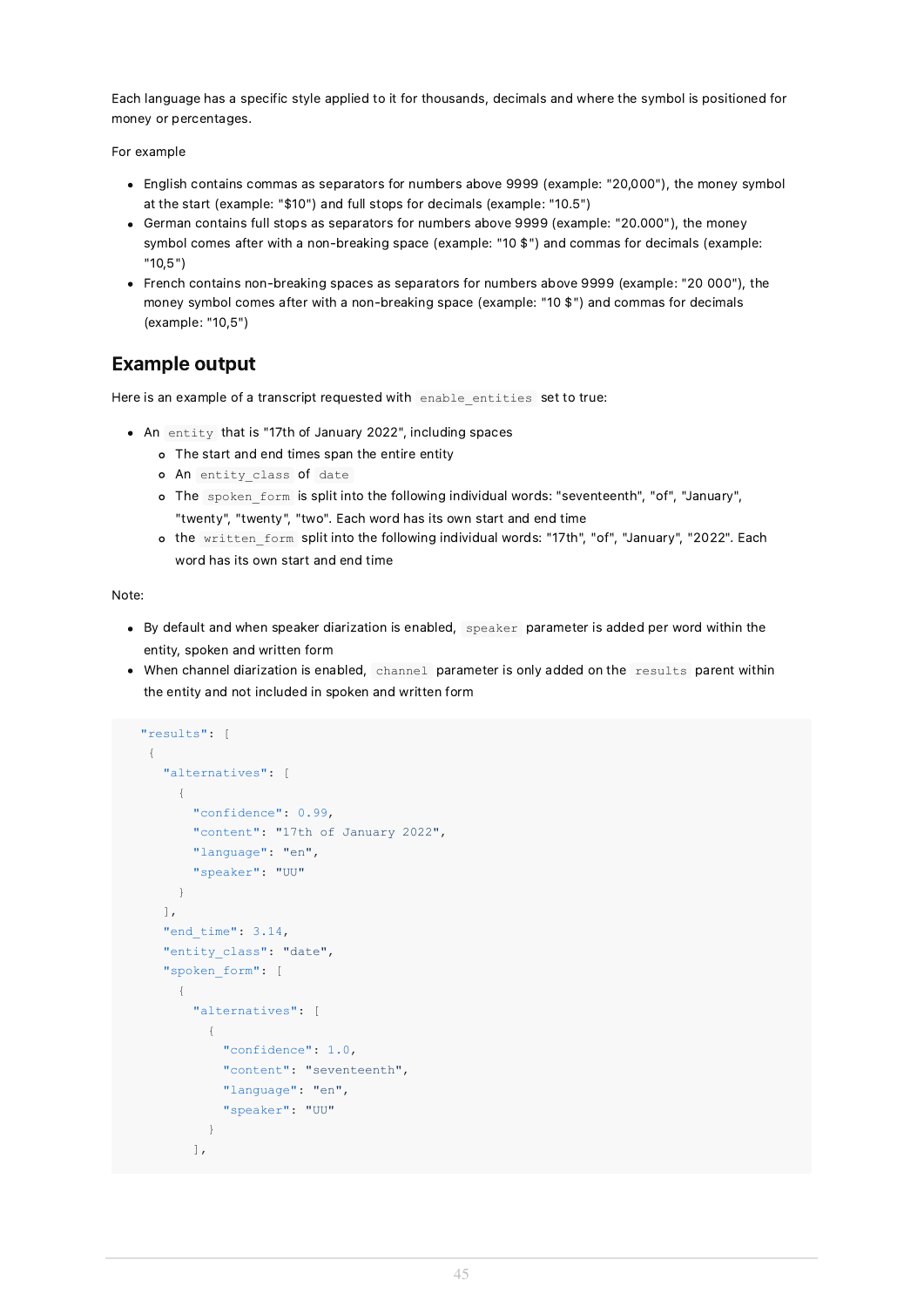```
"end time": 1.41,
  "start time": 0.72,
  "type": "word"
},
{
  "alternatives": [
   \left\{ \begin{array}{c} \end{array} \right."confidence": 1.0,
      "content": "of",
     "language": "en",
     "speaker": "UU"
    }
  ],
  "end_time": 1.53,
  "start_time": 1.41,
  "type": "word"
},
{
  "alternatives": [
   \left\{\begin{array}{c}1\end{array}\right\}"confidence": 1.0,
     "content": "January",
      "language": "en",
      "speaker": "UU"
    }
  ],
  "end time": 2.04,
  "start_time": 1.53,
  "type": "word"
},
{
  "alternatives": [
   \left\{ \begin{array}{c} \end{array} \right."confidence": 1.0,
     "content": "twenty",
      "language": "en",
      "speaker": "UU"
    }
  ],
  "end_time": 2.46,
  "start_time": 2.04,
  "type": "word"
},
{
  "alternatives": [
   \left\{ \begin{array}{c} \end{array} \right."confidence": 1.0,
     "content": "twenty",
      "language": "en",
       "speaker": "UU"
    }
  ],
  "end time": 2.79,
  "start time": 2.46,
```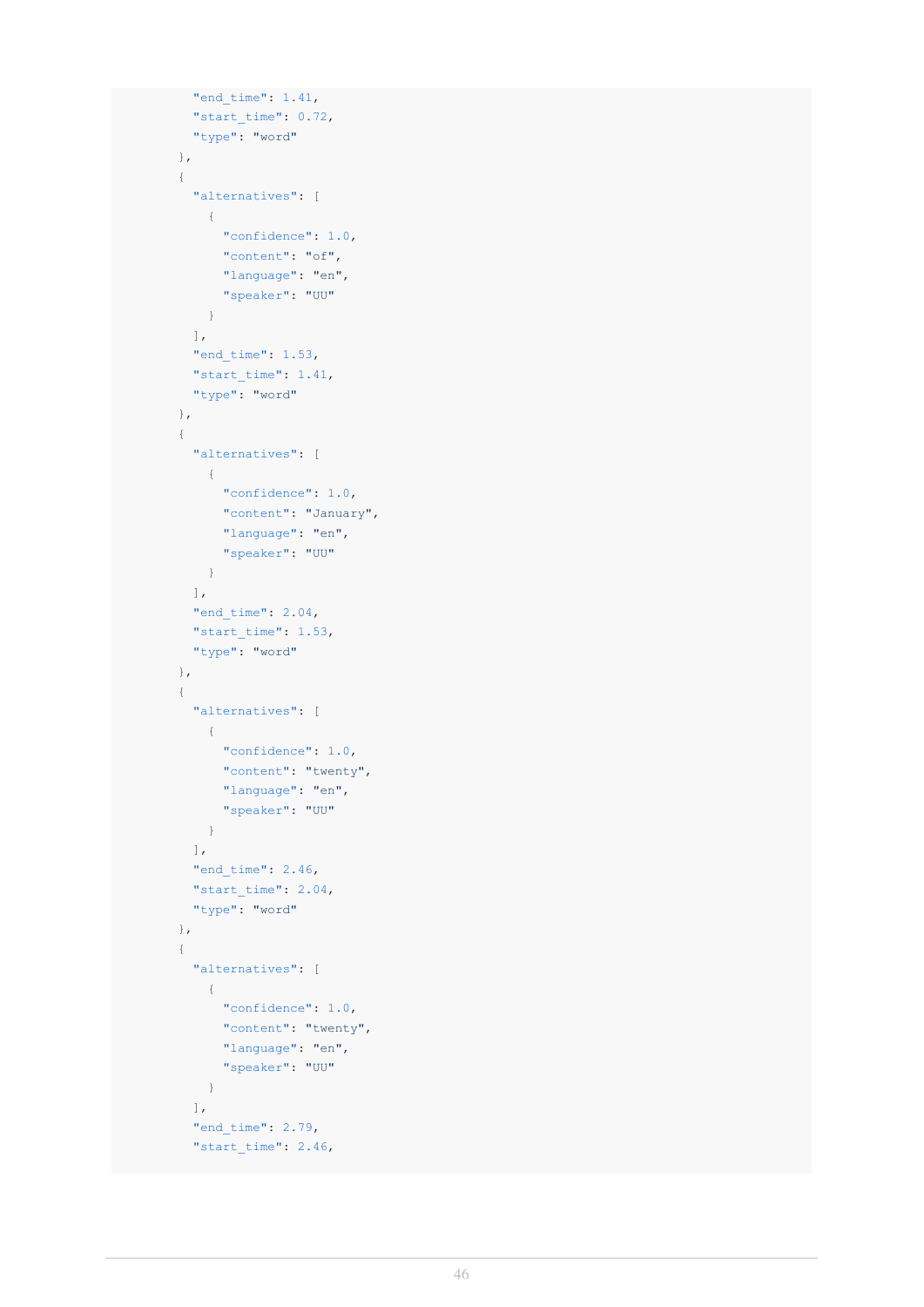```
"type": "word"
  },
  {
    "alternatives": [
     \qquad \qquad \{"confidence": 0.97,
        "content": "two",
         "language": "en",
        "speaker": "UU"
      }
    ],
    "end time": 3.14,
    "start_time": 2.79,
    "type": "word"
  }
],
"start_time": 0.72,
"type": "entity",
"written_form": [
 \left\{ \begin{array}{c} \end{array} \right."alternatives": [
      \{"confidence": 0.99,
         "content": "17th",
        "language": "en",
       "speaker": "UU"
     }
    ],
    "end time": 1.33,
    "start time": 0.72,
    "type": "word"
  },
  {
    "alternatives": [
     \left\{ \begin{array}{c} \end{array} \right."confidence": 0.99,
        "content": "of",
        "language": "en",
        "speaker": "UU"
      }
    ],
    "end time": 1.93,
    "start time": 1.33,
    "type": "word"
  },
  {
     "alternatives": [
     \left\{\begin{array}{c} \end{array}\right."confidence": 0.99,
        "content": "January",
        "language": "en",
         "speaker": "UU"
      }
    ],
```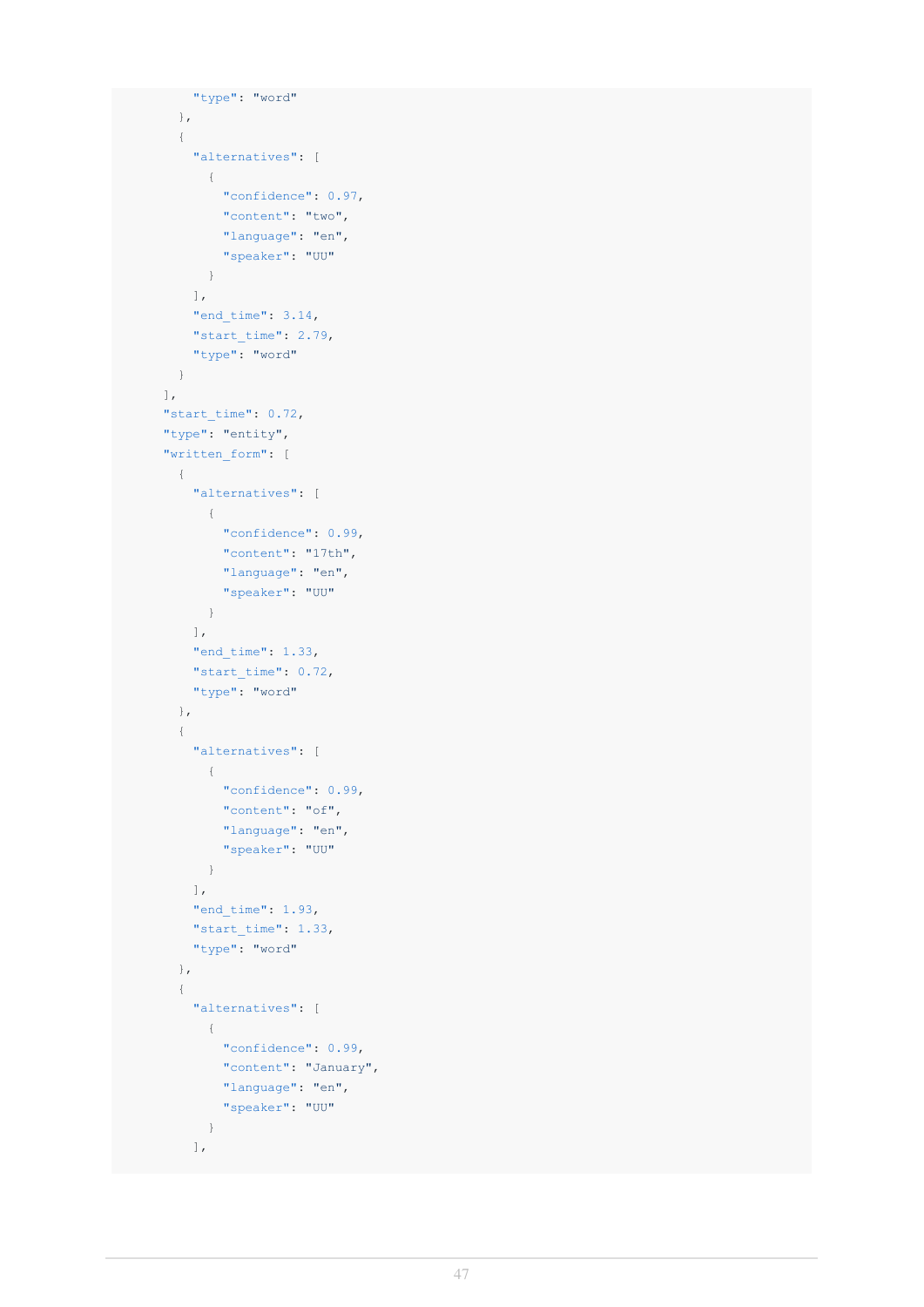```
"end time": 2.54,
         "start_time": 1.93,
         "type": "word"
       },
       {
         "alternatives": [
          \left\{\begin{array}{c} \end{array}\right\}"confidence": 0.99,
             "content": "2022",
             "language": "en",
            "speaker": "UU"
           }
         ],
         "end_time": 3.14,
         "start_time": 2.54,
         "type": "word"
       }
    ]
 }
]
```
If enable entities is set to false, the output is as below:

```
"results": [
\left\{\right."alternatives": [
     \left\{\begin{array}{c}1\end{array}\right."confidence": 0.99,
       "content": "17th",
        "language": "en",
         "speaker": "UU"
     }
    ],
    "end time": 1.33,
    "start_time": 0.72,
    "type": "word"
  },
  {
    "alternatives": [
     \left\{\begin{array}{c} \end{array}\right."confidence": 0.99,
         "content": "of",
        "language": "en",
         "speaker": "UU"
     }
    ],
    "end_time": 1.93,
    "start_time": 1.33,
    "type": "word"
  },
  {
    "alternatives": [
     {
        "confidence": 0.99,
```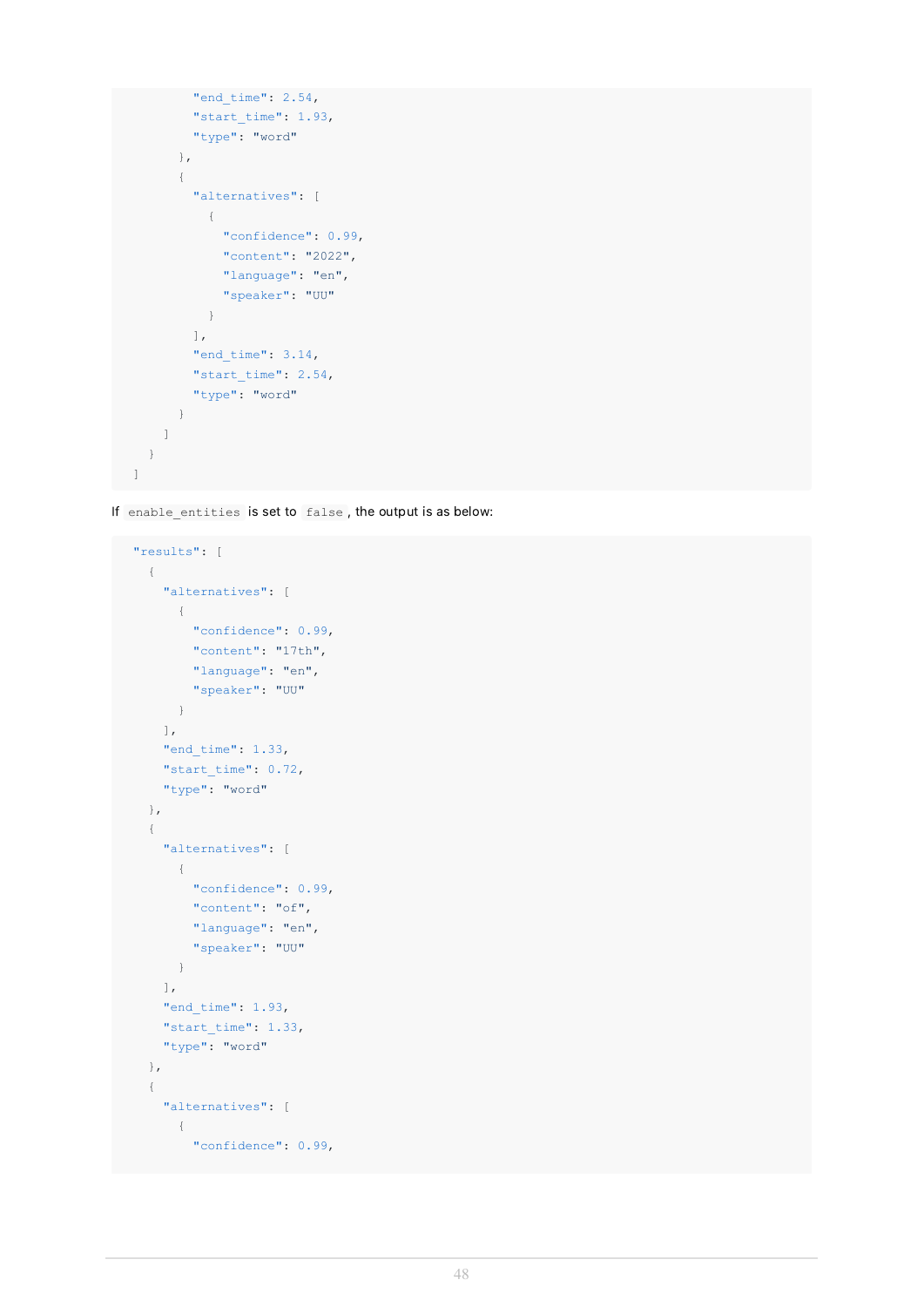```
"content": "January",
          "language": "en",
          "speaker": "UU"
       }
     ],
     "end time": 2.54,
     "start_time": 1.93,
      "type": "word"
    },
    {
      "alternatives": [
       {
         "confidence": 0.99,
         "content": "2022",
          "language": "en",
          "speaker": "UU"
       }
     ],
      "end time": 3.14,
     "start_time": 2.54,
     "type": "word"
   }
 ]
}
```
# <span id="page-48-0"></span>Batch Container Migration Guide

### <span id="page-48-1"></span>**Overview**

This is a guide for customers who are updating to V8.0.0 or later (October 2020). It documents changes in the batch container, and how you, a customer, may need to reintegrate your batch container with any other systems. It is provided in addition to our standard release notes and documentation pack.

As part of this upgrade, some V1 features that are no longer supported have been completely deprecated, and will cease to work as announced in the v6.2.0 release.

### In all cases, replacements are supported via our V2 input, and are documented in our Speech API Guide.

The changes below should show no loss of any feature or functionality as a result of the migration.

### <span id="page-48-2"></span>Scope

The scope of this document shows:

- What changes you, the customer, must make to use the Speechmatics batch container v8.0.0 if you have been using previous versions of the container
- If you are still using deprecated V1 features, this document will show which ones are no longer supported, and what you must use instead to ensure output
- Examples of our V2 output, and how it differs from our V1 output
- What changes have been made to licensing, and how you, the customer, must license a container prior to using it

The scope of this document excludes

How to start the Batch Container - this is documented in our quick start guide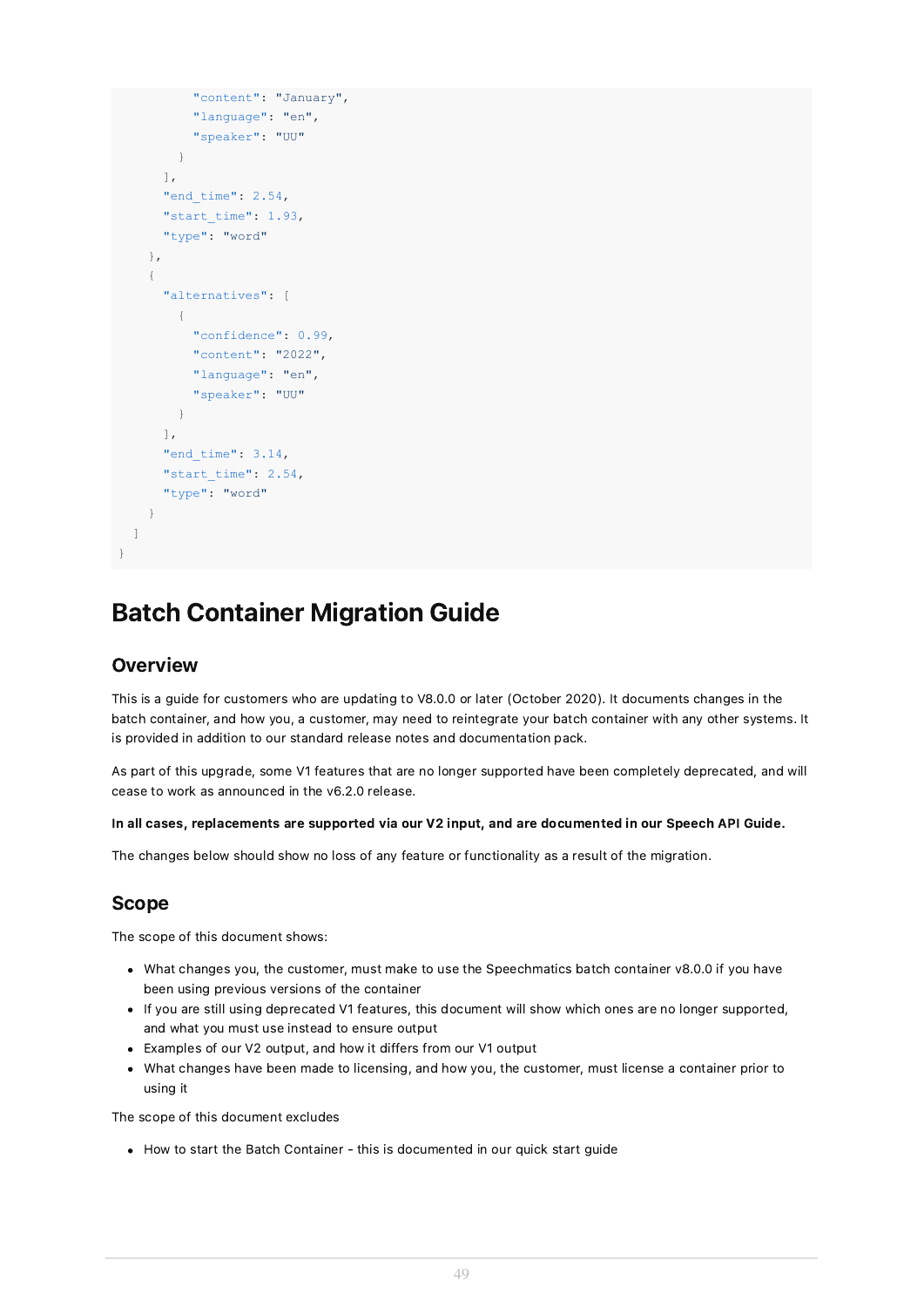- Our Speech API this is documented in the Speech API guide
- List of software packages used this is covered in our release and attribution list
- Recommendations for any custom workflows or integrations you have built

# <span id="page-49-0"></span>What has changed

### <span id="page-49-1"></span>License File

Previously Speechmatics built batch containers with their own license file integrated within the container for each language required by a customer. For simplicity and replicability we have moved to a generic customer-agnostic container for each language, with each customer now receiving a separate license file to use with the container(s) they are licensed for.

Please note: The contents of the license file are confidential. They should be shared on the principles of least privilege. Speechmatics is not responsible for how you handle, store, or share licensing information.

Speechmatics Support will provide you with a new license file. The license is a JSON file called license. json and has the following JSON structure:

| Item                          | <b>Description</b>                                                                                                                                                                                                                                                                                      |  |  |
|-------------------------------|---------------------------------------------------------------------------------------------------------------------------------------------------------------------------------------------------------------------------------------------------------------------------------------------------------|--|--|
| Customer<br>name              | This is your company's name                                                                                                                                                                                                                                                                             |  |  |
| Id                            | This is internal to Speechmatics                                                                                                                                                                                                                                                                        |  |  |
| Is-Trial                      | Whether the license is for a trial use of Speechmatics or not                                                                                                                                                                                                                                           |  |  |
| Metadata                      | What Features a container is licensed to use. These can include:<br><b>Speaker Diarization</b><br><b>Channel Diarization</b><br>Speaker Change<br><b>Batch Container use</b><br>Real-time container use<br>Language: any supported language<br>Language: A supported individual language (e.g. English) |  |  |
| NotValidAfter                 | The date after which the license expires and can no longer be used to run the container.<br>The date is in ISO format                                                                                                                                                                                   |  |  |
| ValidFrom                     | The date from which this license is valid.                                                                                                                                                                                                                                                              |  |  |
| <b>Signed Claims</b><br>Token | A unique reference number used to validate the license file when running the container.<br>Generated by Speechmatics                                                                                                                                                                                    |  |  |

The values in this license file will reflect each customer's individual contract arrangement with Speechmatics.

An example license file is below:

```
{
   "contractid": 1,
```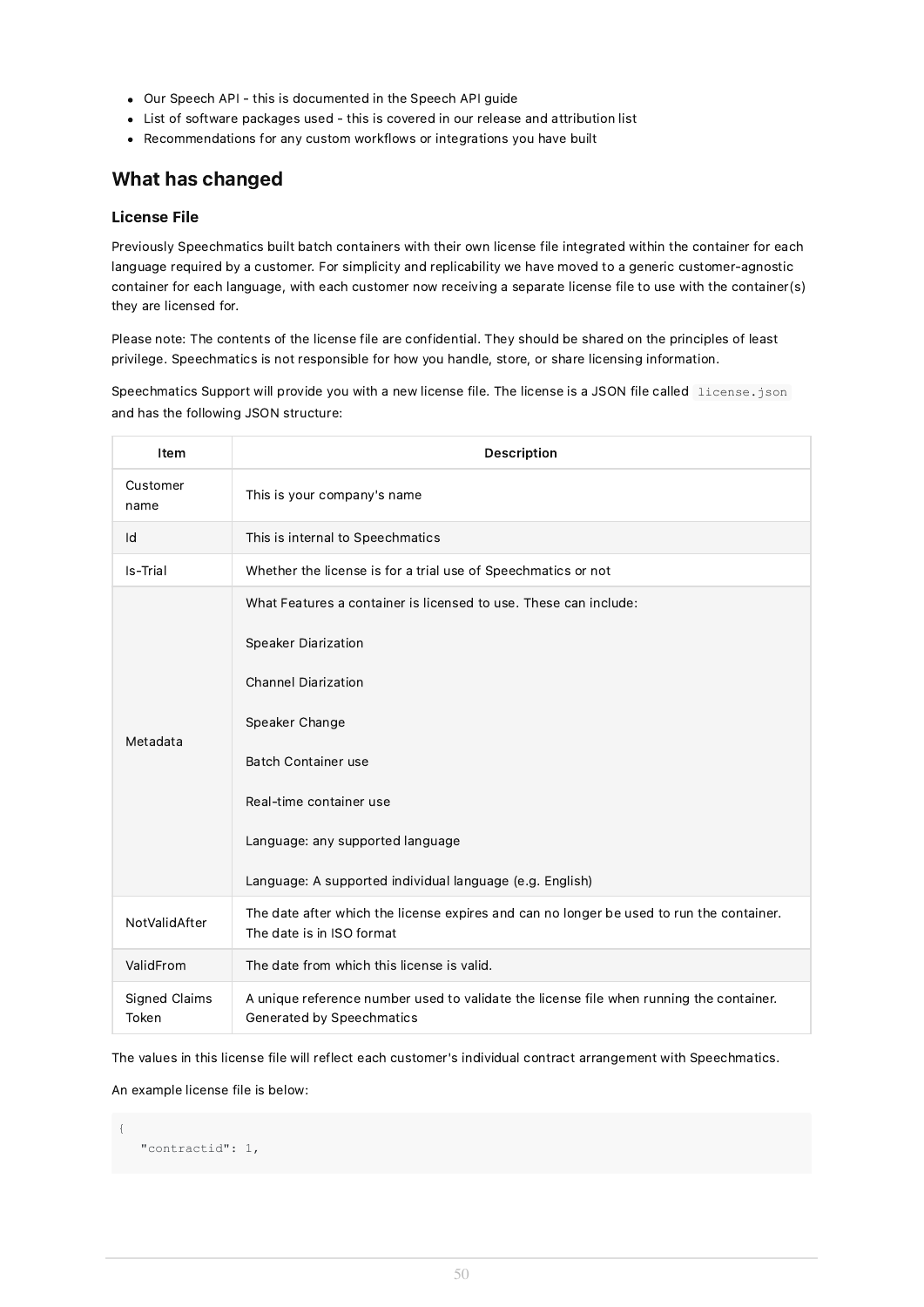```
"creationdate": "2020-03-24 17:43:35",
"customer": "Speechmatics",
"id": "c18a4eb990b143agadeb384cbj7b04c3",
"is trial": true,
"metadata": {
    "key pair id": 1,
    "request": {
        "customer": "Speechmatics",
        "features": [
            "MAPBA",
            "LANY"
        ],
        "isTrial": true,
        "notValidAfter": "2021-01-01",
        "validFrom": "2020-01-01"
    }
},
"signedclaimstoken": "example",
```
### <span id="page-50-0"></span>How this affects you

}

Previously the batch container was licensed by use of the environment variable LICENSE KEY. This is no longer a valid variable and will not license the product. Instead you may either license the product via the two methods described below:

Volume mapping the license file into the container. Volume map the location of the license file into the container when running transcription jobs, like the Configuration Object. Please see below for an example:

docker run -i -v \$AUDIO\_FILE:/input.audio -v \$CONFIG\_JSON:/config.json -v /my\_license.json:/license.json batch-asr-transcriber-en:8.0.0

Use the value of the 'signed claims token' from the license file and pass it as the value of the LICENSE\_TOKEN variable when running a transcription job. See an example of using LICENSE\_TOKEN below:

docker run -i -v \$AUDIO\_FILE:/input.audio -v \$CONFIG\_JSON:/config.json -e LICENSE\_TOKEN='example' batch-asr-transcriber-en:8.0.0

If you lose a license file or it is no longer secure, Speechmatics can generate a new one. Please contact Speechmatics support if this is the case.

# <span id="page-50-1"></span>V1 Deprecation

In the Speechmatics container you can still process a media file for transcription without use of the V2 configuration object. This will generate our JSON v2 output without any alteration or changes to the text.

From the V8.0.0 release, the configuration file is now the only way by which you can modify the transcription output in the Speechmatics container. If you want to use features such as diarization, punctuation overrides, output locale etc. you must use the configuration object to request these features.

If you already do so, then you do not need to make any changes to how you use the container.

All JSON transcription output will now be in the V2.4 output.

As part of the v7.0.0 release support for V1 features was withdrawn. As part of this release all V1 features have now since been removed. Where applicable, these have been replaced by options within the configuration object.